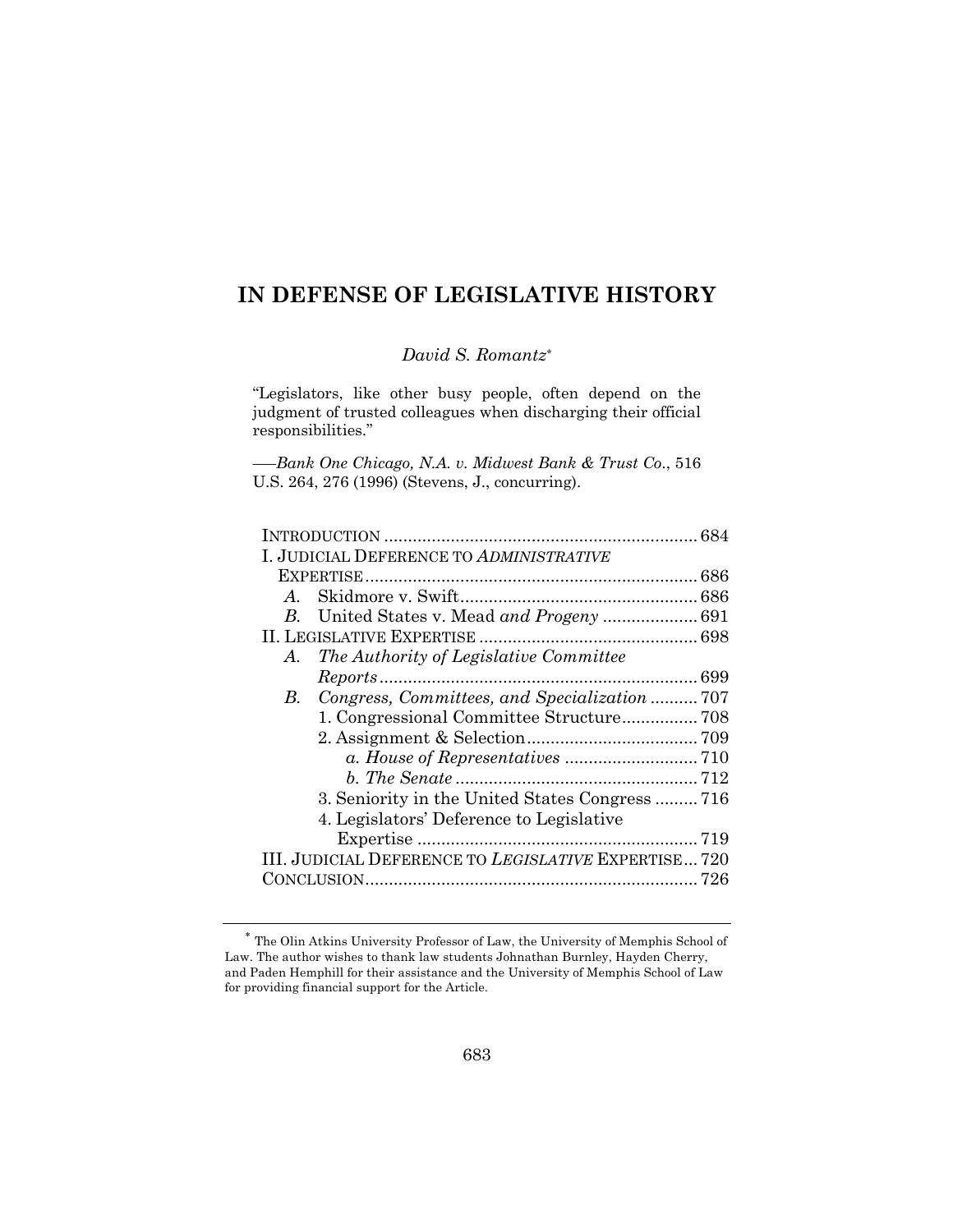#### **INTRODUCTION**

Since the 1980s, the United States Supreme Court has been waging a quiet but very public war on the use (some say abuse) of a statute's legislative history to resolve statutory ambiguity.1 In a paradigmatic case, some justices would look to legislative history—such as a committee report opining on a bill—to work out the intent of the enacting congress and argue its use is fair game; other justices would focus on the text of the statute and argue that extra-textual sources of intent—such as a committee report—are unhelpful and even unconstitutional.2 In subsequent decades, the so-called textualist approach championed by the late Justice Antonin Scalia succeeded by attrition to become the dominant interpretative approach on the Court.3

The ascendancy of textualism, however, should not mean the demise of legislative history as a useful means—and sometimes the only means—of gleaning the intent of Congress. A statute's history often includes analysis of and opinions on the meaning of ambiguous statutory terms and provisions. These pronouncements are often the product of a legislator's expertise and experience in the very subject matter of the law in question.4 Legislative expertise is a byproduct of each chamber's decentralized lawmaking processes. The House of Representatives and the Senate are required to delegate much of its work to a committee architecture that is designed to foster and maintain policy specialization in discreet areas of law.5 This committee structure serves to incentivize subject-matter expertise in a small number of

<sup>1</sup> *See, e.g.*, Bank One Chicago, N.A. v. Midwest Bank & Trust Co., 516 U.S. 264, 276 (1996) (Stevens, J., concurring); *id.* at 279 (Scalia, J., concurring in part & concurring in judgment); *see also infra* Part III.A (discussing the Supreme Court's stance on the use of legislative history).

<sup>2</sup> *See infra* Part III.A (discussing the Supreme Court justices' views on the use of legislative history to resolve statutory ambiguity).

<sup>3</sup> *See* Justice Elena Kagan, The Scalia Lecture: A Dialogue with Justice Kagan on the Reading of Statutes (Nov. 17, 2015), https://today.law.harvard.edu/in-scalia-lecturekagan-discusses-statutory-interpretation/ [https://perma.cc/KTU5-LYAZ] (noting that the Supreme Court has adopted textualism as its dominant interpretative approach).

<sup>4</sup> *See infra* Part III (discussing legislative expertise).

<sup>5</sup> *See infra* PartIII.B.1 (discussing Congress' committee architecture).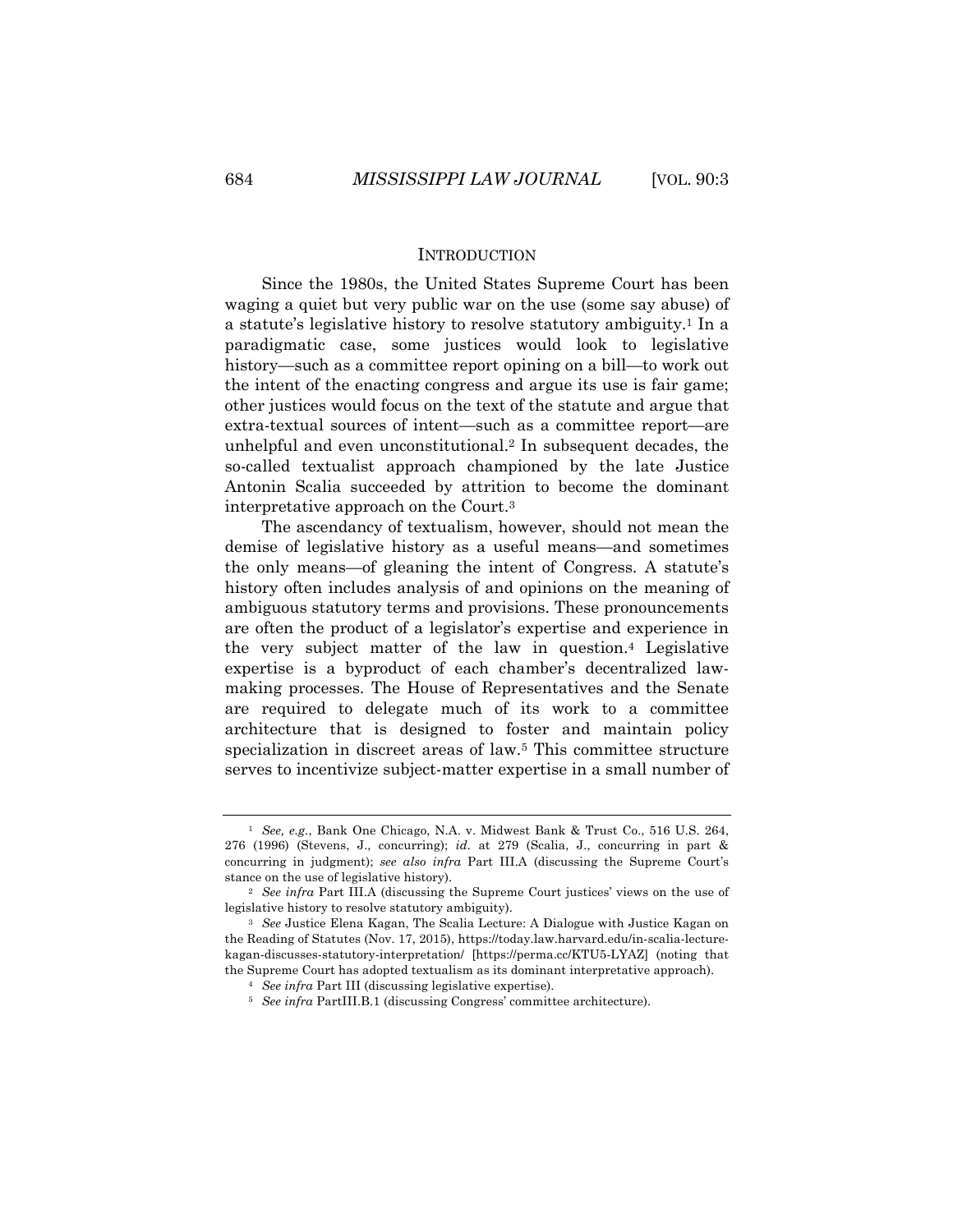policy specialists to allow a large body of mostly policy generalists to make law in complex and fast-changing legal environments.6 This legislative expertise is real and deserves some respect.

As the United States Supreme Court noted over seventy-five years ago in its seminal decision in *Skidmore v. Swift*, an administrator's nonbinding interpretation of ambiguous statutory language based upon her specialized expertise and experience warrants respect.7 This so-called persuasiveness standard of deference is keyed to the administrative actor's expertise in the agency's subject matter rather than her authority to make binding interpretative rules.8 Under *Skidmore* and its progeny, a court is obliged to consider whether the expert's nonbinding interpretation is persuasive; if it is, then deference is warranted.9

Administrative expertise of an agency actor tasked with solving complex problems is analogous to legislative expertise of a legislator tasked with drafting a bill. A legislator's expertise is a product of Congress' legislative committee structure and the various incentives in place to persuade members to specialize in discreet areas of law.10 If the Supreme Court is obliged to defer to *administrative experts* opining on the meaning of statutory text within the scope of their expertise, then logic suggests that it should also defer to *legislative experts* opining on the meaning of text within their scope of expertise.

This Article argues that legislative history—the product of legislative expertise—should warrant the same persuasiveness standard of deference that the Court employs for nonbinding administrative interpretations. First, the Article examines judicial deference to administrative expertise under *Skidmore* and its progeny and explains the Supreme Court's persuasiveness standard as applied to nonbinding administrative interpretations. Next, the Article introduces the idea of legislative expertise by

<sup>6</sup> *See infra* Part III.B.1 (explaining Congress' committee structure and its need for specialization).

<sup>7</sup> *See infra* Part II.A (discussing Skidmore v. Swift & Co., 323 U.S. 134 (1944)).

<sup>8</sup> *See infra* text accompanying notes 27-28 (explaining the basis of *Skidmore* deference).

<sup>9</sup> *See infra* text accompanying note 36 (discussing the meaning of *Skidmore* deference).

<sup>&</sup>lt;sup>10</sup> *See infra* Part III.B.3 (examining Congress committee architecture and seniority rules).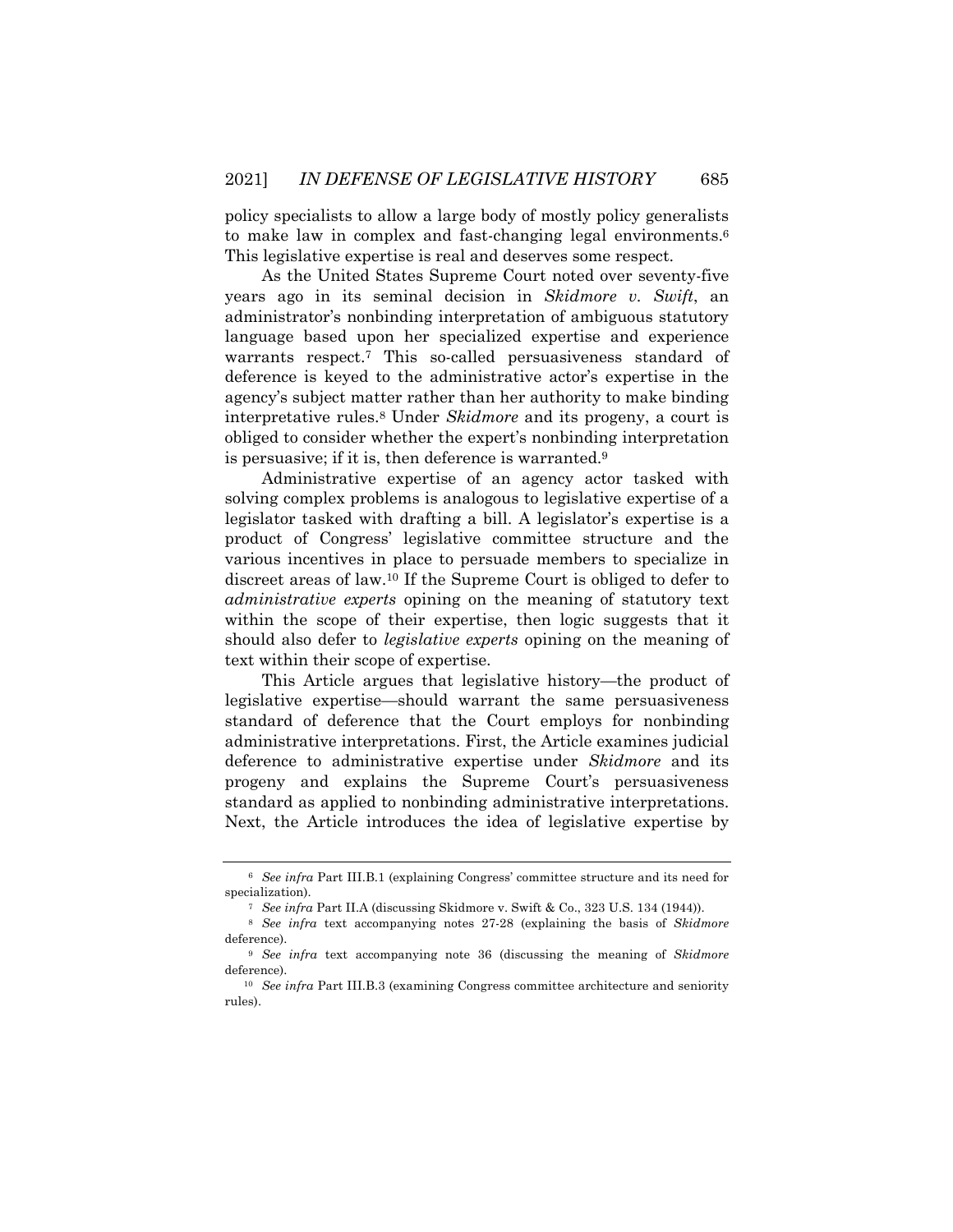discussing the United States Congress, its committee structure, and the ways the House of Representatives and the Senate incentive legislators to specialize in discrete subject areas. This Part also examines the Supreme Court's historical use of legislative committee reports and describes how rank-and-file legislators must rely on the expertise of a small number of legislator-specialists. Finally, this Article asserts that legislative expertise warrants the same measure of judicial deference as administrative expertise, because both are the product of specialized knowledge and experience in discrete areas of law. Legislative history is fair game, because it has the "power to persuade."11

#### I. JUDICIAL DEFERENCE TO *ADMINISTRATIVE* EXPERTISE

## *A.* Skidmore v. Swift

In the 1940s, the United States Supreme Court was busy sussing out the scope of judicial review of administrative decisions.12 One of its more famous decisions is *Skidmore v. Swift*, decided in 1944.13 The case introduced a measure of judicial deference to non-binding administrative opinions. In *Skidmore*, employees of Swift & Company—a packing plant in Texas—sued the company under the Fair Labor Standards Act of 1938 to recover overtime pay.14 These employees served as a private fire brigade for Swift. They were hired to maintain the company's firefighting equipment and to man a fire hall ready to respond to fire alarms during the day.15 These employees also agreed to stay in

<sup>11</sup> *See Skidmore*, 323 U.S. at 140 (describing the weight of deference to administrative interpretations of ambiguous statutes).

<sup>12</sup> *See generally* Universal Camera Corp. v Nat'l Lab. Rel. Bd., 340 U.S. 474 (1951); Packard Motor Car Co. v. Nat'l Lab. Rel. Bd., 330 U.S. 485 (1947); Nat'l Lab. Rel. Bd. v. Hearst Publ'ns, 322 U.S. 111 (1944).

<sup>13</sup> *Skidmore*, 323 U.S. at 134.

<sup>14</sup> *Id.* at 135. The Fair Labor Standards Act, in part, provided for minimum wages, maximum hours, and child-labor restrictions for all employees "engaged in commerce or in the production of goods for commerce." Fair Labor and Standards Act of 1938 §§ 6(a), 7(a) & 12(a), 29 U.S.C.A. §§ 206(a), 207(a) & 212(c) (West, Westlaw through P.L. 116-259).

<sup>15</sup> *Skidmore*, 323 U.S. at 135.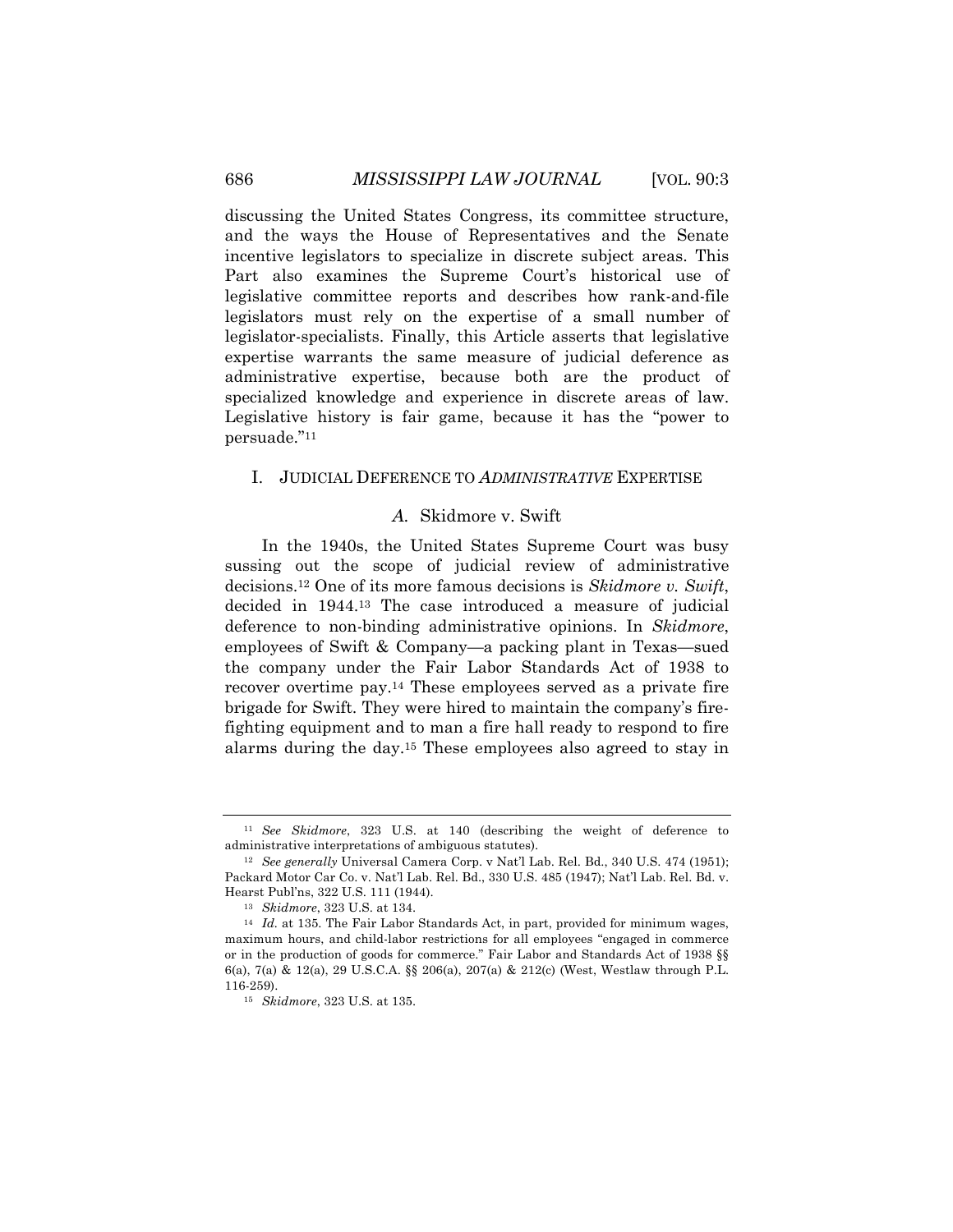the fire hall a number of nights each week in case of fire.16 Swift paid the overnight employees only when they responded to a fire alarm and not when they were waiting for a fire alarm.17 The employees sued and argued that their time spent in fire-hall duty at night waiting for an alarm is working time and thus compensated under the statute.18 The district court ruled in favor of Swift, concluding as a matter of law that waiting time is not working time under the Fair Labor Standards Act.19 Thus, the employees were not entitled to overtime pay. The circuit court affirmed.20

The United States Supreme Court disagreed with the lower courts, holding "that no principle of law found either in the statute or in Court decisions precludes waiting time from also being

Fair Labor Standards Act of 1938 § 7, 29 U.S.C.A. § 207(a)(1) (West, Westlaw through P.L. 116-259).

<sup>&</sup>lt;sup>16</sup> *Id.* The Court noted that the employees had no other duties overnight at the fire hall other than to answer alarms. *Id.* Evidently, Swift recognized that the employees would spend much of the time in the fire hall waiting to respond to an alarm and thus provided them with beds, a pool table, and other diversions to occupy their time. *Id.* at 136.

<sup>17</sup> *Id.* at 135-36.

<sup>18</sup> *Id.* at 136. Section 7 of the Fair Labor Standards Act states, in pertinent part: [N]o employer shall employ any of his employees who in any workweek is engaged in commerce or in the production of goods for commerce . . . for a workweek longer than forty hours unless such employee receives compensation for his employment in excess of the hours above specified at a rate not less than one and one-half times the regular rate at which he is employed.

<sup>19</sup> *Skidmore*, 323 U.S. at 136.

<sup>20</sup> *Id.* The Supreme Court also decided a companion case, *Armour & Co. v. Wantock*, 323 U.S. 126 (1944). The *Armour* case raised almost identical facts to *Skidmore*. *See Armour*, 323 U.S. at 127-28. In *Armour*, the company kept an auxiliary fire-fighting force tasked with maintaining the soap factory's fire-fighting equipment during the day and tasked with responding to fire alarms during the night. *Id.* Unlike the employees in *Skidmore*, Armour & Company paid its employees a single and fixed weekly wage. *Id.* at 128. The Armour & Company employees sued and argued that the Fair Labor Standards Act required the company to pay them overtime when they stayed overnight at the factory waiting for (or responding to) fire alarms. *Id.* The district court found a compromise and held that while the company did have to pay the fire-hall employees overtime, it did not have to pay while the employees ate or slept in the fire hall. *Id.* at 128-9. The United States Court of Appeals for the Seventh Circuit affirmed. *Id.* at 129. The Supreme Court accepted certiorari to resolve a conflict between the Fifth and Seventh Circuits. *Compare* Skidmore v. Swift & Co., 136 F.2d 112 (5th Cir. 1943) (holding overnight fire-hall employees were not entitled to overtime compensation) *with* Wantock v. Armour & Co., 140 F.2d 356 (7th Cir. 1944) (holding overnight fire-hall employees were entitled to overtime compensation).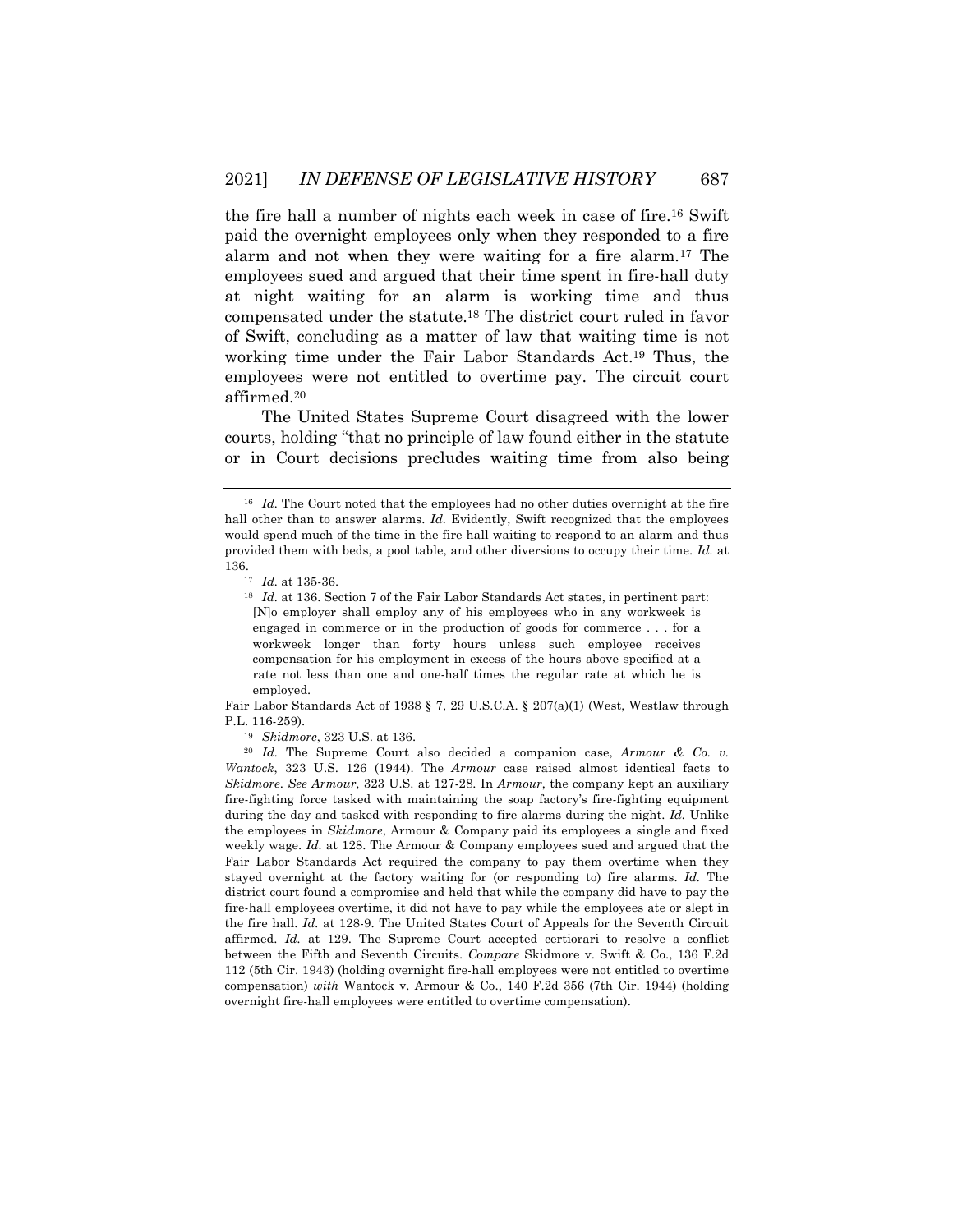working time."21 The Court noted that due to the countless factual circumstances under which such cases may arise, it is hopeless for a court to fashion a workable legal test.22 Concluding that the trial court erred when it ruled that waiting time is not working time, the Court reversed.23

The *Skidmore* Court observed that the district court referred to an agency administrator's Interpretative Bulletin in its decision.24 But importantly, the lower court did not give the Bulletin any weight—and should have.25 The Supreme Court had noted in an earlier case that while Interpretative Bulletins "are not issued as regulations under statutory authority, they do carry persuasiveness as an expression of the view of those experienced in the administration of the Act and acting with the advice of a staff specializing in its interpretation and application."26 Thus, the Court had already recognized the merit of administrative guidance that may not have the force of law but does explicate useful agency standards and practices. Going one step further, the *Skidmore* Court for the first time introduced a test to measure the degree of deference afforded to these nonbinding standards and practices now commonly referred to as *Skidmore* deference.

<sup>21</sup> *Skidmore*, 323 U.S. at 136.

<sup>22</sup> *See id.* The Court also noted that whether a particular work setting falls within the Fair Labor Standards Act is a question of fact not law. *Id.* at 134-35. The Court stated that the "[f]acts may show that the employee was engaged to wait, or they may show that he waited to be engaged." *Id.* at 137. More accurately, however, the question is really one of ultimate fact—whether a certain result is required when a particular set of facts is applied to the language of the Act.

<sup>23</sup> *Id.* at 140.

<sup>24</sup> *Id*. The office of the Administrator was created by the Fair Labor Standard Act. Section 204(a) created the Wage and Hour Division within the Department of Labor, headed by the Administrator of the Wage and Hour Division. Fair Labor Standards Act of 1938 § 4, 29 U.S.C.A. § 204(a) (West, Westlaw through P.L. 116-259). Congress intended the Administrator to be an Officer of the United States, empowered to appoint inferior officers, to appoint industry-specific committees to recommend minimum wages, to "approve and carry into effect the [committees] recommendations," to investigate and gather data on wage and hour practices, and to "restrain violations" of the Act through injunctive proceedings brought in federal courts. Fair Labor Standards Act of 1938 §§ 4, 5, 8, 11 & 17, 29 U.S.C.A. §§ 204, 205, 208, 211 & 217 (West, Westlaw through P.L. 116-259).

<sup>25</sup> *Skidmore*, 323 U.S. at 140.

<sup>26</sup> Overnight Motor Transp. Co. v. Missel, 316 U.S. 572, 580 n.17 (1942), *superseded by statute as recognized in* Trans World Airlines, Inc. v. Thurston, 469 U.S. 111 (1985).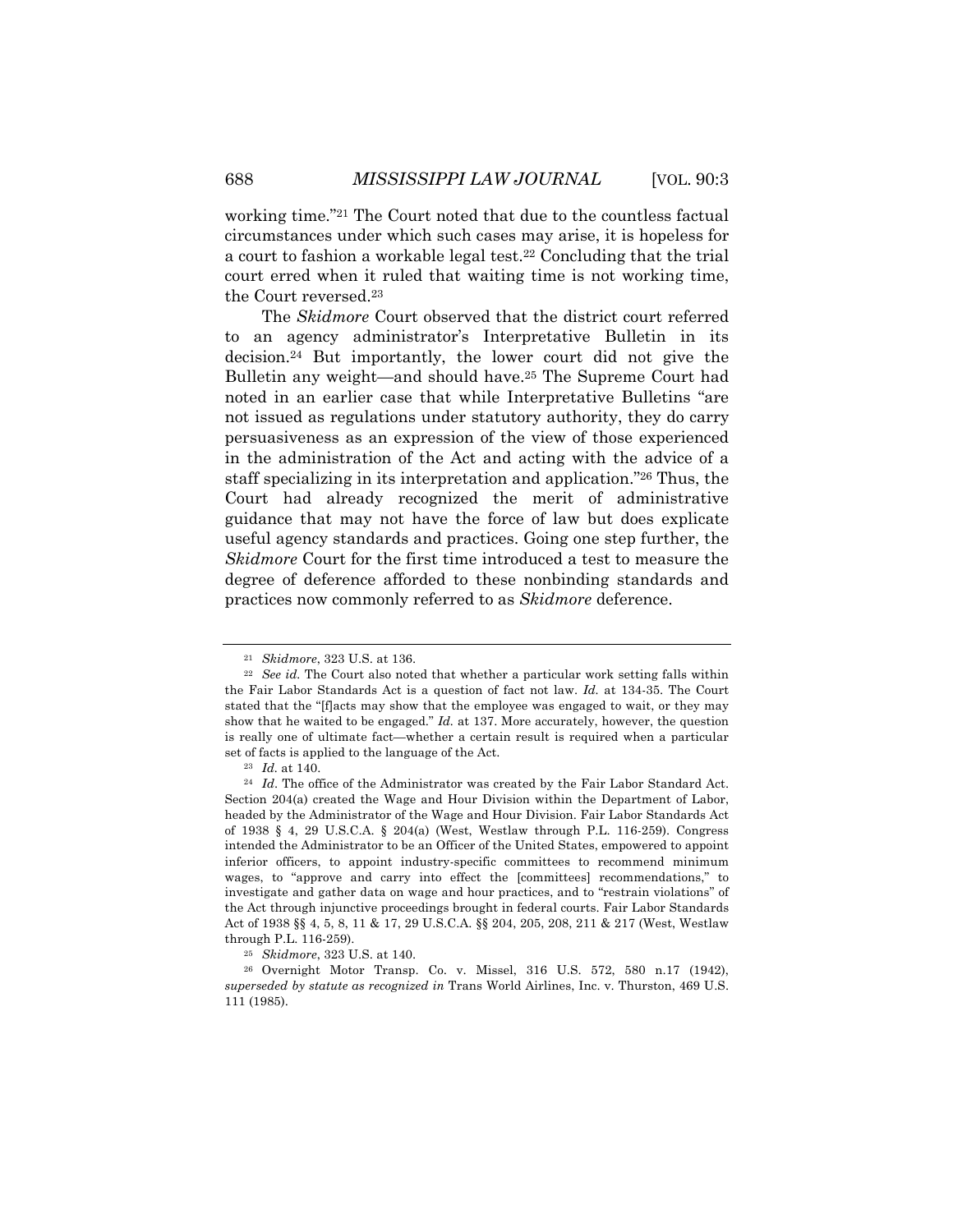Before offering its famous test, the Court made its case for deference. First, the Court observed that Congress intended courts to decide cases questioning the Act's wage and hour requirements in particular cases.27 The Administrator had no statutory authority to adjudicate civil damages or criminal penalties. But Congress did create the office of Administrator and, among other duties, empowered the Administrator to investigate and gather data on industries within the Act's reach and to bring injunctive actions against employers to enforce its standards.28 Thus, the Court surmised that Congress did intend the Administrator's office to have consequence.

Writing for a unanimous Court, Justice Jackson noted that the Administrator's statutory power to seek injunctions against non-conforming employers required him29 to assess compliance (or not) with the Act's wage and hour standards and practices.30 As such, the Administrator "has accumulated a considerable experience in the problems of ascertaining working time in

<sup>27</sup> *See Skidmore*, 323 U.S. at 137 (citing Kirschbaum Co. v. Walling, 316 U.S. 517, 523 (1942)). Section 10(a) of the Fair Labor Standards Act of 1938 states, in pertinent part, "[a]ny person aggrieved by an order of the [Administrator] . . . may obtain review of such order in the United States Court of Appeals for any circuit . . . by filing in such court, within 60 days after the entry of such order a written petition praying that the order of the Secretary be modified or set aside in whole or in part." Fair Labor Standards Act of 1938 § 10 (a), 29 U.S.C.A. § 210(a) (West, Westlaw through P.L. 116- 259). The "order" alluded to in Section 10(a) is not an adjudicative order made after a hearing and on the record, but instead a wage-classification rubric by industry made on the recommendation of an "industry committee" convened for that purpose. *Id.* at § 208.

Section 16 of the Act confers jurisdiction on courts to prosecute "[a]ny person who willfully violates" the Act and to decide civil liability for an employer found to violate the Act. Fair Labor Standards Act of 1938 § 16, 29 U.S.C.A. § 216 (West, Westlaw through P.L. 116-259). Thus, the agency Administrator cannot adjudicate criminal or civil claims in particularized cases.

<sup>28</sup> *Skidmore*, 323 U.S. at 137. Section 11 of the Fair Labor Standards Act of 1938 allows the Administrator to "investigate and gather data regarding the wages, hours, and other conditions and practices of employment in any industry subject to this [Act] . . . to determine whether any person has violated any provision of this [Act], or which may aid in the enforcement of [the Act]." 29 U.S.C.A. § 211(a) (West, Westlaw through P.L. 116-259). Section 11 continues, "[t]he Administrator shall bring all actions under section 17 . . . to restrain violations of this [Act]." *Id.*

<sup>29</sup> The Administrator of the Wage and Hour Division during this period was L. Metcalfe Walling. *See* Marc Linder, *Class Struggle at the Door: The Origins of the Portal-to-Portal Act of 1947*, 39 BUFF. L. REV. 53, 128-29 (1991).

<sup>30</sup> *Skidmore*, 323 U.S. at 137.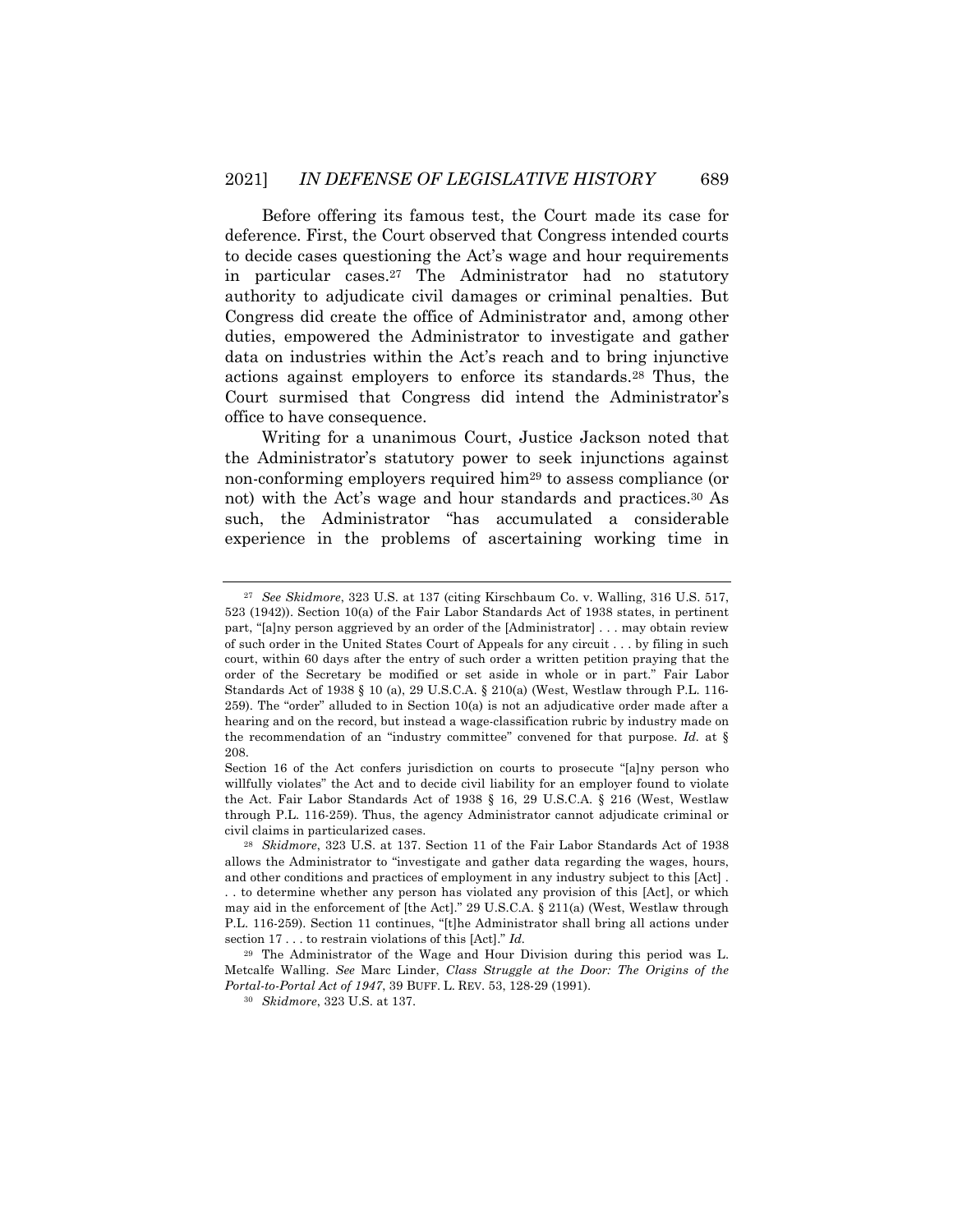employments . . . and a knowledge of the customs prevailing in reference to their solution."31 Justice Jackson observed that "the Administrator's policies are made in pursuance of official duty, based upon more specialized experience and broader investigations and information than is likely to come to a judge in a particular case."32 Armed with this experience and expertise, Justice Jackson continued, the Administrator published Interpretative Bulletins to "set forth his views of the application of the Act under different circumstances" to "provide a practical guide to employers and employees as to how the office representing the public interest in its enforcement will seek to apply [the Act]."33 While not controlling, Justice Jackson concluded, the Administrator's opinions were entitled to respect.34

Justice Jackson noted that "while we have given [the Interpretative Bulletins] notice, we have had no occasion to try to prescribe their influence."35 Until now. Announcing what will be called *Skidmore* deference, Justice Jackson stated:

We consider that the rulings, interpretations and opinions of the Administrator under this Act, while not controlling upon the courts by reason of their authority, do constitute a body of experience and informed judgment to which courts and litigants may properly resort for guidance. The weight of such a judgment in a particular case will depend upon the thoroughness evident in its consideration, the validity of its reasoning, its consistency with earlier and later

<sup>31</sup> *Id.* at 137-38.

<sup>32</sup> *Id.* at 139.

<sup>33</sup> *Id.* at 138. Justice Jackson cited to the Administrator's Interpretative Bulletin 13. *Id.* The Bulletin "endeavors to suggest standards and examples to guide in particular situations" that may involve periods of inactivity. *Id.* According to Bulletin 13, determining when waiting time is working time "depends 'upon the degree to which the employee is free to engage in personal activities during periods of idleness when he is subject to call and the number of consecutive hours that the employee is subject to call without being required to perform active work.'" *See id.* at 138 (citing Wage and Hour Division, Interpretative Bulletin 13).

<sup>34</sup> *Id.* at 139-40. Justice Jackson observed that the Interpretative Bulletin's guidance was not conclusive because it was not the product of adversarial proceedings. *Id.* Neither could the Bulletin announce an authoritative interpretation of the Act nor serve as a precedent that could bind courts because Congress did not delegate that authority to the Administrator. *Id*. at 140. Nevertheless, Justice Jackson concluded that the Administrator's opinion warranted deference. *Id.* at 140.

<sup>35</sup> *Id.* at 139.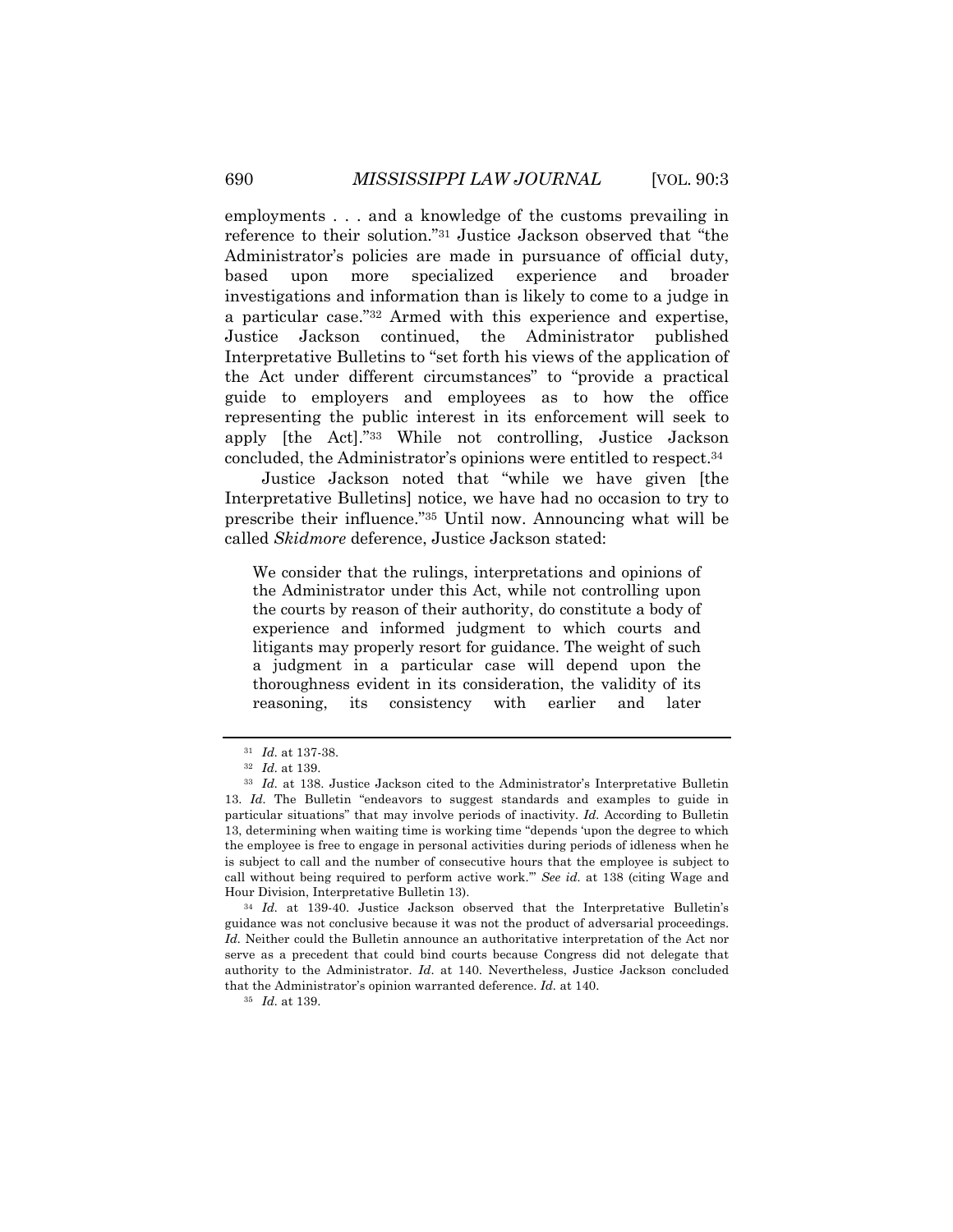pronouncements, and all those factors which to give it power to persuade, if lacking power to control.36

Remarkably, the Supreme Court for the first time recognized the value of official and authoritative guidance not made pursuant to a Congressional grant of rule-making power. The Court acknowledged the significance of the Administrator's specialized experience and expertise in a technical and complex area of law that he was tasked to administer. The result was judicial respect for the Administrator's opinion—not because it was binding but because it had inherent value. Interpretative guidance from an authoritative source on the meaning and application of a statute is entitled to respect.

## *B.* United States v. Mead *and Progeny*

Fifty-seven years after *Skidmore*, the United States Supreme Court confirmed the significance of its decision in *United States v. Mead Corp*.37 In *Mead*, the Court considered generally whether its consequential *Chevron* decision*—*decided after *Skidmore* replaced and overruled *Skidmore*.38 If *Chevron* did not swallow *Skidmore*, then *Skidmore* deference survives it. The *Skidmore-Chevron* question was called when the United States Customs Service—an executive agency—issued a tariff classification ruling on day planners imported by Mead Corporation.39

Certain goods imported to the United States are subject to a tariff.40 The government determines the appropriate tariff according to a complex and technical regulatory scheme required by the Harmonized Tariff Schedule of the United States, a federal

<sup>36</sup> *Skidmore*, 323 U.S. at 140. The Supreme Court did not apply its new standard of deference to the case before it. Instead, it ruled that the District Court erred as a matter of law when it concluded that waiting time is not working time under the Fair Labor Standards Act. *Id.* at 136. The Court reversed the ruling and remanded the case back to the District Court. *Id.* at 140.

<sup>37</sup> United States v. Mead Corp., 533 U.S. 218, 221 (2001).

<sup>38</sup> *See id.* at 226-27. The *Mead* Court agreed to resolve whether *Chevron* deference applies to all authoritative agency interpretation of its enabling statute or whether it is limited by the type of administrative action. *Id.* at 226. In particular, the Court considered whether *Chevron* deference is triggered only when an agency acts with the force of law. *Id.* at 226-27.

<sup>39</sup> *Id.* at 221.

<sup>40</sup> *Id.* at 221-22.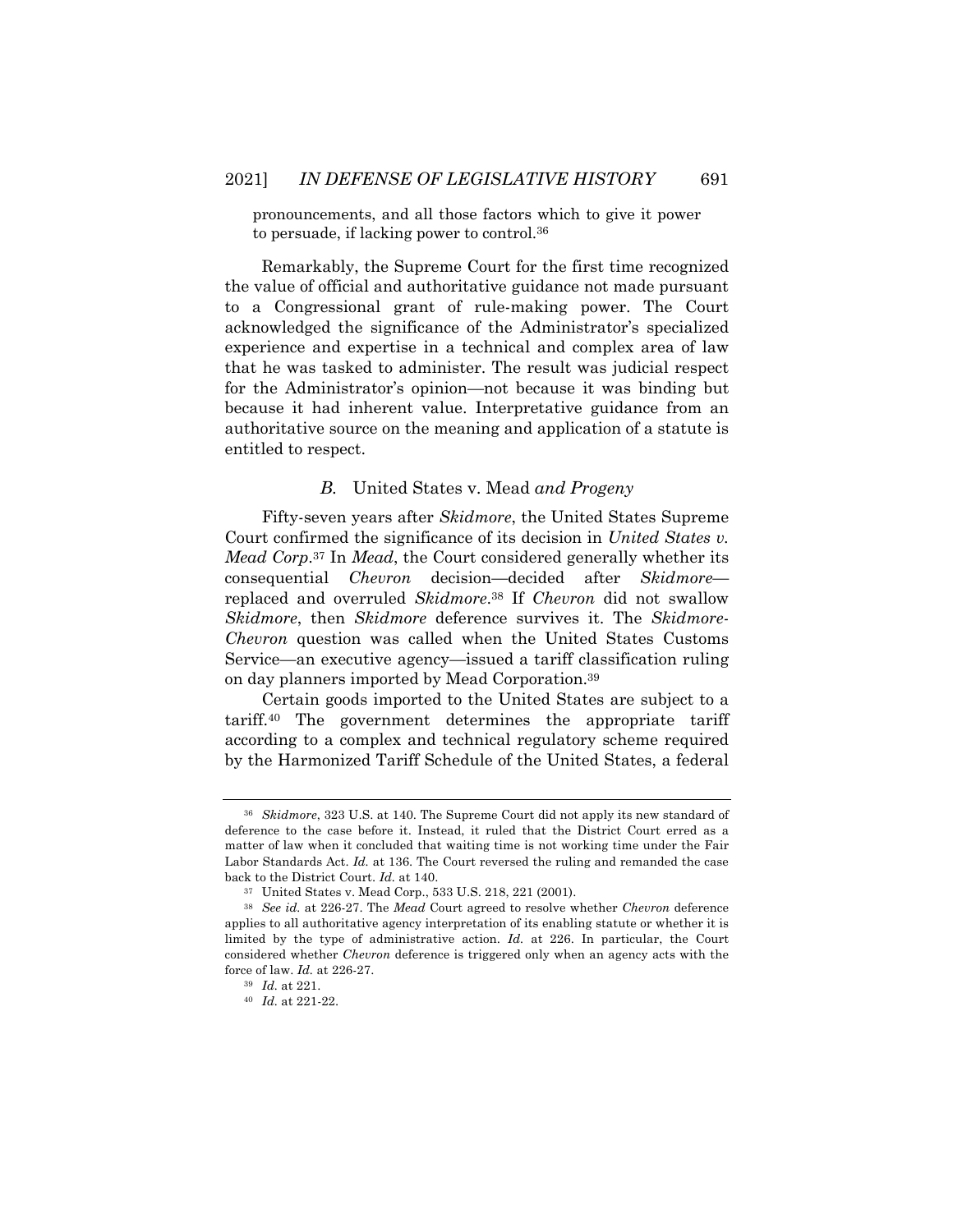statute.41 Under this scheme, the Secretary of the Treasury is required to promulgate rules and procedures to determine tariffs on imported goods.42 Exercising this statutory authority, the Secretary published rules requiring Customs Service agents to issue "ruling letters" to determine tariff rates for particular goods at the various ports of entry into the country.43 The *Mead* Court was careful to describe the origin and nature of these ruling letters. It noted that they are not the product of notice-andcomment rulemaking.44 The Customs Service may revoke or modify a ruling letter "without notice to any [party] except the person to whom the letter was addressed," limiting the reach of the letter to the named importer thus precluding any third-party reliance.45 The Court also noted that the ruling letters are issued at forty-six different ports of entry and the Customs Headquarters which when combined release between 10,000 and 15,000 letters each year (at least in 2000).46

In the case at bar, the Mead Corporation sought to import three-ring day planners.47 The planners are subject to a tariff schedule that either assessed them at a 4% duty or no duty at all, depending on the Customs official interpretation of the statute and the applicable regulations.48 Prior to 1993, the Customs

<sup>41</sup> *Id.* (citing 19 U.S.C. § 1202).

<sup>&</sup>lt;sup>42</sup> *Id.* The Act states in pertinent part that "the Secretary of the Treasury shall establish and promulgate such rules and regulations . . . as may be necessary to secure a just, impartial, and uniform appraisement of imported merchandise and the classification and assessment of duties thereon at the various ports of entry." *Id.* at 222 (citing 19 U.S.C. § 1502(a)).

<sup>43</sup> *Id.* at 222 (citing 19 C.F.R. § 177.8 (2000)).

<sup>44</sup> *Id.* at 223 (citing 19 U.S.C. § 1625(a) and 19 C.F.R. § 177.10(c) (2000)).

<sup>45</sup> *Id.* The *Mead* Court noted that third parties who anticipate importing goods similar to those listed in a ruling letter may not rely on the letter in order to demonstrate that ruling letters are not legislative rulings and thus do not have the force of law. *See id.* at 233 (concluding that ruling letters do not have the force of law in part because third parties are not bound by them).

<sup>46</sup> *Id.* at 224, 233.

<sup>47</sup> *Id.* at 224. The Court described the day planners as "three-ring binders with pages having room for notes of daily schedules and phone numbers and addresses, together with a calendar and suchlike." *Id.*

<sup>48</sup> *Id.* at 224-25. The day planners fell under the statutory category for "registers, account books, notebooks, order books, receipt books, letter pads, memorandum pads, diaries and similar articles." *Id.* at 224. The statutory category was further subdivided into two subheadings. *Id.* Imported items in the first subcategory include "diaries, notebooks and address books, bound; memorandum pads, letter pads, and similar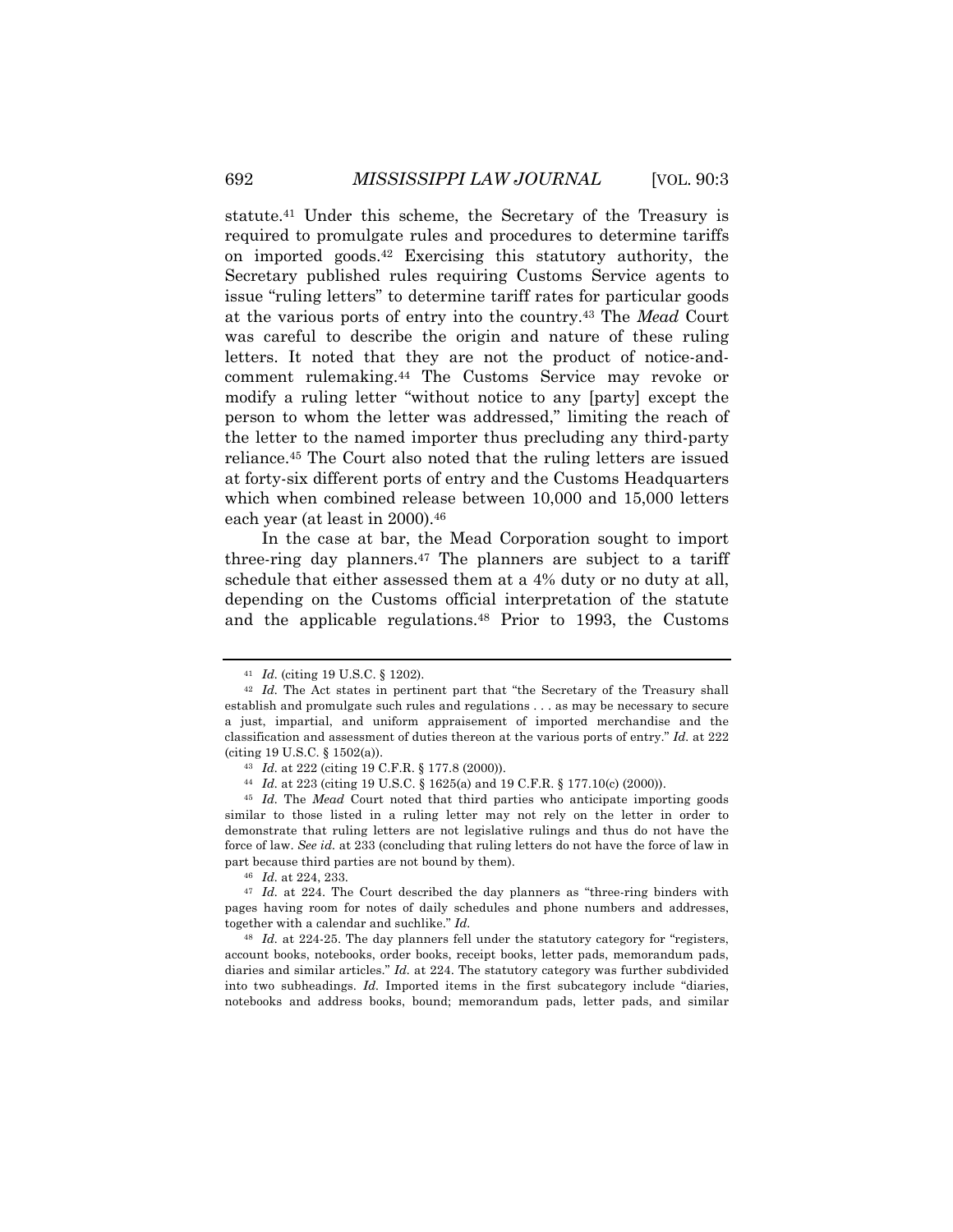Service determined that Mead's day planners were not subject to a tariff under the applicable tariff schedule.49 In January of 1993, however, the Customs Service changed its position and issued a ruling letter that subjected the day planners to a 4% tariff.50 Mead sued.51 The United States Court of International Trade sided with the Customs Service without any mention of judicial deference to the agency's ruling letter.52 Mead appealed.53 The United States Court of Appeals for the Federal Circuit reversed the Court of International Trade, concluding that a Customs Service ruling letter does not have the force of law, and thus did not trigger *Chevron* deference.54 Without *Chevron*, the appeals court continued, no deference to the agency decision was required.55 The Federal Circuit then determined that the Customs Service was

<sup>52</sup> *See id*. (citing Mead Corp. v. United States, 17 F. Supp. 2d 1004 (Ct. Int'l Trade 1998)).

articles." *Id.* (citing Mead Corp. v. United States, 185 F.3d 1304, 1305 (Fed. Cir. 1999)). Imports in this category are subject to a 4% tariff. *Id.* Items in the second category included "other items" and were duty free. *Id.* at 224-25.

<sup>49</sup> *Id.* at 225.

<sup>50</sup> *Id.* In its ruling letter, the Customs Service concluded that Mead's day planners were subject to a 4% assessment under the applicable tariff schedule, because they fell within the "[d]iaries . . . bound" statutory subheading and not within the "other items" (and duty free) subheading. *Id*. The Customs Service opted to use a broad definition of "diary" that includes the type of organizer Mead sought to import; and determined that its three-ring planner was "bound." *Id.*

<sup>51</sup> *Id.*

<sup>53</sup> *Id.* at 225-26.

<sup>54</sup> *Id.* at 226. The Federal Circuit decided the case on the heels of the United States Supreme Court's *Haggar* decision. *Id.* at 225-26. In *Haggar*, the Court determined that *Chevron* deference applied to Customs Service regulations. *Id.*; *see also* United States v. Haggar Apparel Co., 526 U.S. 380 (1999). The Federal Circuit, however, concluded that a Customs Service ruling letter was a different sort of administrative decision than a regulation. Unlike a binding regulation, a ruling letter does not have the force of law; and without binding effect, *Chevron* does not apply. *Mead*, 533 U.S. at 226. The lower court pointed to three features of Custom Services ruling letters that distinguishes them from force-of-law regulations. Mead Corp. v. United States, 185 F.3d 1304, 1307-08 (Fed. Cir. 1999). First, they are not the product of notice-andcomment rulemaking as described by § 553 of the Administrative Procedure Act. *Id.* at 1307. Second, they are issued by various Custom Services offices scattered across the United States. *Id.* at 1308. Third, they are not published. *See id.* 

<sup>55</sup> *See Mead*, 533 U.S. at 226 (describing the circuit court's decision). Concluding that *Chevron* did not apply to the ruling letter and thus no deference was warranted, the Federal Circuit rejected the Customs Service's tariff classification of Mead's day planners and reversed the lower court. *Id.* at 227.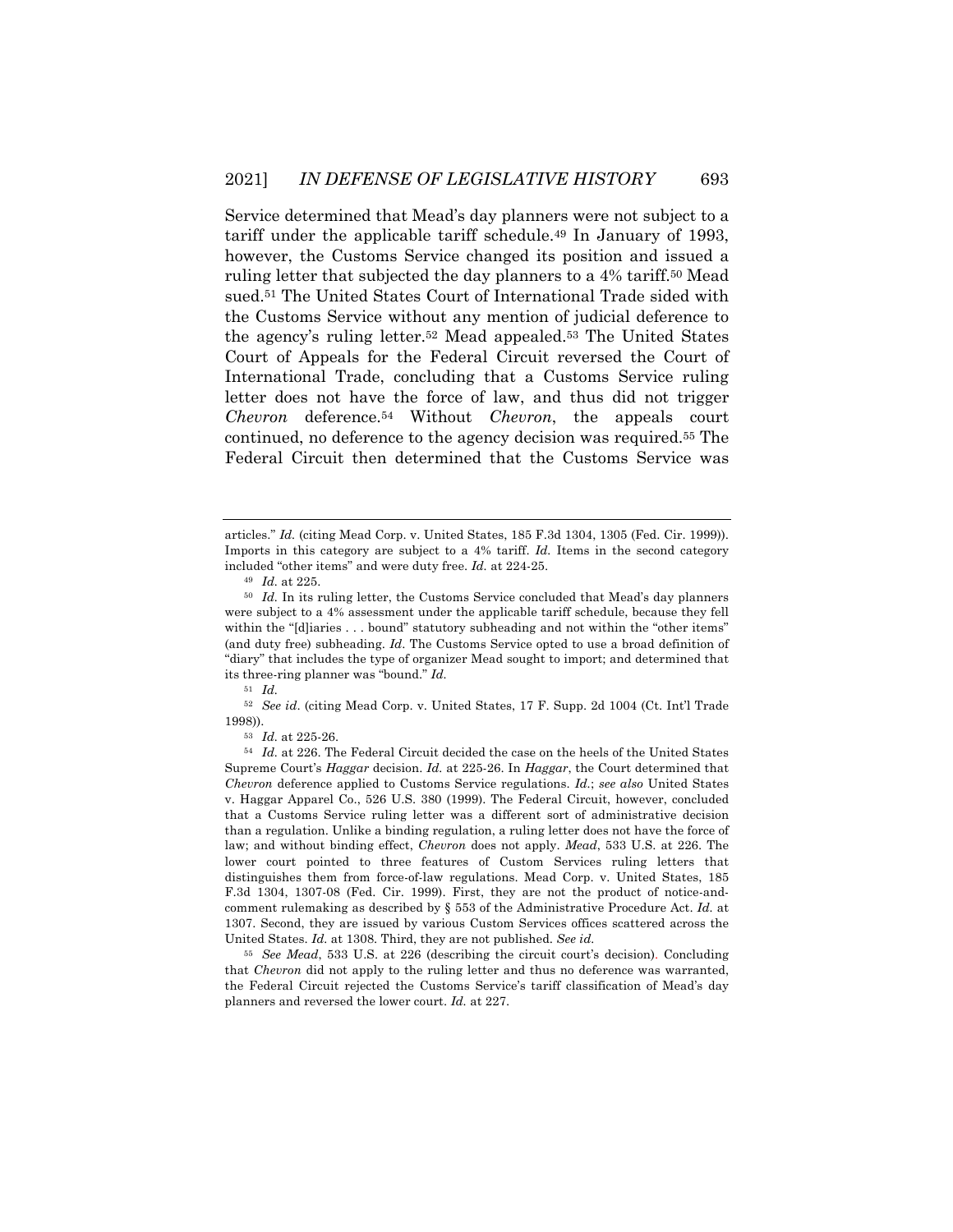wrong when it assessed a duty on Mead's day planners and reversed the Court of International Trade.56

The United States Supreme Court granted certiorari to determine whether a Customs Service ruling on the proper tariff classification for imported goods warrants judicial deference.57 First, the Court considered whether the Customs Service ruling letter triggered *Chevron* deference.<sup>58</sup> In concluding that the ruling letter did not qualify for *Chevron* deference, the Court both clarified and limited the reach of *Chevron* deference.59 Justice Souter, writing for the Supreme Court, ruled that *Chevron* deference applies "when it appears that Congress delegated authority to the agency generally to make rules carrying the force of law, and that the agency interpretation claiming deference was promulgated in the exercise of that authority."60 Justice Souter

<sup>60</sup> *Id.* Justice Souter explained that by leaving a gap in a statute, either explicitly or implicitly, Congress intends to delegate its rulemaking authority to the agency to resolve the statutory question. *Id.* at 228-29. Justice Souter continued "that Congress would expect the agency to be able to speak with the force of law when it addresses ambiguity in the statute or fills a space in the enacted law." *Id.* at 229. A reviewing court, Justice Souter reasoned, has "no business rejecting an agency's exercise of its generally conferred authority to resolve a particular statutory ambiguity" simply because it disagrees with the agency's choice. *Id.* (citing Chevron U.S.A., Inc. v. Nat. Res. Def. Council, Inc., 467 U.S. 837, 845-46 (1984)). Under *Chevron*, a reviewing court must accept the agency's choice unless it's unreasonable. *See generally Chevron*, 467 U.S. at 845. Here, Justice Souter was broadly referring to the separation-of-powers concern animating *Chevron*. Should a reviewing court disagree with an agency's otherwise reasonable construction of its enabling statute, the court could encroach on the legislative power reserved to Congress—and delegated to the agency—in Article I of the United States Constitution.

Justice Souter explained that the best evidence of Congress' intent to delegate its rulemaking power to the agency—and the best indicator that *Chevron* deference is required—is when Congress authorizes the agency to promulgate rules and regulations through formal procedures such as adjudication or rulemaking. *Mead*, 533 U.S. at 229. But, Justice Souter continued, even without such statutory authorization, "some other indication of a comparable congressional intent" may suffice to show that Congress intended the agency to act with the force of law. *Id.* at 227, 229.

When Congress authorizes an agency to use formal procedures to interpret statutory ambiguities, Justice Souter explained, it is fair to assume that Congress intended the

<sup>56</sup> *Mead*, 185 F.3d at 1311.

<sup>57</sup> *Mead*, 533 U.S. at 226-27. The narrow issue on appeal was whether the Court of International Trade erred when it granted summary judgment to Mead Corp. *See id.* at 225. The underlying question, however, was whether the Custom Service ruling letter was owed some deference by the lower court. *Id.* 225-27.

<sup>58</sup> *Id.* at 227-34.

<sup>59</sup> *Id.* at 226-27.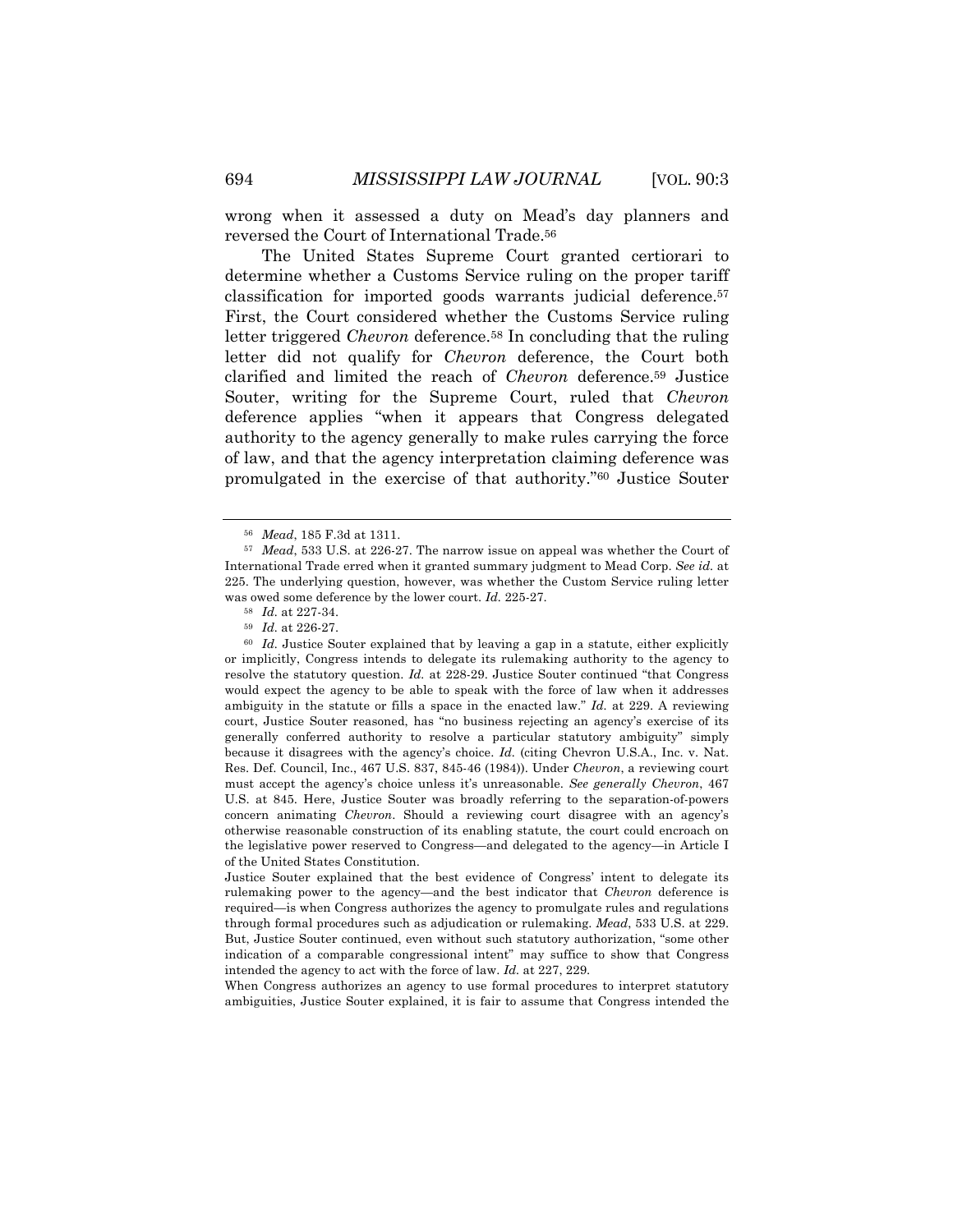determined that the ruling letter in the case at bar did not qualify for *Chevron* deference, because it did not carry the force of law.61 Second, and importantly for the purposes of this Article, Justice Souter concluded that while the ruling letter did not qualify for *Chevron* deference, it may qualify for *Skidmore* deference.62 In effect, even if not formally acknowledged, Justice Souter confirmed that *Skidmore* survived *Chevron*.

The *Mead* Court recognized that administrative agencies do not always act with the force of law—the trigger for *Chevron* deference. As such, the Supreme Court has long endeavored to take into account the many ways that Congress delegates discretion to administrative agencies.63 Congress may choose to delegate to the agency the authority to adjudicate claims, to promulgate regulations, to offer guidance to regulated parties, to enter into contracts, to issue licenses, to offer interpretative rules, and many other official exercises of administrative authority including ruling letters. The breadth and variety of administrative action "has led the Court to recognize more than one variety of judicial deference."64 And despite Justice Scalia's insistence in

resulting decision to carry the force of law. *Id.* at 230. A statutory interpretation promulgated using adjudication or notice-and-comment rulemaking fosters fairness and deliberation that corroborates Congress' intent that these rulings are binding. *Id.*

<sup>61</sup> *Id.* at 227. The ruling letter at issue in *Mead* was not developed using formal procedures such as adjudication or notice-and-comment rulemaking. *Id.* at 230-31. Thus, *Chevron* deference could only apply if Customs Service ruling letters fell into the "other indication[s] of . . . comparable congressional intent." *Id.* at 227. Justice Souter concluded that they did not. First, ruling letters may be modified or revoked without public notice; second, Customs Service ruling letters only bind the party addressed in the letter and are not intended to be relied on by third parties; third, ruling letters are not published; and fourth, thousands of ruling letters are issued by forty-six different Customs offices and Headquarters each year. *Id*. at 223, 233-34. Based on the above factors, Justice Souter reasoned that Congress did not intend for ruling letters to have the force of law and thus, *Chevron* deference was not warranted. *Id.* at 231. Instead, Justice Souter concluded, "classification rulings are best treated like 'interpretations contained in policy statements, agency manuals, and enforcement guidelines' . . . [t]hey are beyond the *Chevron* pale." *Id.* at 234 (citing Christensen v. Harris County, 529 U.S. 576, 587 (2000)).

<sup>62</sup> *Id.* at 234.

<sup>63</sup> *Id.* at 236.

<sup>64</sup> *Id.* at 237. Justice Souter explained that the "fair measure of deference to an agency administering its own statute has been understood to vary with circumstances, and courts have looked to the degree of the agency's care, its consistency, formality, and relative expertness, and to the persuasiveness of the agency's position." *Id.* at 228 (citation omitted).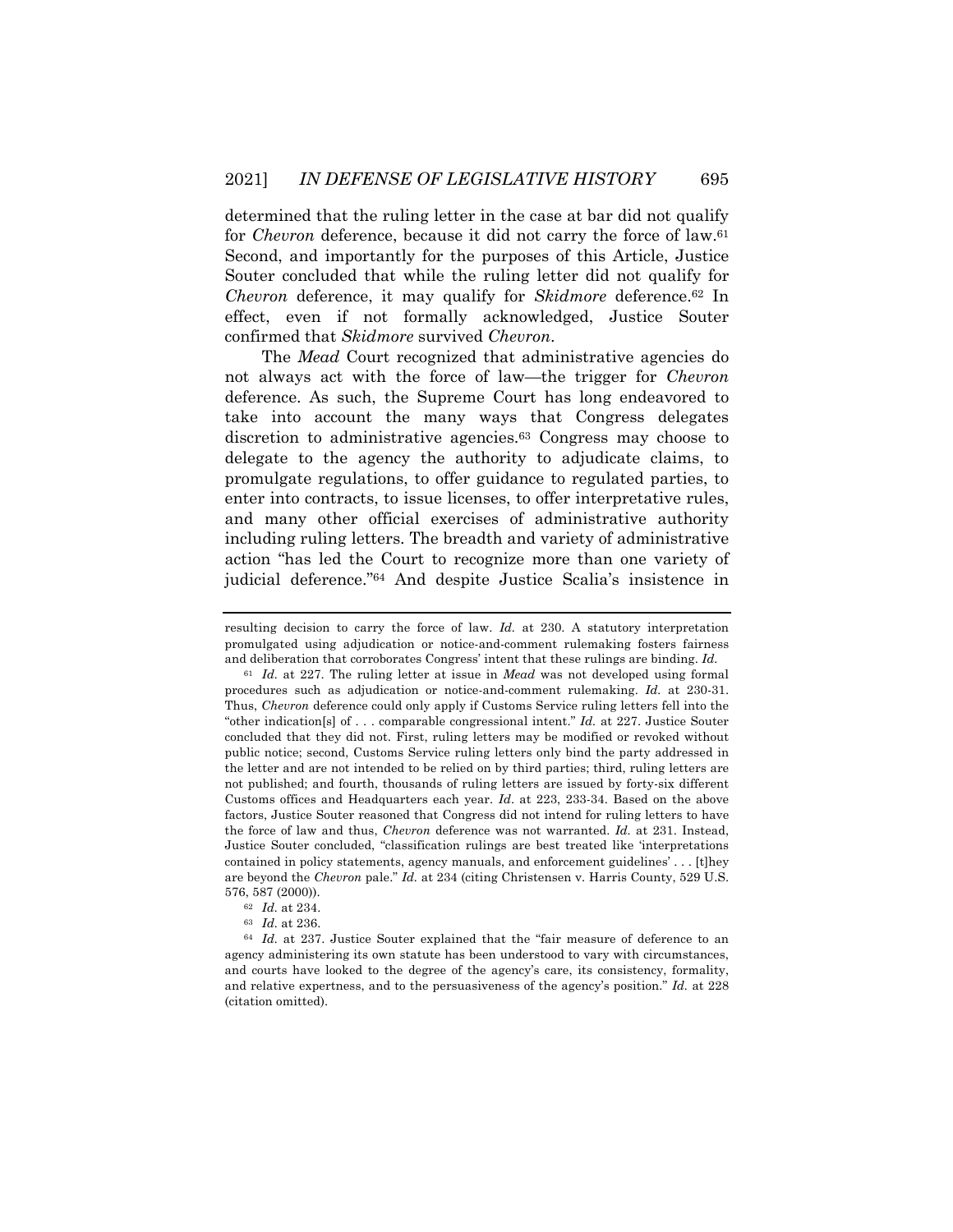dissent that *Chevron* swallowed *Skidmore*, Justice Souter affirmed "that *Chevron* left *Skidmore* intact and applicable."65

*Skidmore* deference, according to Justice Souter, is triggered when an agency acts without the force law but executes a decision applying its specialized experience and expertise in the statutory scheme administered.66 So, while a Customs Service ruling letter may be outside the pale of *Chevron*, the agency's interpretation of its enabling statute in the guise of a non-binding letter may deserve some respect under *Skidmore*. Justice Souter suggested that "[t]here is room at least to raise a *Skidmore* claim here, where the regulatory scheme is highly detailed, and Customs can bring the benefit of specialized experience to bear."67 Echoing the *Skidmore* test, Justice Souter concluded that a ruling letter "may surely claim the merit of its writer's thoroughness, logic, and expertness, its fit with prior interpretations, and any other sources of weight" to demonstrate its power to persuade.<sup>68</sup>

*Mead* served to revitalize *Skidmore* deference. The Supreme Court applied *Skidmore* (or at least cited to it) on dozens of

<sup>65</sup> *Id.* at 237. Writing in dissent, Justice Scalia argued that *Chevron* deference applies whenever an agency authoritatively interprets its statute and is not dependent on the formality of the agency's chosen procedure or whether it acts with the force of law. *Id.* at 239-43 (Scalia, J., dissenting). *Skidmore* deference, Justice Scalia believed, was overruled and replaced by *Chevron*. *Id.* at 241. Justice Scalia feared "the resurrection" of *Skidmore* would cause confusion in the courts; would induce agencies to notice-and-comment rulemake to secure *Chevron* deference; would lead to the ossification of statutory law when federal courts apply *Skidmore* to agency decisions and thereby create an immutable precedent; and would lead to "uncertainty, unpredictability, and endless litigation." *See id*. at 245-50. With his customary (and sadly missed) flair for words, Justice Scalia concluded that "today's decision [is] one of the most significant opinions ever rendered by the Court dealing with judicial review of administrative action. Its consequences will be enormous, and almost uniformly bad." *Id.* at 261.

<sup>66</sup> *Id.* at 234-35 (majority opinion).

<sup>67</sup> *Id.* at 235.

<sup>68</sup> *Id.* Justice Souter vacated the judgment and remanded the case, because neither the Court of International Trade nor the Court of Appeals for the Federal Circuit determined whether *Skidmore* applied to Mead's tariff classification ruling letter. *Id.* at 238-39. On remand, the Federal Circuit applied *Skidmore* to the Customs Service tariff classification to Mead's day planners, but determined that "[d]espite Customs' relative expertise and the reasoning in its classification ruling . . . this court holds that . . . [t]he classification ruling at issue here lacks the power to persuade under the principles set forth in *Skidmore.* Because the imported articles are properly classified under the 'other' provision . . . this court reverses the decision of the Court of International Trade." Mead Corp. v. United States, 283 F.3d 1342, 1350 (Fed. Cir. 2002).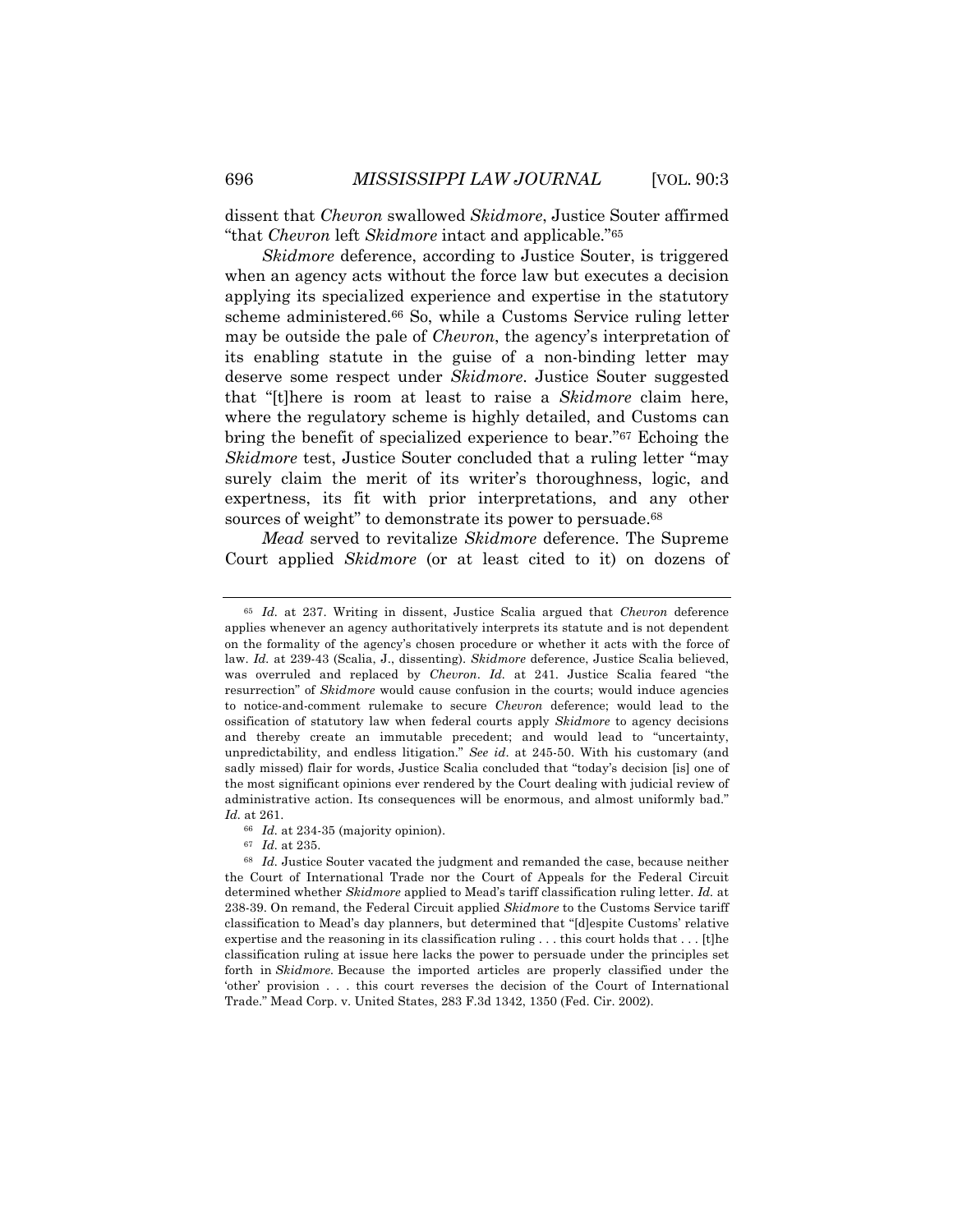occasions since 2001.69 Sometimes, the Court concluded that an agency interpretation warranted respect and deferred to it.70 Other times, the Court concluded that the agency's interpretation was not persuasive and rejected it.71 In the 2019 term, the Supreme Court cited with approval to *Skidmore* in *Kisor v. Wilkie*.72 *Kisor* presented the Supreme Court with a different breed of administrative deference—judicial deference to an agency's interpretation of its own ambiguous regulation.73 The Court was asked to consider whether an agency's interpretation of an ambiguous regulation warrants deference—so called *Auer* or *Seminole Rock* deference, after two cases in which the Court employed it.74 The Supreme Court reaffirmed *Auer* and offered a multi-step metric for lower courts to follow when faced with an administrative interpretation of a regulation.75 Justice Kagan, writing for the majority, concluded generally that a court ought to defer to an agency's reasonable interpretation of a

<sup>69</sup> *See, e.g.*, Wos v. E.M.A. *ex rel.* Johnson, 568 U.S. 627, 643 (2013) (determining that federal Medicare and Medicaid agency's opinion letters to state agency lacked persuasive force to trigger *Skidmore*); Fed. Express Corp. v. Holowecki, 522 U.S. 389, 399-400 (2008) (concluding *Skidmore* warranted deference to EEOC policy statement).

<sup>70</sup> *E.g.*, *Fed. Express Corp.*, 522 U.S. at 399-40. In *Fed. Express Corp.*, the Supreme Court was asked to determine, in part, whether a party's filing with the EEOC amounted to a "charge" under the Age Discrimination in Employment Act (ADEA). *Id.* at 395. The EEOC had issued policy statements, embodied in a compliance manual and other internal memoranda, that interpreted the requirements of a charge under the statute. *Id.* at 399. Despite some evidence of inconsistent application of the interpretation, the Court concluded that "[t]he agency's interpretive position . . . provides a reasonable alternative that is consistent with the statutory framework. No clearer alternatives are within our authority or expertise to adopt; and so deference to the agency is appropriate under *Skidmore*." *Id.* at 401-02.

<sup>71</sup> *E.g.,* Ky. Ret. Sys. v. EEOC, 554 U.S. 135 (2008). In *Kentucky Retirement*, the Supreme Court considered whether Kentucky's disability retirement plan violated the Age Discrimination in Employment Act (ADEA). *Id.* at 138. The government requested deference to an agency compliance manual that interpreted the statute in its favor. *Id.* at 149. The Court disagreed and noted that the EEOC's statement in the compliance manual reached a conclusion contrary to precedent. *Id.* at 150. And the agency's manual made little effort to justify a departure from existing caselaw. *Id.* Thus, the agency's interpretation lacked the necessary "power to persuade." *Id.* (citing Skidmore v. Swift & Co., 323 U.S. 134, 140 (1944)).

<sup>72</sup> *See* Kisor v. Wilkie, 139 S. Ct. 2400, 2414 (2019).

<sup>73</sup> *Id.* at 2408.

<sup>74</sup> *Id.*; *see also* Auer v. Robbins, 519 U.S. 452 (1997); Bowles v. Seminole Rock & Sand Co., 325 U.S. 410 (1945).

<sup>75</sup> *Kisor*, 139 S. Ct. at 2414-18.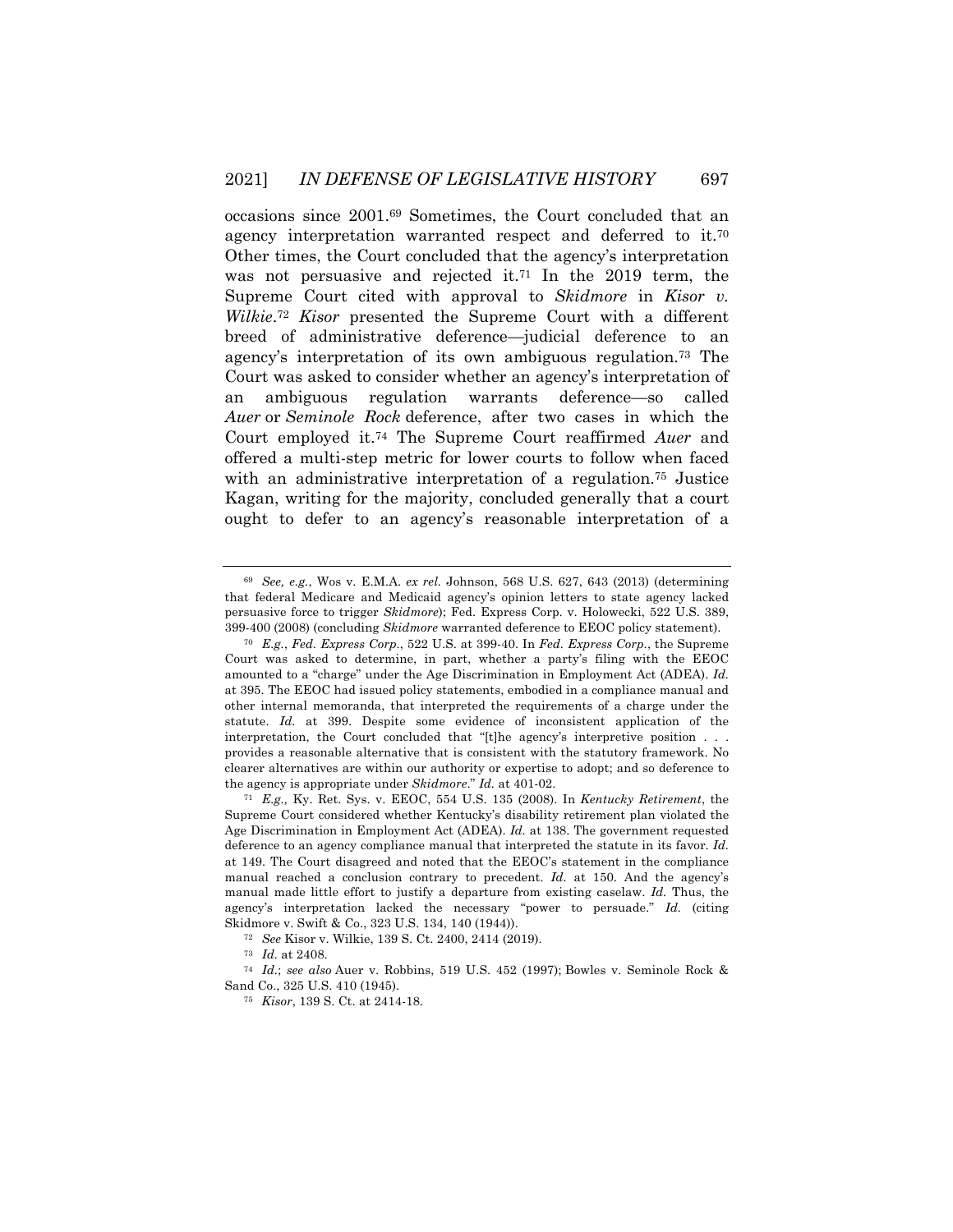genuinely ambiguous agency regulation.76 In the opinion's first concurrence, Chief Justice Roberts noted that *Auer* and *Skidmore* are different tests.77 *Auer* is used to determine the validity of an agency interpretation of a regulation under a reasonableness standard, while *Skidmore* is used to determine the validity of an agency interpretation of a statute under a persuasiveness standard.78 Other members of the Court, however, would overrule *Auer*. They agreed that deference was warranted in this case but contended that the proper test for deference is *Skidmore*'s more flexible test and not *Auer*.79

While the *Kisor* debate in not central to this Article, it does demonstrate the continuing vitality and authority of *Skidmore*. Whether or not it ought to apply to an agency's interpretation of an ambiguous regulation, the Court consistently has held that the weight of an agency's nonbinding interpretation of a statute is proportional to its power to persuade—the classic *Skidmore* test.

## II. LEGISLATIVE EXPERTISE

While the Supreme Court continues to apply *Skidmore*  deference to administrative expertise, the Court has yet to afford that same level of respect to legislative expertise. A legislature is organized by design into committees and subcommittees to allow its members' experience and expertise to endow and inform its work product—enacted law. Legislative expertise is preserved and catalogued in the body of legislative history attached to each bill and created to document the bill's enactment into law. The most useful piece of this legislative history is the committee report. These reports often include an authoritative analysis of a statute. These reports are authoritative, because they are drafted by experts with accumulated experience in the subject matter of the law. These reports often include guidance on the resolution of statutory ambiguity. Like *Skidmore*'s administrative bulletin, committee reports are not enacted and thus lack the force of law. Yet instead of bestowing "some respect" to the accumulated

<sup>76</sup> *Id.*

<sup>77</sup> *Id.* at 2424 (Roberts, C.J., concurring).

<sup>78</sup> *Id.* at 2424-25 (Roberts, C.J., concurring).

<sup>79</sup> *See id.* at 2425-48 (Gorsuch, J., concurring).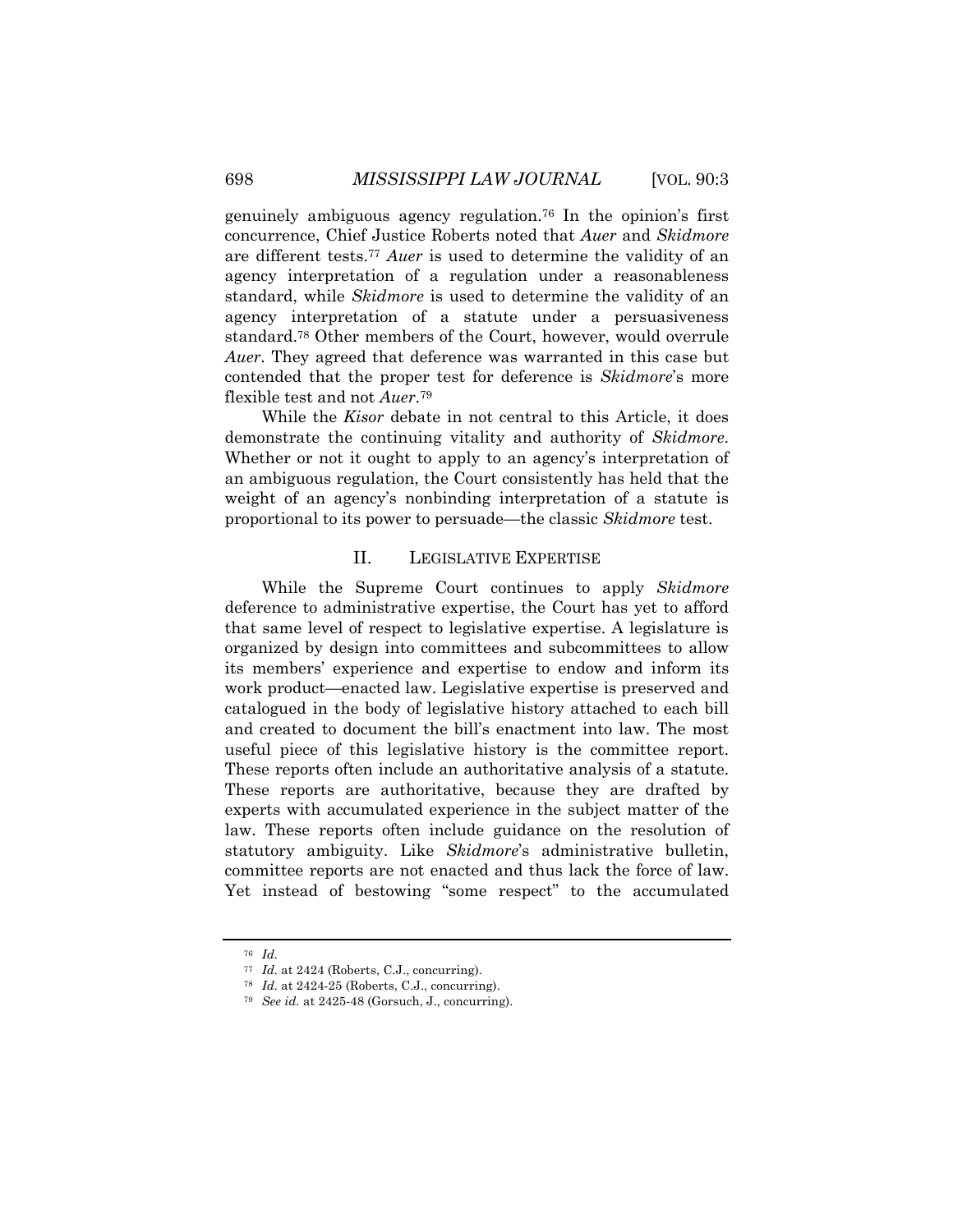experience and expertise of the drafters, courts often ignore or deride evidence of legislative intent found in these reports. This disparity in the Court's treatment of administrative and legislative expertise suggests an intellectual inconsistency most likely grounded in political philosophy, not juridical logic.

## *A. The Authority of Legislative Committee Reports*

The United States Congress defines a committee report as a "[d]ocument accompanying a measure reported from a committee. It contains an explanation of the provisions of the measure, arguments for its approval, votes held in markup, individual committee members' opinions, cost estimates, and other information."80 According to the United States Senate, "Senate committees usually publish a committee report to accompany the legislation they have voted out. . . . Committee reports discuss and explain the purpose of measures and contain other, related information."81 Similarly, the Clerk of the House of Representatives explains:

[a] reported measure usually is accompanied by a written document, called a report, describing the measure's purposes and provisions and telling Members why this version has been reported and why it should be passed. The report reflects the views of a majority of the committee, but also may contain minority, supplemental, or additional views of committee members. It usually includes . . . a section-by-section analysis, and a comparison with existing law. Officials of the executive and judicial branches of government use these reports to determine the legislative history of laws and Congress' intent in enacting them.82

<sup>80</sup> *Glossary of Legislative Terms*, CONG.GOV, https://www.congress.gov/help/legislat ive-glossary#glossary\_committeereport [https://perma.cc/TLT7-QP9E] (last visited July 21, 2020).

<sup>81</sup> *Glossary*, U.S. SENATE, https://web.archive.org/web/20200326142216/https://w ww.senate.gov/reference/glossary\_term/report.htm [https://perma.cc/XH33-D97J] (last visited Sep. 9, 2021).

<sup>82</sup> *Committee FAQs*, OFFICE OF THE CLERK OF THE H.R., https://web.archive.org/ web/20200705015642/http://clerk.house.gov/committee\_info/commfaq.aspx [https://per ma.cc/LJ2T-W9QX] (last visited Sep. 9, 2021).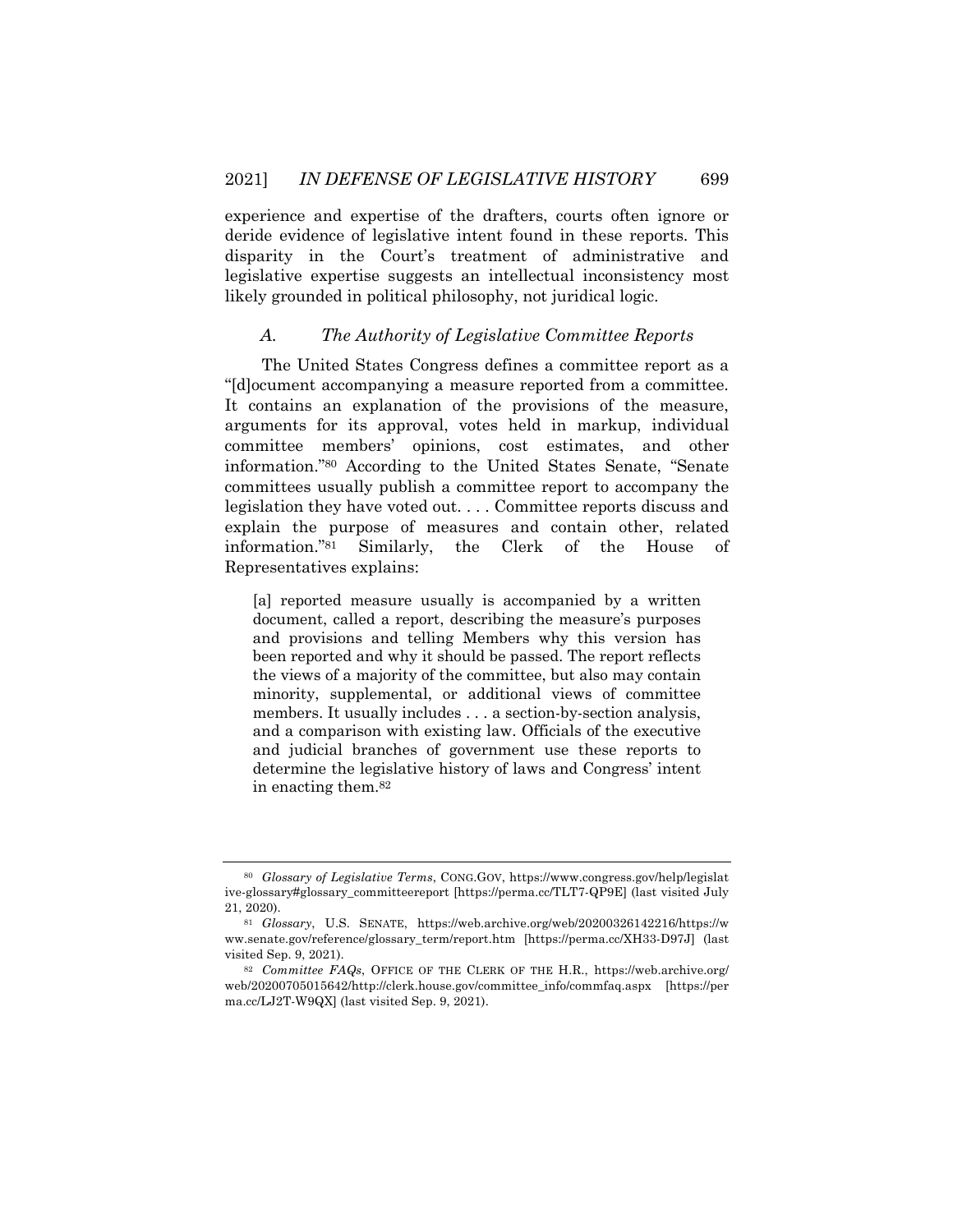Both the House and Senate standing rules require committee reports to be filed with bills reported out of legislative committees. Rule XXVI of the Standing Rules of the Senate describes the committee report and its required parts.83 Likewise, Rule XXVII of the Rules of the House of Representatives describes the House committee report.84

Until relatively recently, courts and commentators had longconsidered legislative committee reports as authoritative indicators of legislative intent to aid in the resolution of statutory ambiguity. In 1990, George Costello, a legislative attorney for the Congressional Research Service, noted that "committee reports constituted nearly fifty percent of the Supreme Court's references to legislative history . . . [because they] are considered the most reliable and persuasive element of legislative history."85 As far back as 1959, Justice Felix Frankfurter wrote:

Congress can be the glossator of the words it legislatively uses either by writing its desired meaning, however odd, into the text of its enactment, or by a contemporaneously authoritative explanation accompanying a statute. The most authoritative form of such explanation is a congressional report defining the scope and meaning of proposed legislation.<sup>86</sup>

A few years later, Justice John Marshall Harlan noted in *Zuber v. Allen* that "[a] committee report represents the considered and collective understanding of those Congressmen involved in drafting and studying proposed legislation."87 Justice

<sup>83</sup> STANDING RULES OF THE SENATE, S. DOC. NO. 113-18, at 28 (2013) (Rule XXVI), https://www.rules.senate.gov/imo/media/doc/CDOC-113sdoc18.pdf [https://perma.cc/SB7L-EY78].

<sup>84</sup> THOMAS J. WICKHAM, CONSTITUTION, JEFFERSON'S MANUAL, AND RULES OF THE HOUSE OF REPRESENTATIVES OF THE UNITED STATES ONE HUNDRED SIXTEENTH CONGRESS, H.R. DOC. NO. 115-177, at 222-23 (2019), https://www.govinfo.gov/content/pkg/HMAN-116/pdf/HMAN-116.pdf [https://perma.cc/JR6W-BNBF].

<sup>85</sup> *See* George A. Costello, *Average Voting Members and Other "Benign Fictions": The Relative Reliability of Committee Reports, Floor Debates, and Other Sources of Legislative History*, 40 DUKE L.J. 39, 43 (1990) (examining the courts' use of legislative history).

<sup>86</sup> *See* Comm'r v. Acker, 361 U.S. 87, 94 (1959) (Frankfurter, J., dissenting).

<sup>87</sup> Zuber v. Allen, 396 U.S. 168, 186 (1969) (comparing the value of floor debates to committee reports in gleaning the intent of the legislature).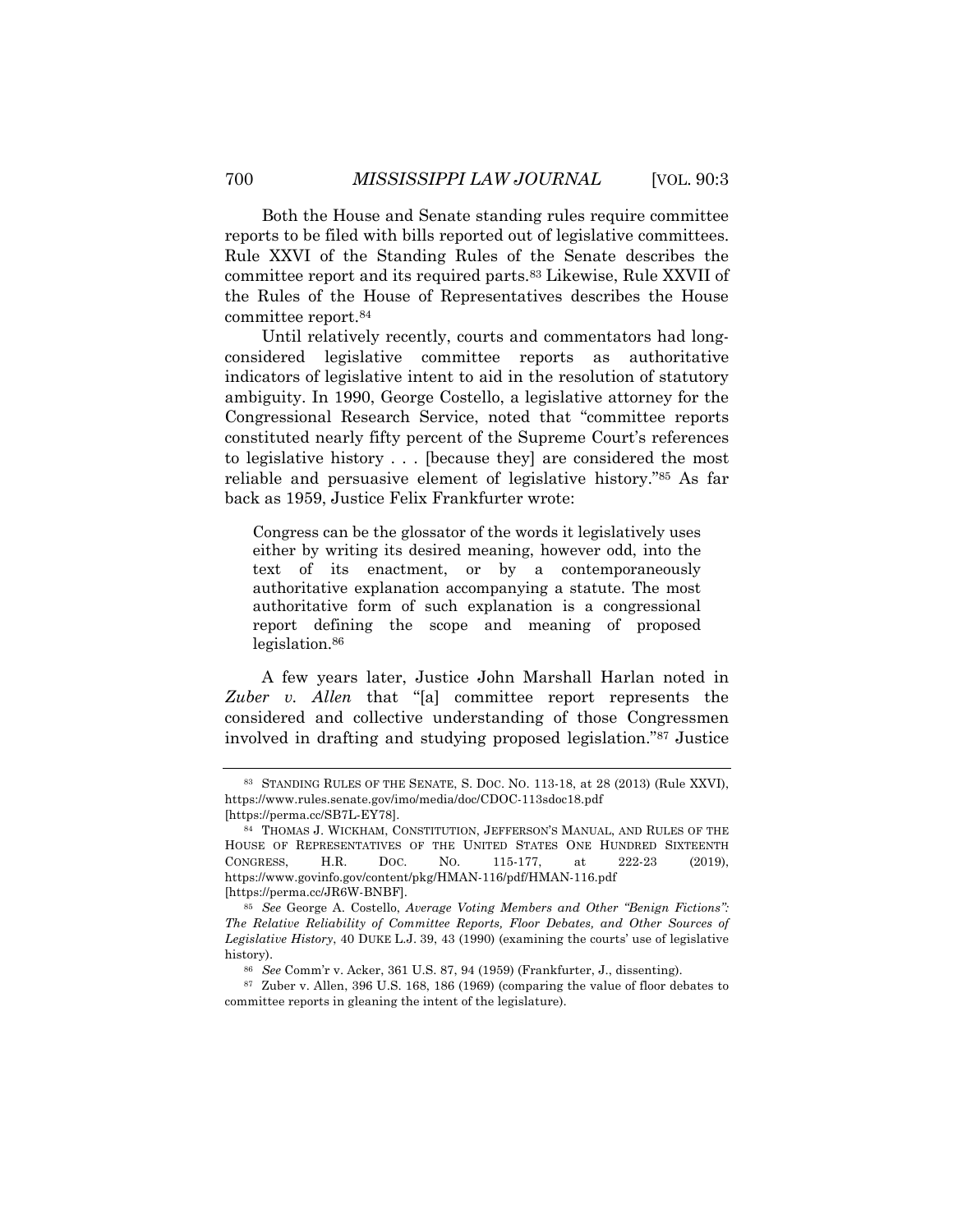William Rehnquist agreed with this assertion in *Garcia v. United States* when he explained that "[i]n surveying legislative history we have repeatedly stated that the authoritative source for finding the Legislature's intent lies in the Committee Reports on the bill."88 Perhaps the most robust champion of committee reports is Justice John Paul Stevens. In *Exxon Mobil Corp. v. Allapattah Services, Inc.*, Justice Stevens excoriated the majority for adopting an interpretation of a federal supplemental-jurisdiction statute directly at odds with the House subcommittee report filed with the statute in question.89 Justice Stevens noted "[i]n Congress, committee reports are normally considered the authoritative explication of a statute's text and purposes, and busy legislators and their assistants rely on that explication when casting their votes."90 Justice Stevens observed that the purpose of a committee report is to allow the whole Congress to execute its legislative duties.91

Justice Stevens advanced the busy-legislator theme in *Bank One Chicago, N.A. v. Midwest Bank & Trust*.92 Responding to Justice Scalia's exercised concurrence on the Court's use of legislative history to resolve an ambiguity in the Expedited Funds Availability Act, Justice Stevens argued that "[l]egislators, like other busy people, often depend on the judgment of trusted colleagues when discharging their official responsibilities. . . . Representatives and Senators may appropriately rely on the views of the committee members in casting their votes."93 For Justice Stevens, Congress' committee structure and its products—

<sup>88</sup> Garcia v. United States, 469 U.S. 70, 76 (1984) (confirming that committee reports are more authoritative than floor debates).

<sup>89</sup> Exxon Mobil Corp. v. Allapattah Servs., Inc., 545 U.S. 546, 575 (2005) (Stevens, J., dissenting).

<sup>90</sup> *Id.* Justice Stevens inadvertently helped to coin a new title for a theory of statutory interpretation called the "Busy Congress" model. *See* Charles Tiefer, *The Reconceptualization of Legislative History in the Supreme Court*, 2000 WIS. L. REV. 205, 230-32 (2000) (describing Justice Stevens busy-legislator model for statutory interpretation).

<sup>91</sup> *See Exxon Mobil Corp.*, 545 U.S. at 575.

<sup>92</sup> Bank One Chicago, N.A. v. Midwest Bank & Tr. Co., 516 U.S. 264, 276 (1996) (Stevens, J., concurring).

<sup>93</sup> *Id.* at 276. Justice Stevens argued that, because rank-and-file members of Congress appropriately rely on legislative committees, the intent of those charged with drafting the bill—committee and subcommittee members— "is properly regarded as the intent of the entire Congress." *Id.* at 276-77.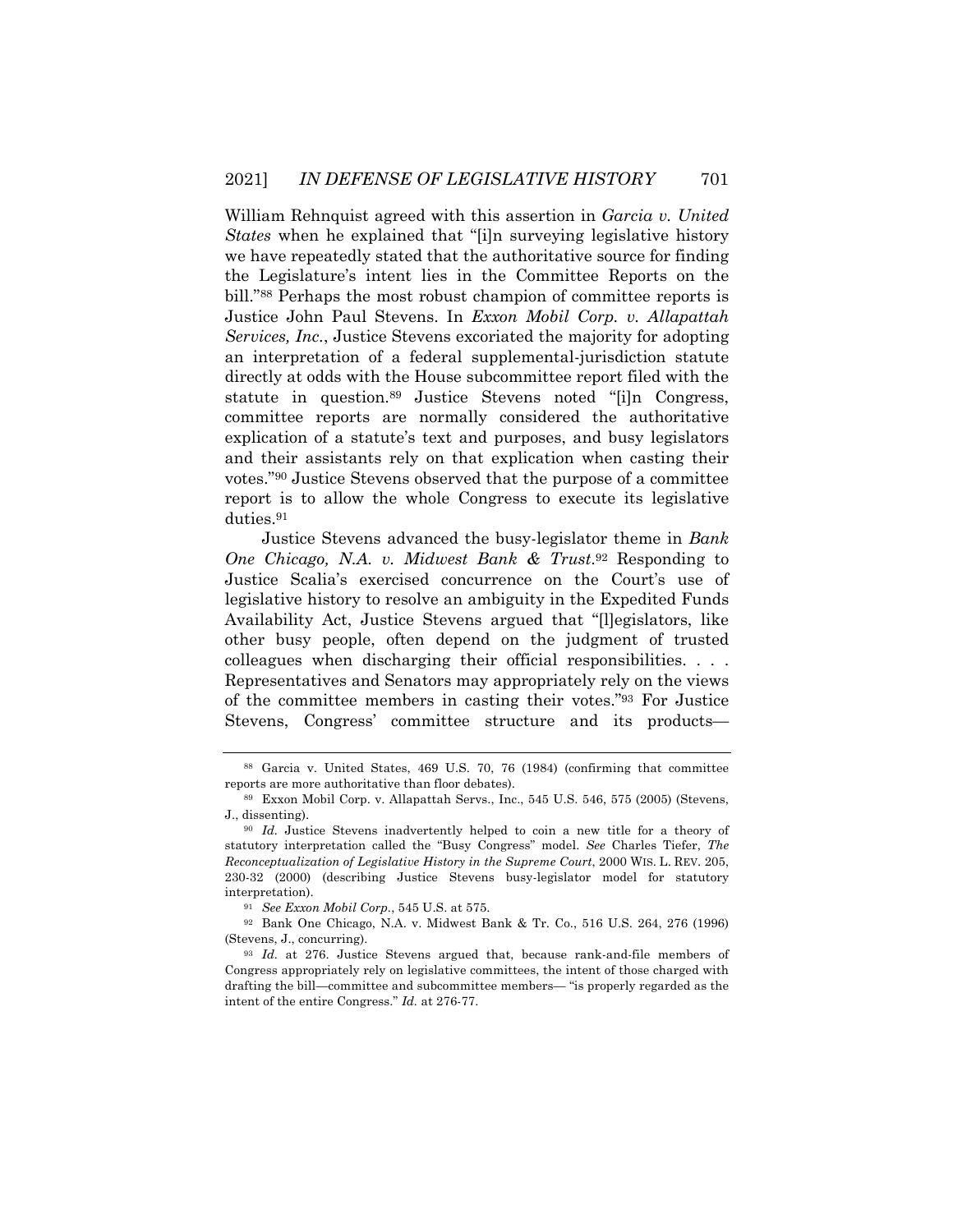committee reports—are an integral part of the lawmaking process and should not be treated as meaningless clutter.

Justice Breyer agrees with Justice Stevens' institutional approach to lawmaking. In a now-famous 1992 article, *On the Uses of Legislative History in Interpreting Statutes*, Breyer offers a spirited defense of legislative history.94 He posits that those who object to the use of legislative history—unnamed textualists—may not understand "how Congress actually works."95 He observed that "Congress is a bureaucratic organization . . . generating legislation through complicated, but organized, processes."96 This process includes congressional staff, relevant executive agencies, and important external stake holders who draft legislation and legislative reports.97 Justice Breyer explains that members of Congress are required to rely on these legislative subgroups and their work product to execute their chief constitutional function to make laws.98 Legislative history—such as committee reports are important institutional instruments that should inform and instruct judicial resolution of statutory ambiguity.99

<sup>94</sup> *See* Stephen Breyer, *On the Uses of Legislative History in Interpreting Statutes*, 65 S. CAL. L. REV. 845 (1992). Responding to the rise of textualism on the Supreme Court and the concomitant decline of legislative history, Justice Breyer offers five circumstances in which courts should reasonably use history—including committee reports—to help resolve statutory questions: (i) avoid absurd results; (ii) discover drafting errors; (iii) identify when Congress intended a specialized meaning; (iv) identify Congress' purpose; and (v) choose among reasonable alternatives. *Id.* at 848- 61.

<sup>&</sup>lt;sup>95</sup> *Id.* at 858. Justice Breyer artfully avoids labeling his detractors or identifying the textualists to whom the article is clearly addressed. Instead, he identifies them inferentially as critics of legislative history. *See, e.g.*, *id.* at 861 (noting "five categories of criticism" related to the use of legislative history).

<sup>96</sup> *Id.* at 858. Here, Justice Breyer argues that Congress operates through a form of "downward delegation" with ultimate legislative authority residing in elected legislators, who are required to rely on staff to draft bills and reports. *Id.* at 859. This process involves important extra-Congressional stake holders—such as lobby groups, unions, business groups, executive branch agencies, and public interest groups—who work with Congressional staff on behalf of its elected members to solve important problems. *Id.* Justice Breyer acknowledges the "busy legislator" and the necessity of institutional aids—such as committee reports—to allow Congress to law-make. *See generally id.* at 858-61 (describing institutional norms in Congress).

<sup>97</sup> *Id.* at 858.

<sup>98</sup> *Id.*

<sup>99</sup> Of note, Justice Breyer suggests that judges may be quick to condemn Congress' use of downward delegation and its reliance on subgroups and work products, because that model is foreign to judges who operate within a much more centralized model that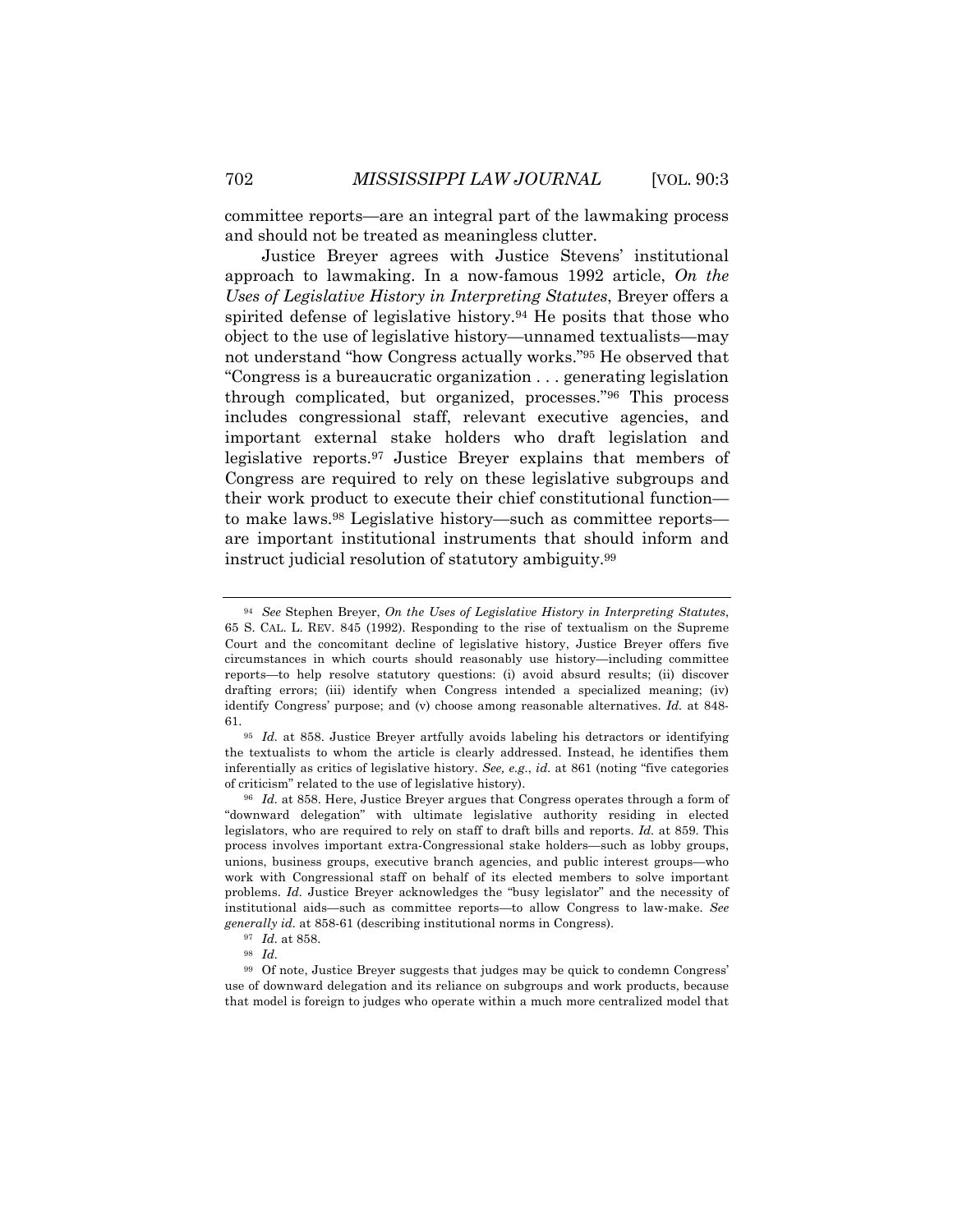In his article, Justice Breyer also notes the rise of textualism and the attendant decline of legislative history beginning in the 1980s.100 This has required some justices, who may otherwise agree with Breyer's and Stevens' balanced approach to legislative history, to proclaim outward fealty to textualism before resorting to a committee report to resolve statutory ambiguity. For example, in *Tapia v. United States*, Justice Kagan resolved a statutory question involving the Sentencing Reform Act of 1984.101 The petitioner, Alejandra Tapia, argued that the sentencing judge erred when he interpreted the statute to allow a sentence based in part on her need to complete a drug rehabilitation program in prison.102 In resolving the statutory question, Justice Kagan applied familiar textualist tools of interpretation, such as common usage, dictionary definitions, rules of grammar, statutory context, and legislative silence.103 After making her case she adds, almost in apology, "[f]inally, for those who consider legislative history useful, the key Senate Report . . . provides one last piece of corroborating evidence."104 That report clearly and expressly described Congress' purpose and rationale when it enacted the statutory section in question.105 Yet, because the committee report was extra-textual and thus taboo, Kagan was obliged to relegate

is far more direct and far less delegated. *Id.* at 859-60. Justice Breyer asks why some courts insist that "the judicial ideal be the model for Congress" when the role, function, and purpose of Congress are so different. *Id.* at 859.

<sup>100</sup> *Id.* at 846. Writing on the once frequent and accepted use of legislative history to resolve statutory ambiguity, Justice Breyer noted in 1991 that "[l]awyers and judges, teachers and legislators, have begun to reexamine this venerable practice, often with a highly critical eye. Some have urged drastically curtailing, or even totaling abandoning, its use." *Id.* at 845.

<sup>101</sup> 564 U.S. 319 (2011). Section 3582(a) of the Sentencing Reform Act of 1984 stipulates the factors a court may consider when imposing imprisonment. The section states that a court "in determining whether to impose a term of imprisonment, and . . . in determining the length of the term, shall consider the factors set forth in section 3553(a) . . . recognizing that imprisonment is not an appropriate means of promoting correction and rehabilitation." 18 U.S.C. § 3582(a) (2018).

<sup>102</sup> *Tapia*, 564 U.S. at 321.

<sup>103</sup> *Id.* at 326-32.

<sup>104</sup> *Id.* at 331.

<sup>105</sup> *Id.* at 331-32. The Senate Report accurately described the committee's intention to keep rehabilitation as a sentencing factor but not for terms of imprisonment, indicating the Senate's intention to prohibit courts from considering a prisoner's rehabilitation when imposing prison terms. *See id.* at 331-33.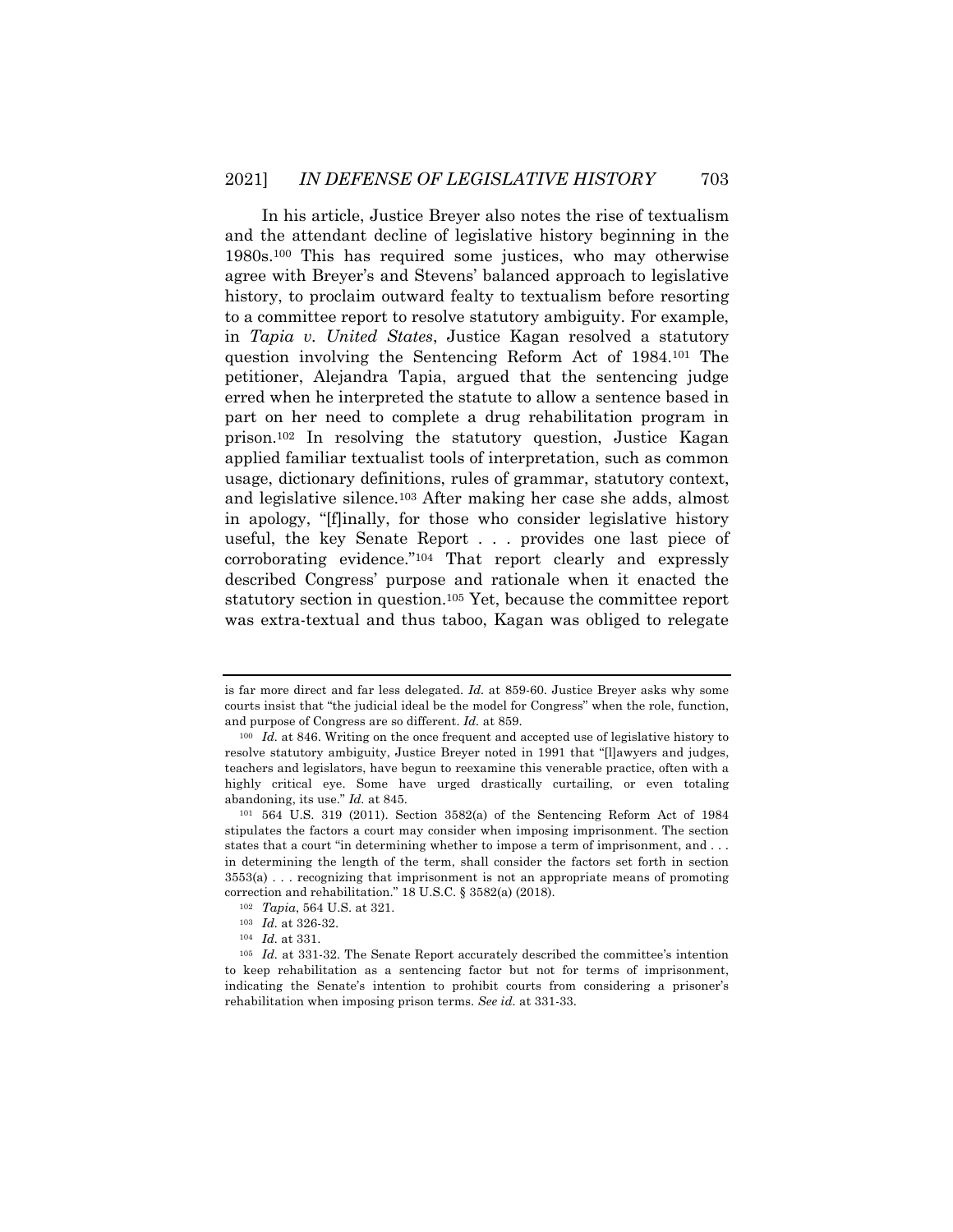its use to confirm her otherwise textualist-centered interpretation of the statute.

Perhaps the strongest advocate on the current Supreme Court for the continued vitality of committee reports is Justice Sonia Sotomayor. In 2010, Justice Sotomayor delivered the opinion for the Court in *Carr v. United States*.106 The Supreme Court resolved a split in the circuit courts of appeals on whether the Sex Offender Registration and Notification Act (SORNA) applies to sex offenders who travel interstate *before* the effective date of the statute.107 In support of her conclusion that SORNA does not apply to pre-enactment travel, Justice Sotomayor examined the House Judiciary Committee Report, which confirmed her view that Congress intended SORNA to apply to post-enactment travel.108 Not surprisingly, Justice Scalia—the most vocal textualist on the Court—issued a concurrence opposing Justice Sotomayor's use of legislative history to resolve the statutory question.109

Later in 2018, Justice Sotomayor filed a concurring opinion in *Digital Realty Trust, Inc. v. Somers*<sup>110</sup> defending the Court's use of a committee report to determine the meaning of "whistleblower" in Dodd-Frank's anti-retaliatory provision.111 In *Digital Realty Trust*, Justice Ginsburg, writing for the Court, cited to the Senate Report of the Dodd-Frank Act of 2010 to evidence Congress' purpose in enacting the law112: to acknowledge the "core objective" of the Act's whistleblower program, $113$  to express

<sup>106</sup> 560 U.S. 438 (2010).

<sup>107</sup> *See id.* at 444.

<sup>108</sup> *See id.* at 457-58 (discussing SORNA's legislative history materials).

<sup>109</sup> *See id.* at 458-59 (Scalia, J., concurring) (concurring in judgment but opposing the Court's use of legislative history). Justice Scalia insisted that "only the text Congress voted on, and not the unapproved statements made or comments written during [SORNA's] drafting and enactment process, is an authoritative indicator of the law." *Id.* at 458; *see also supra* notes 100-05, 119-27 (describing textualists' resistance to the use of legislative history).

<sup>110</sup> 138 S. Ct. 767 (2018).

<sup>111</sup> *Id.* at 782-83 (Sotomayor, J., concurring).

<sup>112</sup> *See id.* at 773-74 (majority opinion) (citing to the Senate Report to demonstrate that the statute was intended to protect whistleblowers from retaliation).

<sup>113</sup> *See id.* at 777 (citing the Senate Report to evidence the purpose of the whistleblower provision is "to motivate people who know of securities violations to tell the SEC").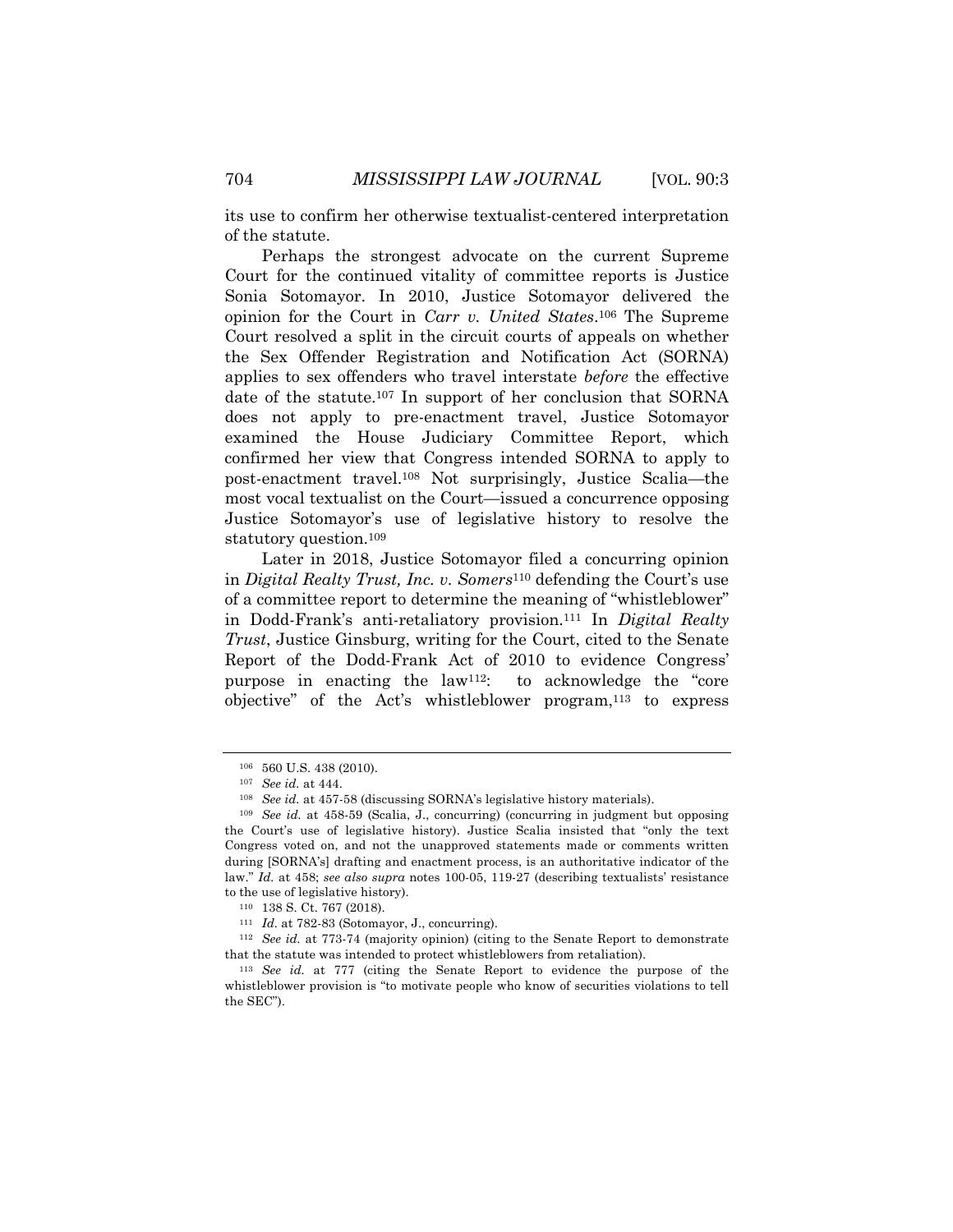Congress' desire to encourage disclosures to the SEC,114 and to indicate Congress' focus on securities-law violations.115 In response, Justice Thomas, joined by Justice Alito and Justice Gorsuch, filed a concurring opinion objecting to the majority's use of a "single Senate Report" to defend its interpretation of the statute.116 Justice Sotomayor wrote separately "to note [her] disagreement with the suggestion . . . that a Senate Report is not an appropriate source for [the] Court to consider when interpreting a statute."117 Justice Sotomayor explained:

Committee reports, like the Senate Report the Court discusses here, . . . are a particularly reliable source to which we can look to ensure our fidelity to Congress' intended meaning. . . . [Committee Reports] "have long been important means of informing the whole chamber about proposed legislation," . . . a point Members themselves have emphasized over the years. . . . [C]onfirming our construction of a statute by considering reliable legislative history shows respect for and promotes comity with a coequal branch of Government. . . . I do not think it wise for judges to close their eyes to reliable legislative history—and the realities of how Members of Congress create and enact laws—when it is available.118

The following year in 2019, the fault-line on legislative history and committee reports was on display in *Azar v. Allina Health Services*.119 Here, Justice Breyer was the lone proponent for the use of legislative history and committee reports to resolve a statutory ambiguity in the Medicare Act.120 Justice Gorsuch wrote for the majority in *Azar* and ruled that the Department of Health and Human Services had a statutory duty to provide notice and an opportunity for public comment before it implemented a policy

<sup>114</sup> *See id.* at 780 (noting that the Court's interpretation is consistent with Congress' goals).

<sup>115</sup> *See id.* at 781 (distinguishing a drug-trafficking whistleblower from an SEC whistleblower).

<sup>116</sup> *See id.* at 783-84 (Thomas, J., concurring) (objecting to the Court's use of a Senate Report to justify its interpretation of a term defined in the statute).

<sup>117</sup> *Id.* at 782 (Sotomayor, J., concurring).

<sup>118</sup> *Id.* at 782-83 (citations omitted).

<sup>119</sup> 139 S. Ct. 1804 (2019).

<sup>120</sup> *Id.* at 1819-21 (Breyer, J., dissenting).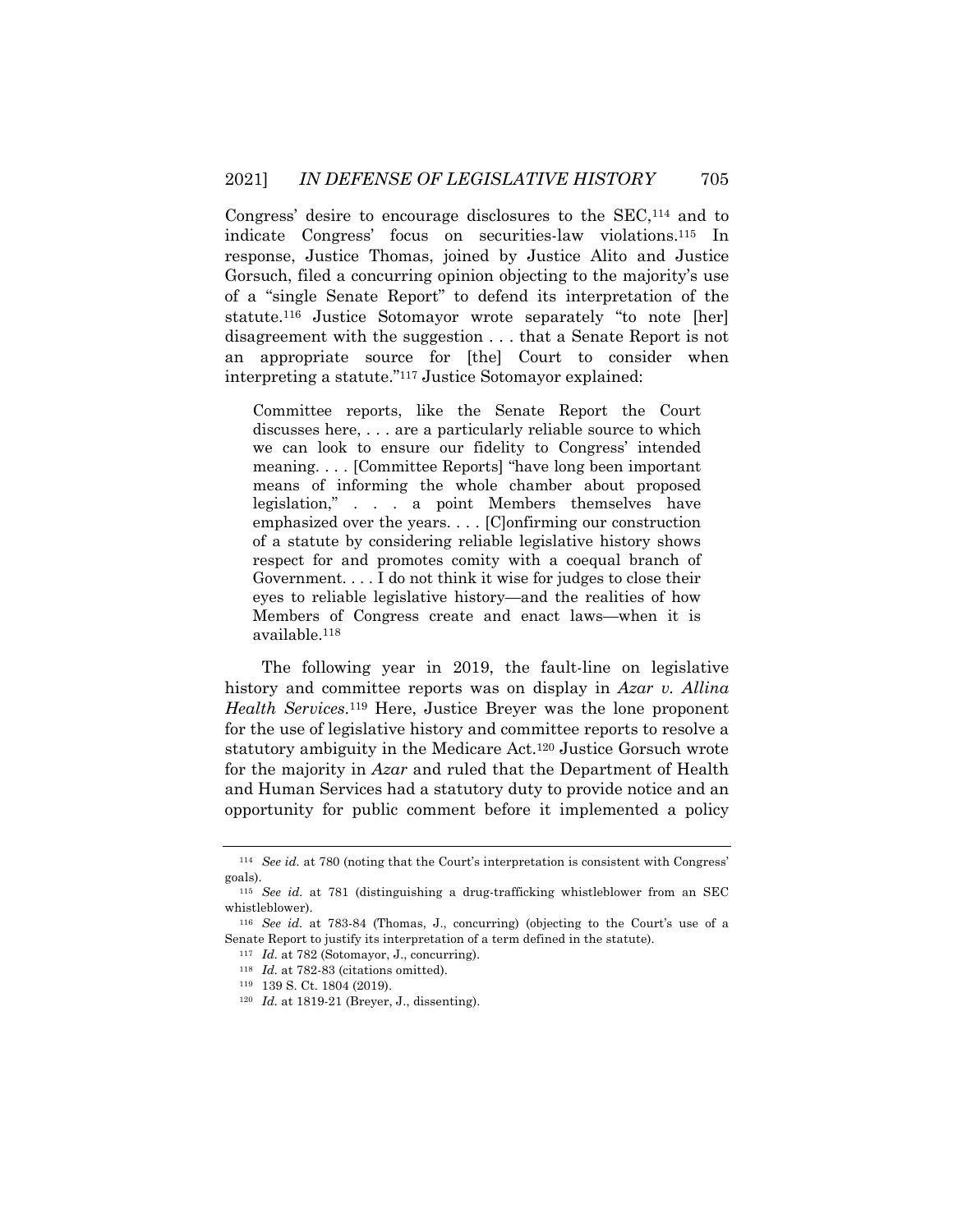changing its Medicare reimbursement formula.121 At issue was whether the agency's policy was a "substantive legal standard" requiring public notice and comment under the Medicare Act.122 Justice Gorsuch declined the government's (and dissent's) invitation "to follow it into the legislative history lurking behind the Medicare Act."123 Justice Breyer, however, used that same history—a House Report, a Senate Report, and a Conference Report—to dissent with the Court's interpretation of the statute.124 Breyer contended that the "statute's history provides considerable evidence" of what Congress meant when it enacted the statute.125 Justice Breyer cited to an earlier House-Senate Conference Report, the House Report, and the attendant House-Senate Report to evidence Congress' intent not to require public comment on statements of policy.126

Despite Justice Breyer's effort to use legislative expertise evidenced in committee reports to help the Supreme Court resolve statutory questions, the Court remains cautious if not hostile to its use.127 Committee reports, however, are products of legislative expertise and accumulated experience in discrete subject matters. If the Supreme Court is willing to defer to administrative expertise, then it should be willing to afford some deference to legislative expertise, particularly when the drafters themselves are opining on statutory meaning. If legislators are indeed experts in law-making and have accumulated the necessary experience to develop competence and judgment, then their views and opinions on statutory meaning deserve some respect.

<sup>121</sup> *See id.* at 1811 (majority opinion) (resolving the term "substantive legal standard" in the Medicare Act).

<sup>122</sup> *Id.* at 1808.

<sup>123</sup> *Id.* at 1814. Justice Gorsuch noted that he would not allow "ambiguous legislative history to muddy clear statutory language." *Id.* (citing Milner v. Dep't of Navy, 562 U.S. 562, 572 (2011)).

<sup>124</sup> *Azar*, 139 S. Ct. at 1819-21 (Breyer, J., dissenting).

<sup>125</sup> *Id.* at 1821.

<sup>126</sup> *Id.* at 1819-21.

<sup>127</sup> *See supra* notes 100-05 (discussing textualists' distrust of legislative history).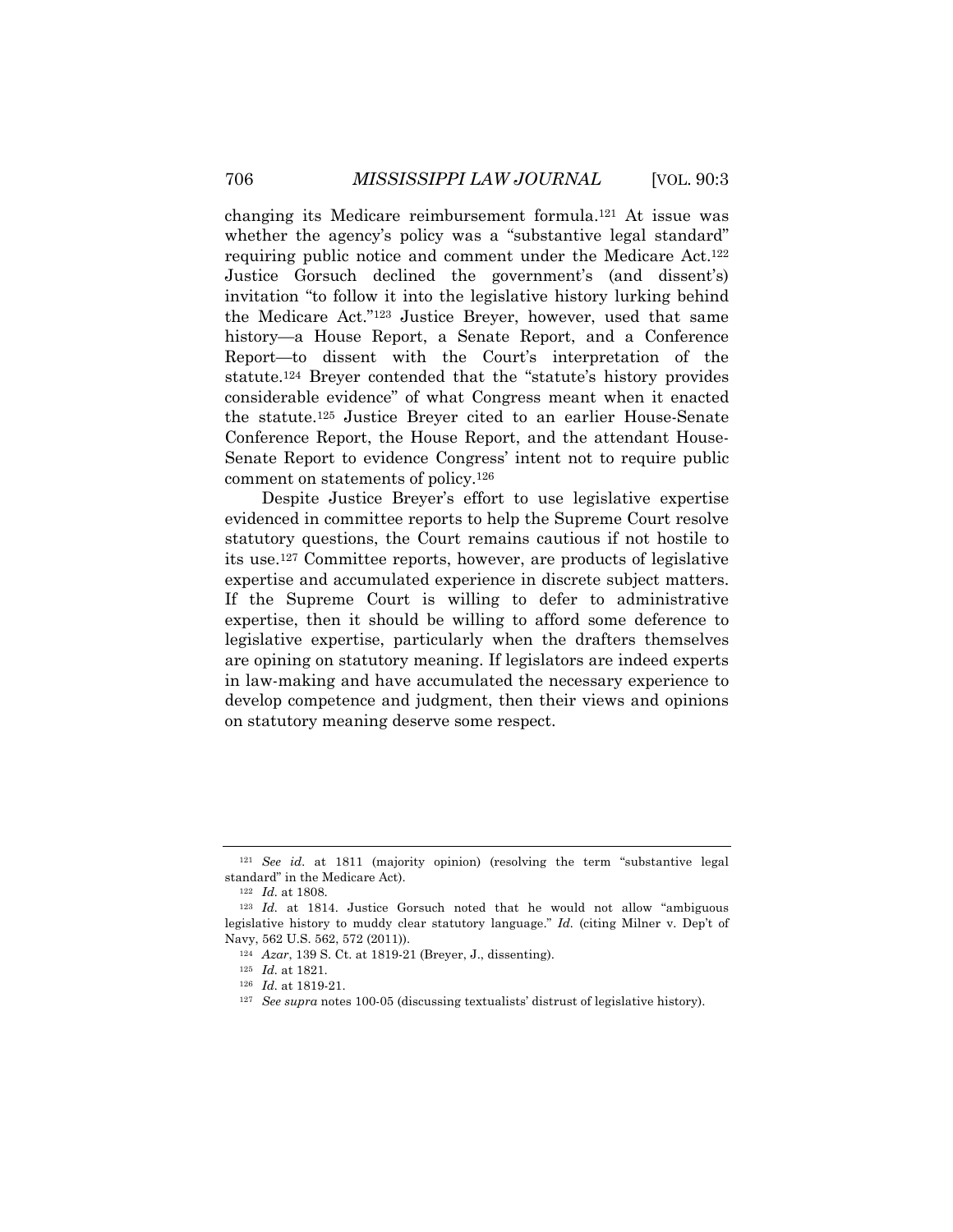## *B. Congress, Committees, and Specialization*

While Article I of the U.S. Constitution creates Congress,128 vests it with exclusive legislative powers,<sup>129</sup> and determines baseline qualification for its members,130 it is largely silent on how each chamber is supposed to exercise its legislative duties. The role and duties of members is determined largely by chamber rules, history, custom, and tradition.131 From its inception in 1789, Congress has relied on a decentralized committee structure to allow it to fulfill its constitutional duties.132 Through dozens of subject-specific legislative committees and subcommittees, Members of Congress consider, debate, draft, amend, mark-up and report out laws to the full chamber.133 Legislative committees also have a key oversight function to make certain the executive branch, through administrative agencies are performing their duties within the law as determined by Congress.134 Thus, legislative committees are central and essential to the business of

<sup>129</sup> *Id.*

<sup>128</sup> U.S. CONST. art. I, § 1. Section I of Article I provides, "[a]ll legislative Powers herein granted shall be vested in a Congress of the United States, which shall consist of a Senate and House of Representatives." *Id.*

<sup>&</sup>lt;sup>130</sup> *Id.* art. I, §§ 2-3. Section 2 of Article I limits House members to those who have been citizens of the United States for seven years, who are twenty-five years of age when elected, and who are residents of the state. *Id.* art. I, § 2. Section 3 of Article I limits Senators to persons who have been citizens of the United States for nine years, who are thirty years of age when elected, and who are residents of the state. *Id.* art. I, § 3.

<sup>131</sup> *See generally* R. ERIC PETERSEN, CONG. RESEARCH SERV., RL33686, ROLES AND DUTIES OF A MEMBER OF CONGRESS: BRIEF OVERVIEW (2012), https://crsreports.congres s.gov/product/pdf/RL/RL33686 [https://perma.cc/7SXT-YPZR]. According to the United States Congressional Research Service ("CRS") disclaimer page that appears in all of its documents and reports, the CRS is a federal legislative branch agency within the Library of Congress. *See About Site & FAQs*, CONG. RESEARCH SERV., https://crsreports .congress.gov/Home/About [https://perma.cc/QSC7-YAUG]. It is charged with providing Members of Congress non-partisan advice and analysis on issues that may come before Congress. *Id.*

<sup>132</sup> JUDY SCHNEIDER, CONG. RESEARCH SERV., RS20794, THE COMMITTEE SYSTEM IN THE U.S. CONGRESS 1 (2009), https://crsreports.congress.gov/product/pdf/RS/RS20794 [https://perma.cc/8B6V-Z8UK].

<sup>133</sup> For the 115th Congress that spanned 2017 and 2018, Congress relied on 20 standing committees with 97 subcommittees in the House, and 16 committees with 68 subcommittees in the Senate. *See* VALERIE HEITSHUSEN, CONG. RESEARCH SERV., 98- 241, COMMITTEE TYPES AND ROLES 1 (2017), https://fas.org/sgp/crs/misc/98-241.pdf [https://perma.cc/3MD4-N9F9].

<sup>134</sup> *Id.*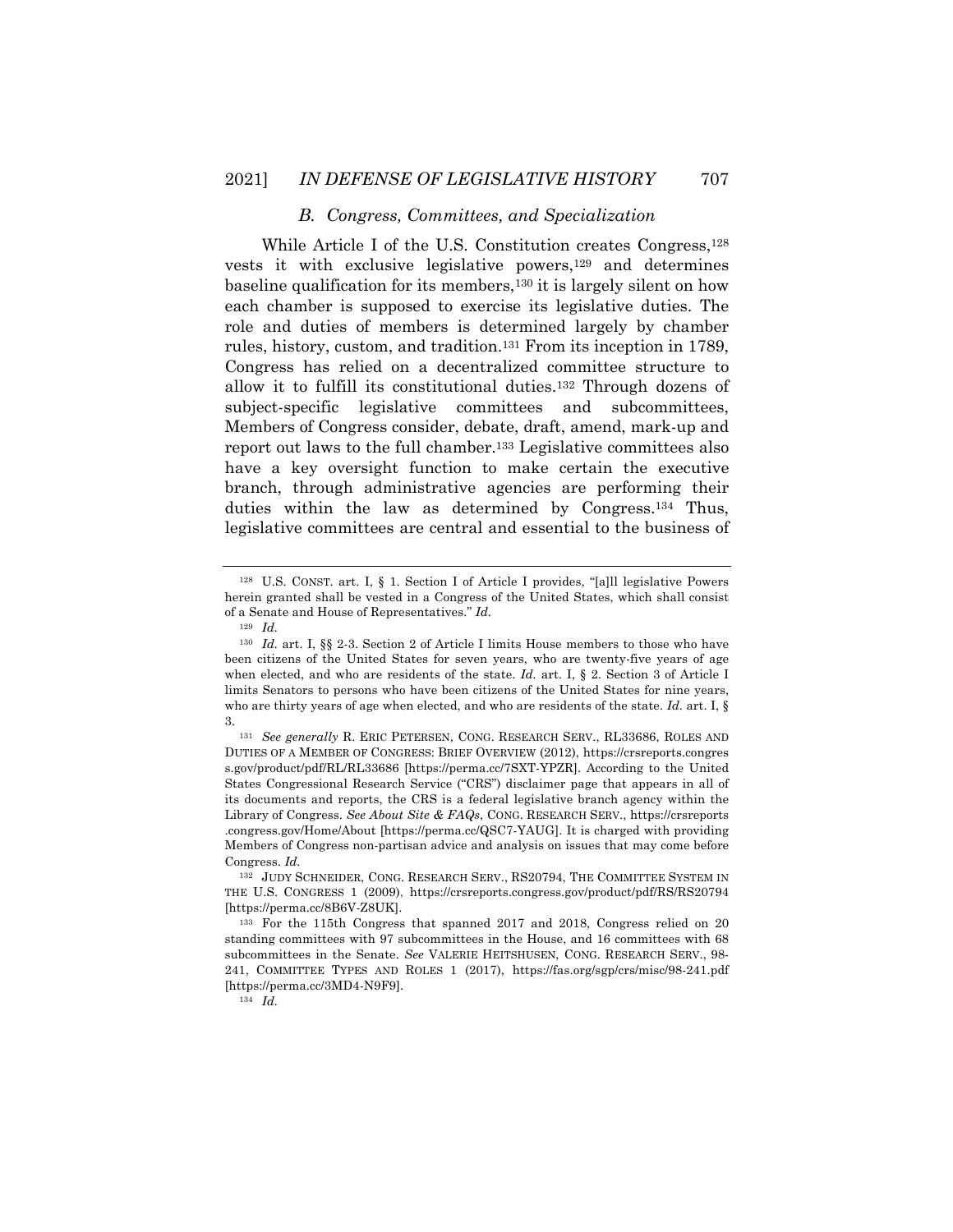lawmaking and serve as the chief vehicle for members of Congress to gain and leverage policy expertise.

#### 1. Congressional Committee Structure

Due to the enormity of its constitutional mandate and the ever-increasing complexity of its work, Congress delegates much of its work to committees (and subcommittees). The idea is to distribute legislative and oversight functions to sub-units with specialized knowledge and expertise on specific policy matters.135 This organization encourages individual committee members to gain expertise and experience in particular subjects, and more importantly it enables the full membership of the House or Senate to operate effectively with mostly policy generalists. A policy generalist may have some familiarity with a few subjects, but likely won't have the necessary proficiency to fully understand most measures in committee or on the floor. Without a few legislators with policy specialization, Congress' work would be difficult if not impossible. Congress' ability to macro-decisionmake necessitates its committee architecture. Thus, in Congress committees are always "center stage."136 A leading political scientist noted that "[c]ommittees, as agents of their parent chambers, exist to investigate, deliberate, apply specialized knowledge, and recommend action" to the floor of the full chamber.137

<sup>135</sup> *See* SCHNEIDER, *supra* note 132, at 1-3.

<sup>136</sup> *See* Tim Groseclose & David C. King, *Committee Theories Reconsidered*, *in* CONGRESS RECONSIDERED 191, 191 (Lawrence C. Dodd & Bruce I. Oppenheimer eds., 7th ed. 2001) (evaluating competing theories on why committees exists). Tim Groseclose and David C. King are political scientists who studied four popular and competing theories on Congress' committee architecture and concluded that each theory helps to explain the existence and persistence of congressional committees. *Id.* at 191. Very generally, *information efficiency theory* focuses on information and expertise and the utility of legislative subunits—committees—to foster specialization to benefit the general membership; *distributive benefits theory* suggests that committees are a collection of members with special interests who act collectively to obtain special benefits; *majority-party cartel* theory posits that committees persist because they are an important strategic reward for the majority party; and *bicameral rivalry theory* suggests that the committee architecture is a product of House-Senate competition that incentivized legislative hurdles—like committees—in each chamber. *See generally id.* 192-96.

<sup>&</sup>lt;sup>137</sup> KEITH KREHBIEL, INFORMATION AND LEGISLATIVE ORGANIZATION 105 (1992).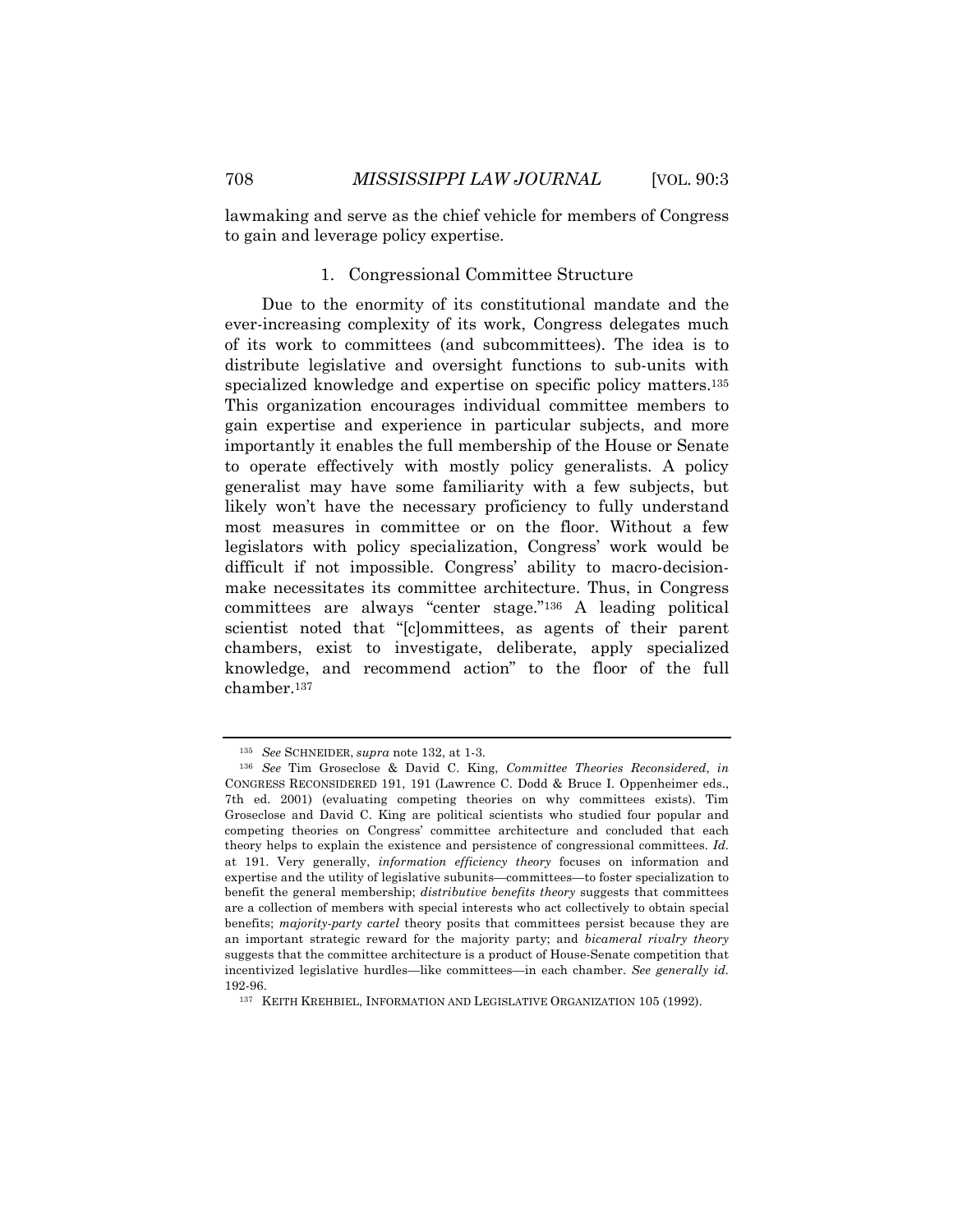Congress' committee structure and its concomitant specialization of labor has long roots in the United States Congress.138 One commentator studying the development of legislative committees in the United States and England noted in 1922, "[i]n each country it has been found absolutely impossible for the lawmaking body itself, acting as a whole, to do the preliminary and subsidiary work . . . much of the work must be done outside of the legislative chamber, simply because the hands of the clock compel."139 Committees, it appears, were fundamental and created with intention to foster policy expertise in legislative subgroups. And, as issues became increasingly complex, the need for decentralization, specialization, and policy expertise grew.140

The House and Senate committee structures are designed to foster policy expertise in legislators and legislative subgroups to allow each chamber, populated with mostly generalists, to make good policy decisions. That design is revealed in the formal and informal rules and customs that regulate committee assignments and incentivize legislators to accrue policy expertise.141 Legislative committees composed of policy experts are essential to enable Congress to discharge its duty to make law.

#### 2. Assignment & Selection

As discussed more fully below, members of Congress request assignment to committees that are important to their constituents and important to themselves. While the committee assignment process in each chamber may consider the member's preferences, assignment decisions are made by the party caucus leadership with the approval of the caucus, and ultimately the approval of the full chamber. Once assigned to a committee, a member is likely to continue on that committee to leverage the perks of seniority.142 The rules that govern a member's committee

<sup>138</sup> *Id.* at 109.

<sup>139</sup> *See id.* (citing ROBERT LUCE, LEGISLATIVE PROCEDURE: PARLIAMENTARY PRACTICES AND THE COURSE OF BUSINESS IN THE FRAMING OF STATUTES 180-81 (1922)).

<sup>140</sup> *Id.* at 110-11. Professor Krehbiel notes that as originally conceived, the Congress was egalitarian but "asymmetries emerged" when each chamber developed systems and protocols to foster expertise and specialization in order to make the legislative process work. *Id.* at 113.

<sup>141</sup> *See infra* Part III.B.2.

<sup>142</sup> *See infra* text accompanying notes 180-89.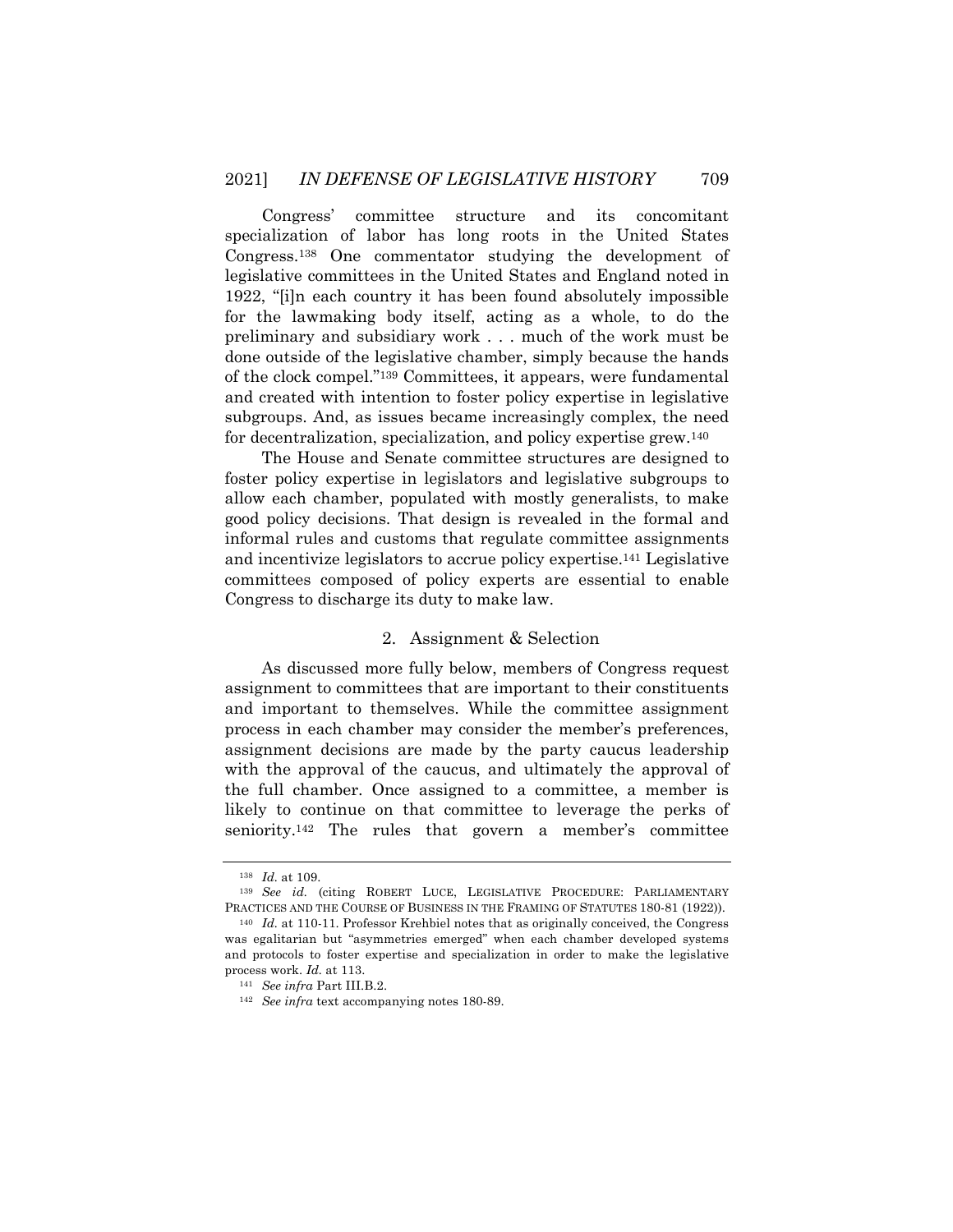assignments are generally found in House and Senate standing rules, party caucus rules, and custom and may change with each new Congress.143

#### *a. House of Representatives*

According to the standing rules of the House of Representatives ("House Rules"), a Member may serve on no more than two standing committees and four subcommittees of the standing committee.144 A standing committee is a committee expressly authorized by the House Rules.145 The House Rules, however, are silent on the size of each committee and its party ratio. Traditionally, the party leadership negotiates the total number of members assigned to each committee prior to the start of a new Congress. The ratio of Democrats and Republicans on each standing committee generally corresponds to each party's electoral strength in the House; but so-called "exclusive committees" might be more heavily weighted in favor of the majority party to allow for a comfortable working majority on key committees.146

Both the DNC and GOP caucus rules designate certain committees as "exclusive" and—due to their workloads or

<sup>143</sup> *See infra* text accompanying notes 180-89. While the standing rules of each chamber are published and available to the public, party caucus rules are generally not public or published. And the Democratic National Committee ("DNC") appears to be far less inclined to publish its internal rules of procedure than the Grand Old Party ("GOP").

<sup>144</sup> WICKHAM, *supra* note 84, at 520.

<sup>145</sup> *Id.* at 445. For the 115th Congress, the House Rules recognized twenty standing committees: Agriculture, Appropriations, Armed Services, Budget, Education & the Workforce, Energy & Commerce, Ethics, Financial Services, Foreign Affairs, Homeland Security, House Administration, Judiciary, Natural Resources, Oversight & Government Reform, Rules, Science/Space & Technology, Small Business, Transportation & Infrastructure, Veterans' Affairs, and Ways & Means. https://republicans-rules.house.gov/sites/republicans.rules.house.gov/files/115/PDF/ House-Rules-115.pdf [https://perma.cc/3QYA-8L99].

<sup>146</sup> JUDITH SCHNEIDER, CONG. RESEARCH SERV., 98-367, HOUSE COMMITTEES: ASSIGNMENT PROCESS 1 (2008), https://www.everycrsreport.com/files/20080225\_98-367\_ a0b9dde820351d4cc1909a96e2b9c7087c53f604.pdf [https://perma.cc/V4T7-QPKY]. The House Rules, however, make exceptions to this tradition. For example, "[t]he "Committee on Ethics shall be composed of 10 members, five from the majority party and five from the minority party." WICKHAM 7, *supra* note 84, at 517; *see also* Groseclose & King, *Committee Theories Reconsidered*, *supra* note 136, at 206-07 (discussing proportional representation on standing committees).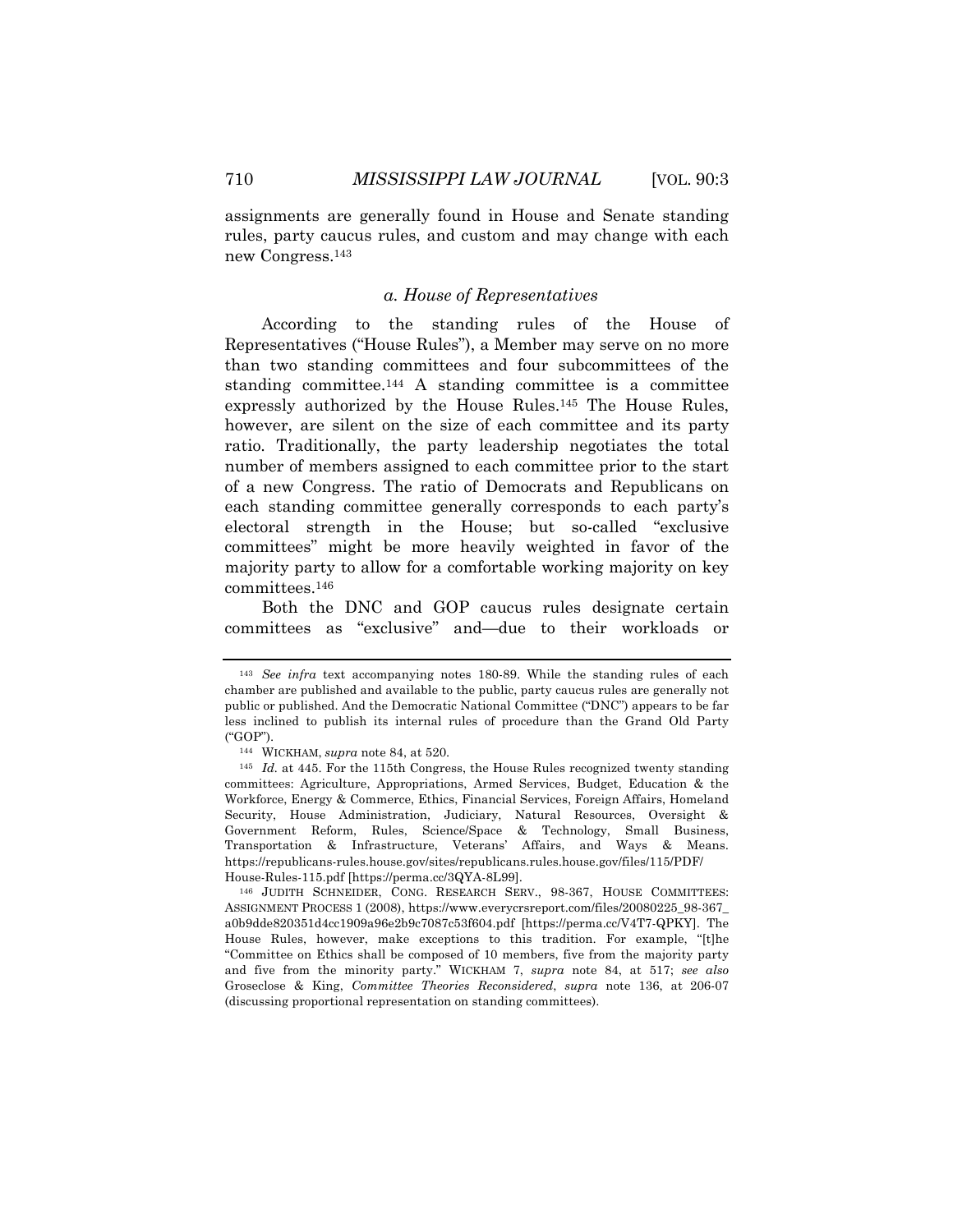importance—limit a Member's service to just one exclusive committee.147 Generally, a Member may serve on only two "nonexclusive" committees unless the House Rules say otherwise.148 Similar rules limit a Member's service on subcommittees of the standing committee.149

Once assigned to a standing committee, a Member is customarily granted an informal property right to remain on that committee for as many subsequent Congresses as she is reelected.150 A long-serving member of the House observed that "a member who has served on a committee is regarded as entitled to continue to serve on it as long as he keeps his seat."151 This socalled "property norm," means that the committee selection and assignment process is limited mostly to the appointment of newly elected members of the House of Representatives.152

One observer noted that the committee selection process resembles a "giant jig saw puzzle" as the caucus weighs a variety

<sup>149</sup> WICKHAM, *supra* note 84, at 520.

<sup>147</sup> JUDY SCHNEIDER, CONG. RESEARCH SERV., 98-151, HOUSE COMMITTEES: CATEGORIES AND RULES FOR COMMITTEE ASSIGNMENTS 1 (2014), https://fas.org/sgp/crs/ misc/98-151.pdf [https://perma.cc/T6SG-ASVK]. Exclusive committees include Appropriations, Rules, Ways & Means, Energy & Commerce, and Financial Services*. Id.* at 2.

<sup>148</sup> For example, the House Committee on Ethics is exempt from these assignment rules, allowing a Member to serve on one other exclusive committee or two other nonexclusive Committees. *Id.* at 1*.*

<sup>150</sup> *See generally infra* text accompanying notes 184-89 (describing the rules for how committee members advance in rank as other members drop from the committee) and text accompanying notes 190-96 (describing the advantages of seniority). The House Rules, however, do make membership on a standing committee contingent on the member's continuing membership in the party caucus. WICKHAM, *supra* note 84, at 519. *See also infra* text accompanying note 197-98 (discussing why Members are incentivized to retain their seats on committees).

One former House representative noted that the "salient and long-established features of the committee system in the American Congress are thus seen to include length of uninterrupted tenure as the traditional determinant of choice in committee assignment." Emanuel Celler, *The Seniority Rule in Congress*, 14 WESTERN POL. Q. 160, 163 (1961) (Emanuel Celler served in the House of Representatives from 1923 to 1973).

<sup>151</sup> *See* Celler, *supra* note 150, at 162 (opining on the seniority rule).

<sup>152</sup> SCHNEIDER, *supra* note 146, at 1-2. Other than a freshman Member's initial assignment to a committee, the caucus leadership may also need to appoint a new Member due to an unexpected vacancy on the committee or when the size of a committee is increased. *See id.* at 2.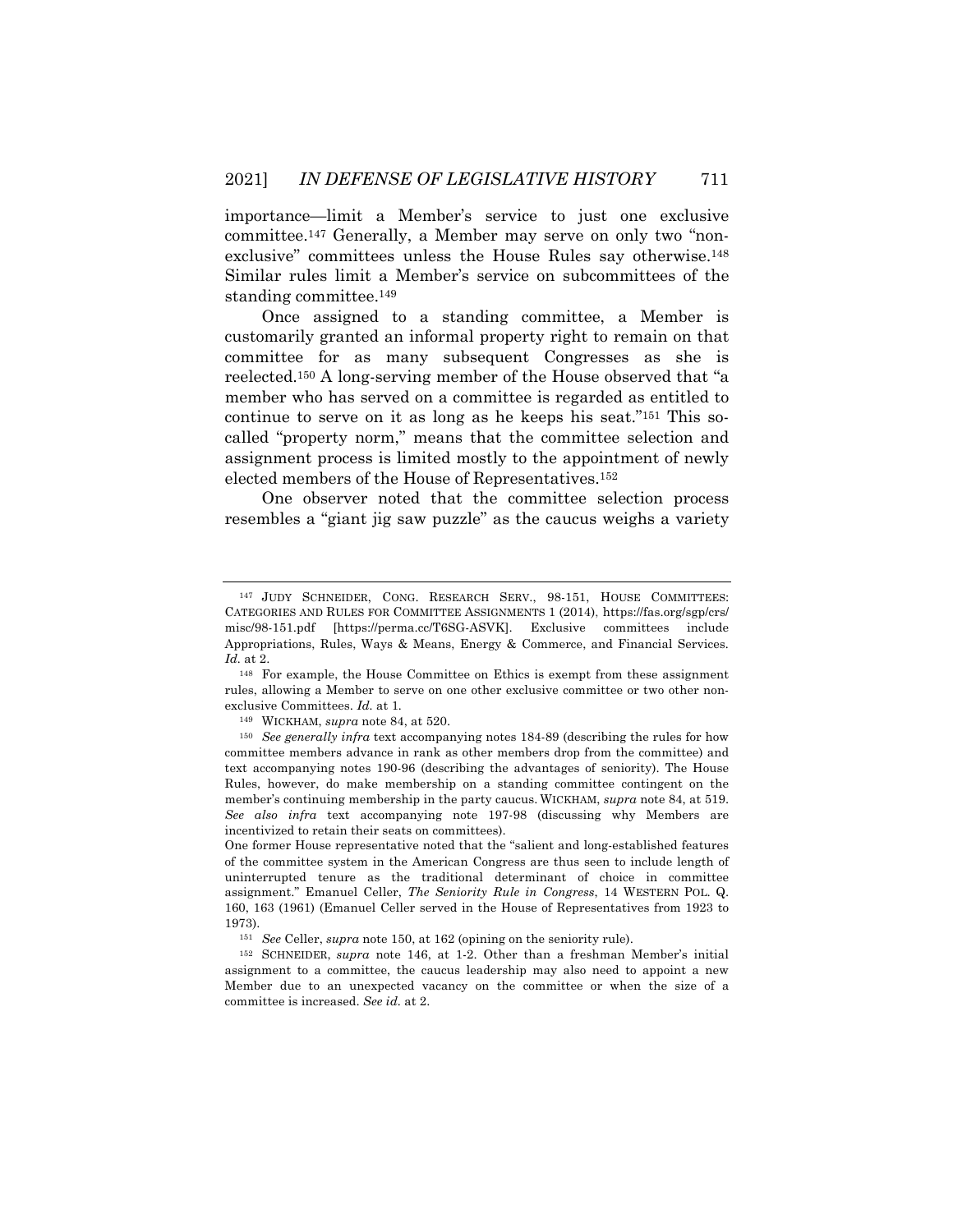of factors to fill open committee seats.153 In the mix are the Members' preferences, geographic distribution, experience, and training154 as well as seniority, background, ideology, election margin, state delegation support, and constituent priorities.<sup>155</sup> Typically, a Member communicates his or her committee preferences to a representative on the caucus steering committee prior to the start of a new Congress.156 Each caucus's steering committee is composed of the party's House leadership, Members elected by the caucus, and Members appointed by the leadership. The steering committee works to solve the puzzle and recommends to the full party caucus its slate of candidates. When the roster is approved, the recommendations are forwarded to the House for final approval by way of a simple resolution.157 Once seated on a committee, a Member may expect to remain on that committee for the entirety of her tenure in the House of Representatives.

## *b. The Senate*

Like the House of Representatives, the Senate also determines standing committee sizes and ratios prior to the start

<sup>153</sup> George Goodwin, Jr., *The Seniority System in Congress*, 53 AM. POL. SCI. REV. 412, 414 (1959).

<sup>154</sup> *Id.* at 414-15.

<sup>155</sup> SCHNEIDER, *supra* note 146, at 1.

<sup>156</sup> *See id.* at 2.

<sup>157</sup> *Id.* Committee chairs are selected through a similar process. The steering committee makes committee chair recommendations to the full caucus. JUDY SCHNEIDER & MICHAEL L. KOEMPEL, CONG. RESEARCH SERV., RL34679, HOUSE COMMITTEE CHAIRS: CONSIDERATIONS, DECISIONS, AND ACTIONS AS ONE CONGRESS ENDS AND A NEW CONGRESS BEGINS 3 (2018), https://fas.org/sgp/crs/misc/RL34679.pdf [https://perma.cc/VA6D-VCJX]. After the slate of chairs (and subcommittee chairs) is approved, the House meeting in a new Congress will adopt simple resolutions ratifying the slate of candidates*. Id.* 

A Member's appointment to a subcommittee of a standing committee is determined by a patchwork of caucus rules, committee-specific rules, and custom. Generally, the GOP allows committee chairs to populate subcommittees from the standing committee's roster, although most committees employ a bidding process that favors seniority. JUDY SCHNEIDER, CONG. RESEARCH SERV., 98-610, HOUSE SUBCOMMITTEES: ASSIGNMENT PROCESS 2 (2007), https://crsreports.congress.gov/product/pdf/RS/98-610 [https://perma. cc/N5MD-UQ8M]. The DNC caucus rules instruct committee members to bid based on seniority on subcommittee seats. *Id.* The selection of subcommittee leaders is similar. For the GOP, the selection process is left to the discretion of the committee chair although a majority of Republican Members may disapprove of the process. *Id.* The DNC allows committee members to bid based on seniority on subcommittee chairs. *Id.*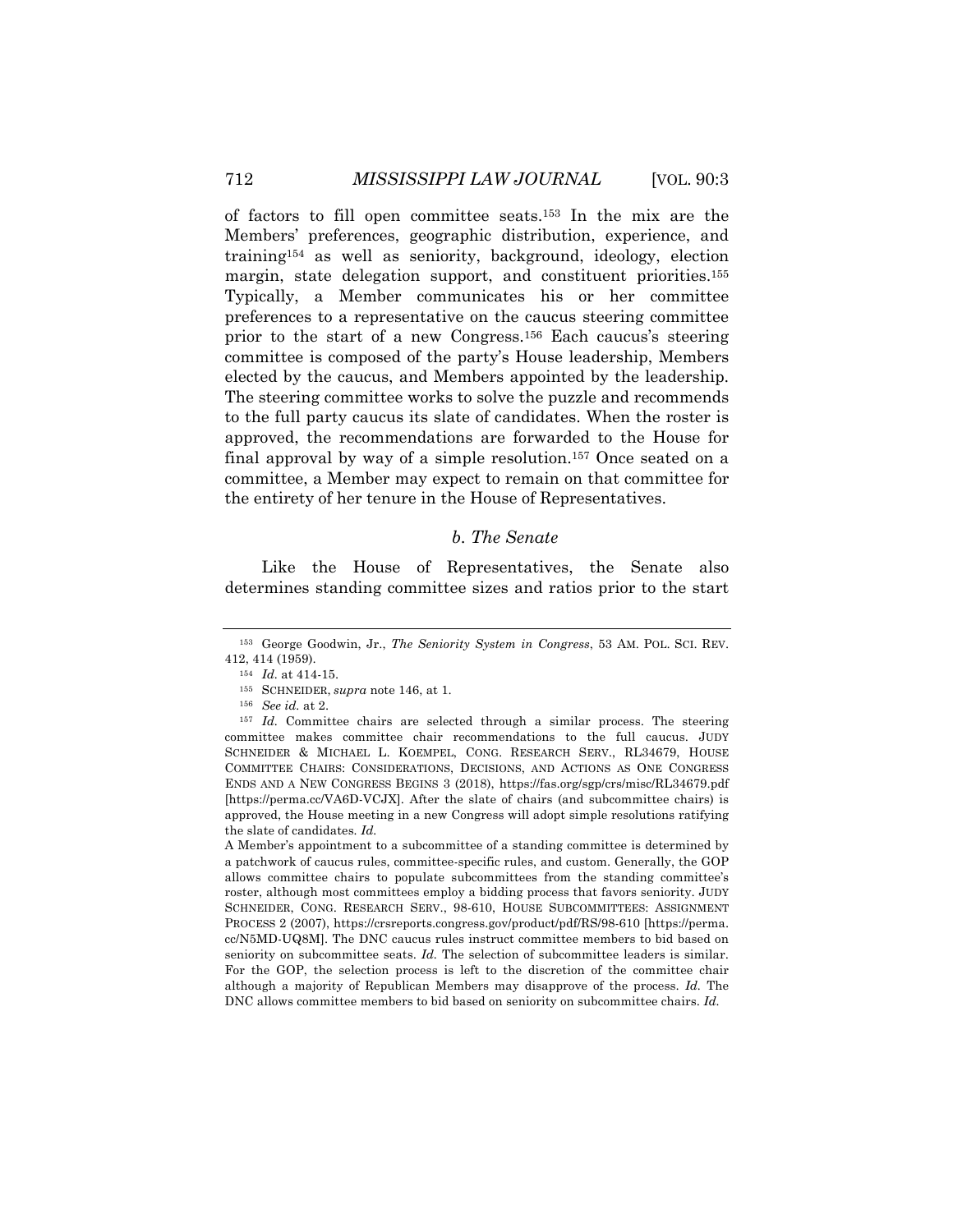of a new Congress.158 And, like the House, the ratio of Democrats and Republicans on each standing committee generally corresponds to each party's electoral strength in the Senate.159 Unlike the House, the Senate sets by rule the size of each committee, but these numbers are typically amended at the start of each new Congress.160 The Senate Rules also divide standing committees into three classes—"A" Committees; "B" Committees; and "C" Committees—and regulate the number of committees and subcommittees from each group that a Senator may join.161 The rules operate to equitably distribute committee assignments (and thus workloads) among Senators. Generally, a Senator may serve on two "A" committees, one "B" committee; and an unrestricted number of "C" committees.162

<sup>158</sup> JUDY SCHNEIDER, CONG. RESEARCH SERV., RL30743, COMMITTEE ASSIGNMENT PROCESS IN THE U.S. SENATE: DEMOCRATIC AND REPUBLICAN PARTY PROCEDURES 2 (2006), https://crsreports.congress.gov/product/pdf/RL/RL30743 [https://perma.cc/D2LF-F7FG].

<sup>159</sup> *Id.*

<sup>160</sup> *Id.*; *see also* STANDING RULES OF THE SENATE, *supra* note 83, at 28 (2013) (Rule XXV) (setting the number of Senators for each standing committee). For the 116th Congress, Senate Rules recognize sixteen standing committees: Agriculture, Nutrition, & Forestry; Appropriations; Armed Services; Banking, Housing, & Urban Affairs; Commerce, Science, & Transportation; Energy & Natural Resources; Environment & Public Works; Finance; Foreign Relations; Health, Education, Labor, & Pensions; Homeland Security & Governmental Affairs; Judiciary; Budget; Rules & Administration; Veterans' Affairs; Small Business & Entrepreneurship. *See id.* at 28- 29 (a joint committee is composed of members from both chambers).

<sup>161</sup> *Id.* at 28-29. For the 116th Congress, the "A" Committees are: Agriculture, Nutrition, & Forestry; Appropriations; Armed Services; Banking, Housing, & Urban Affairs; Commerce, Science, & Transportation; Energy & Natural Resources; Environment & Public Works; Finance; Foreign Relations; Health, Education, Labor, & Pensions; Homeland Security & Governmental Affairs; and Judiciary. *Id.* at 28. The "B" Committees are: Budget; Rules & Administration; Veterans' Affairs; Small Business & Entrepreneurship; Aging; Intelligence; and the Joint Economic Committee. *Id.* The "C" Committees are Ethics, Indian Affairs, and the Joint Committee on Taxation. *Id.* at 29.

Additionally, the party caucus may further divide standing committees to impose additional appointment restrictions. For example, the Republican caucus rules carve out a group of four so-called "Super A" committees—Appropriations, Armed Services, Finance, and Foreign Relations. SCHNEIDER, *supra* note 158, at 8. A caucus rule prevents a Republican Senator from serving on more than one "Super A" committee. *Id.*  at 4-5.

<sup>162</sup> STANDING RULES OF THE SENATE, *supra* note 83, at 29 (Rule XXV). The Senate may make exceptions to these restrictions—to accommodate a Senator's preferences or enable a working majority to the majority party—through a simple resolution approved by the chamber. SCHNEIDER, *supra* note 158, at 2*.*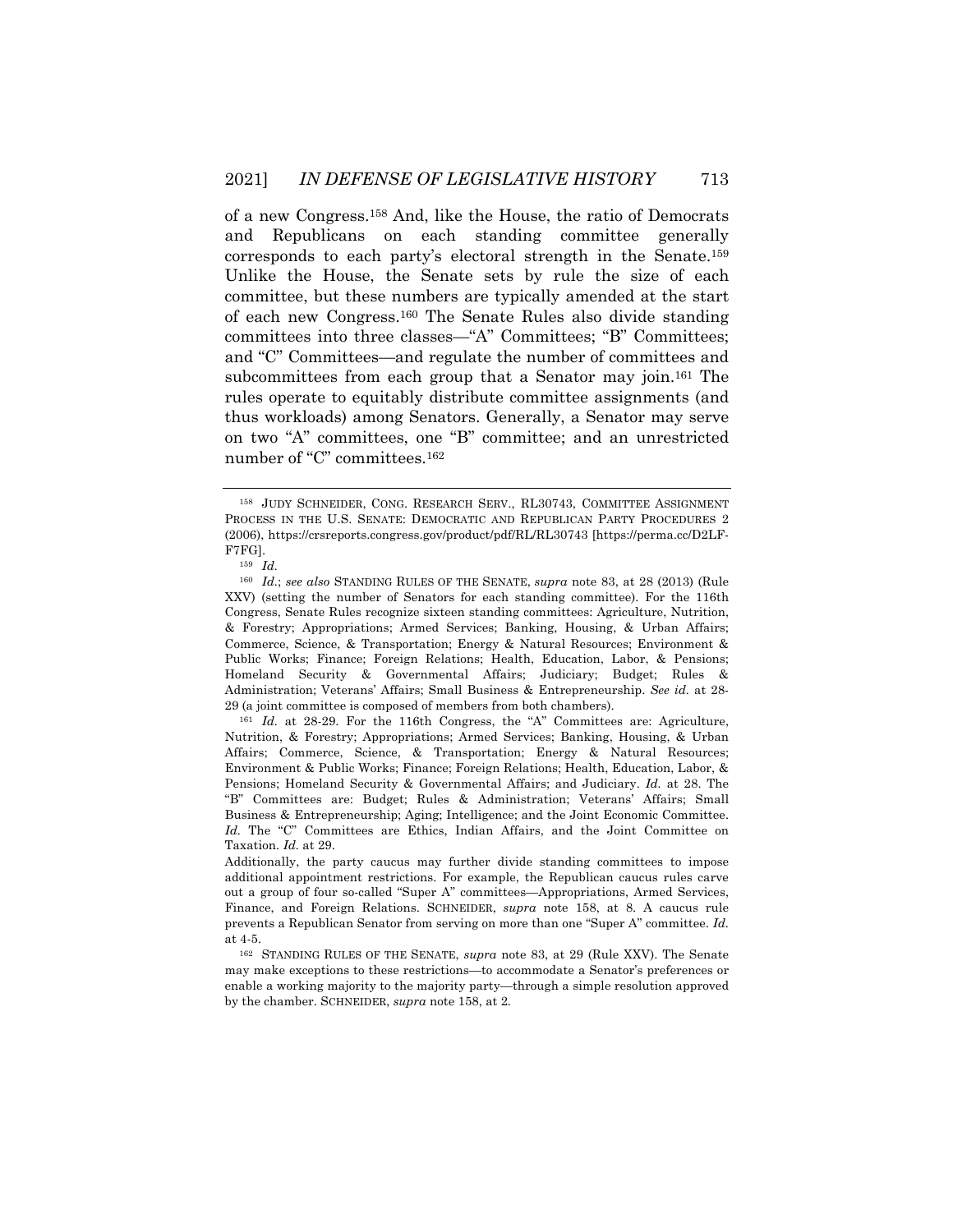Like the House, a Senator's seniority plays a dominant role in the committee appointment process. But unlike its large and unwieldy sister chamber, the Senate allows Senators some measure of choice in assignments. For the Republican caucus, a Senator submits her or his committee preferences to the caucus leadership prior to the start of a new Congress.163 The Republican caucus utilizes a Committee on Committees to nominate Senators to serve on group "A" committees.164 The Republican leader, a position elected by the caucus membership, has authority to nominate half of the vacancies (if any) on "A" committees and also nominates Senators to the other committees.165 The leadership then employs a seniority formula to nominate members to committees.166 The formula grants incumbents, in order of seniority in the Senate, to choose two "A" committees; then, all newly-elected Senators are ranked by a complex seniority/experience formula and nominated to committees.<sup>167</sup> The slate of nominations is put before the Republican conference for approval and then presented to the full Senate chamber for ratification.168 Once committee assignments are approved, the Republican members of each committee choose the chair or ranking member as the case may be.169

The Democratic caucus in the Senate behaves similarly to the Republican caucus. The Democratic Leader appoints a Steering and Outreach Committee, which includes the leader.170 Unlike the Republican caucus, the Democratic committee nominates Senators to all standing committees and does not use a seniority formula. To make appointments equitable, the caucus applies the so-called "Johnson Rule," which allows all caucus members an assignment to an "A" committee before a member may choose a second

<sup>163</sup> SCHNEIDER, *supra* note 158, at 4.

<sup>164</sup> *Id.* 

<sup>165</sup> *Id.* at 5.

<sup>166</sup> *Id.*

<sup>167</sup> *Id.* Seniority for newly elected Senators is determined by considering the Senator's previous service in the Senate, previous service in the House, and previous service in state government. *Id.* To ensure parity, the slate of new Senators is seated on a first committee before they are seated on a second committee. *Id.*

<sup>168</sup> *Id.* at 6.

<sup>169</sup> *See id.* at 4.

<sup>170</sup> *Id.* at 7.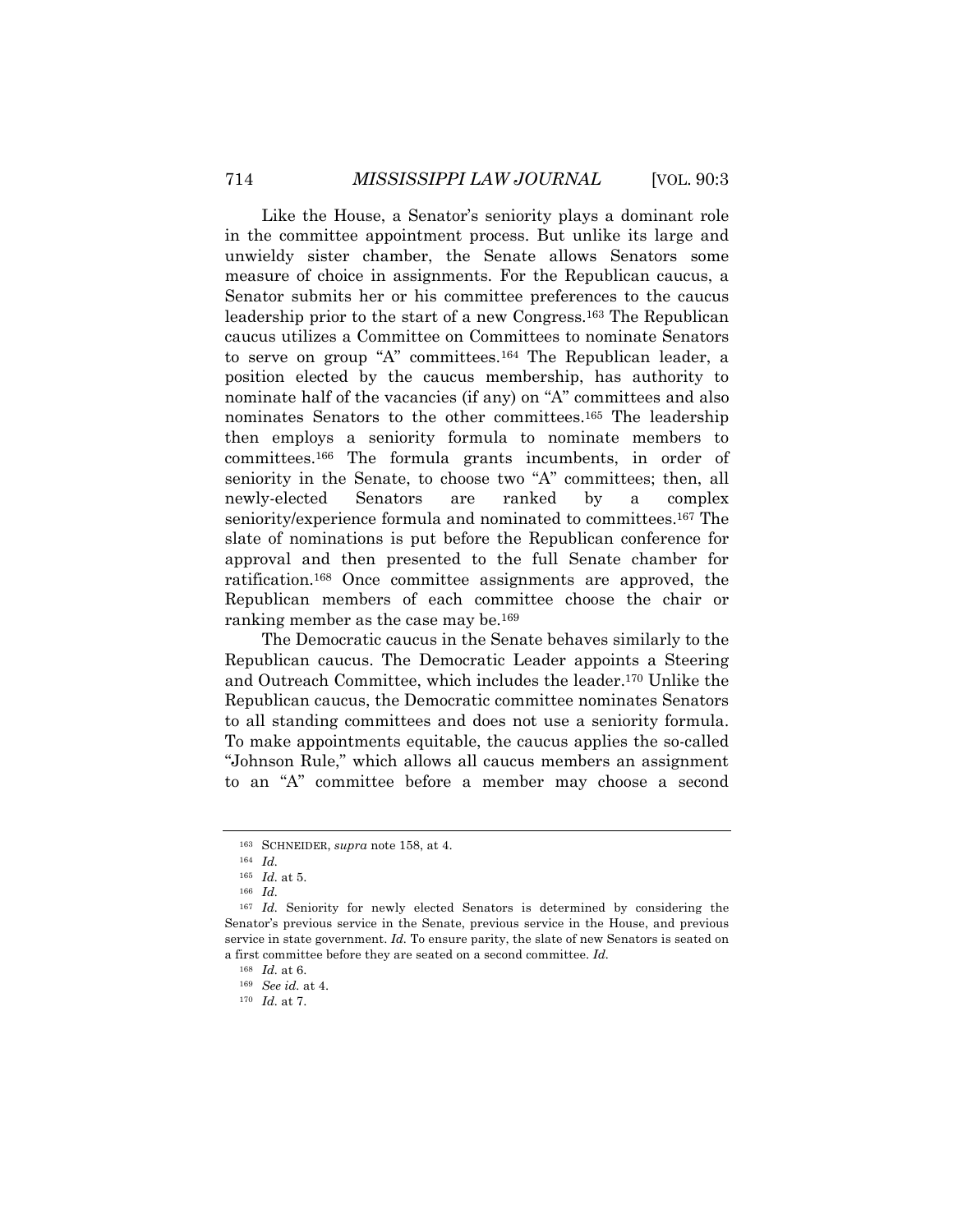committee.171 Since most incumbents elect to remain on the committees on which they previously sat, the Steering & Outreach Committee focuses its work on selecting newly-elected Senators to committees.172 And while the committee is required to comply with the standing rules of the Senate relating to committee membership,173 it weighs other factors including the freshman Senator's preferences, experiences, party loyalty, and state.174 The full roster of nominations is put before the Democratic caucus for approval and then presented to the full Senate chamber for ratification.175 Typically, the ranking democrat on each committee serves as chair or ranking member as the case may be.<sup>176</sup>

For both parties in both chambers, important and longstanding institutional incentives exist to motivate an incumbent to remain on a committee once appointed to it.177 These incentives allow members to acquire specialization at very low cost to the chamber on discreet policy matters. This specialization starts even before a newly elected member begins her inaugural congressional term. Incumbents tend to remain on committees from congress to congress, so appointment decisions are usually made for freshman. Political scientists suggest that freshman legislators tend to prefer committees whose legislative jurisdiction aligns with their own backgrounds and experiences.<sup>178</sup> So, a farmer tends to seek appointment on Agriculture Committee, a teacher on Education & Labor Committee, and a lawyer on Judiciary Committee.179 This early self-selection tendency combined with incentives to stay put operate to cultivate a few policy specialists in a sea of generalists.

<sup>171</sup> *Id.* at 8; *see also* Goodwin, *supra* note 153, at 432 (discussing the Johnson Rule, so named after Lyndon B. Johnson when he served as the Democratic Leader in 1953).

<sup>172</sup> *See* SCHNEIDER, *supra* note 158, at 7.

<sup>173</sup> *See supra* text accompanying note 160-62.

<sup>174</sup> SCHNEIDER, *supra* note 158, at 8.

<sup>175</sup> *Id.*

<sup>176</sup> *Senate Committees: The Role of Seniority in Selection of Chairmen and Ranking Members*, U.S. SENATE, https://www.senate.gov/artandhistory/history/common/briefing/ Committees.htm [https://perma.cc/6N32-DL5L] (last visited July 23, 2020).

<sup>177</sup> *See generally infra* text accompanying notes 184-89 (describing the rules for how committee members advance in rank as other members drop from the committee) and text accompanying notes 190-96 (describing the advantages of seniority).

<sup>178</sup> KREHBIEL, *supra* note 137, at 135.

<sup>179</sup> *Id.* at 135-36.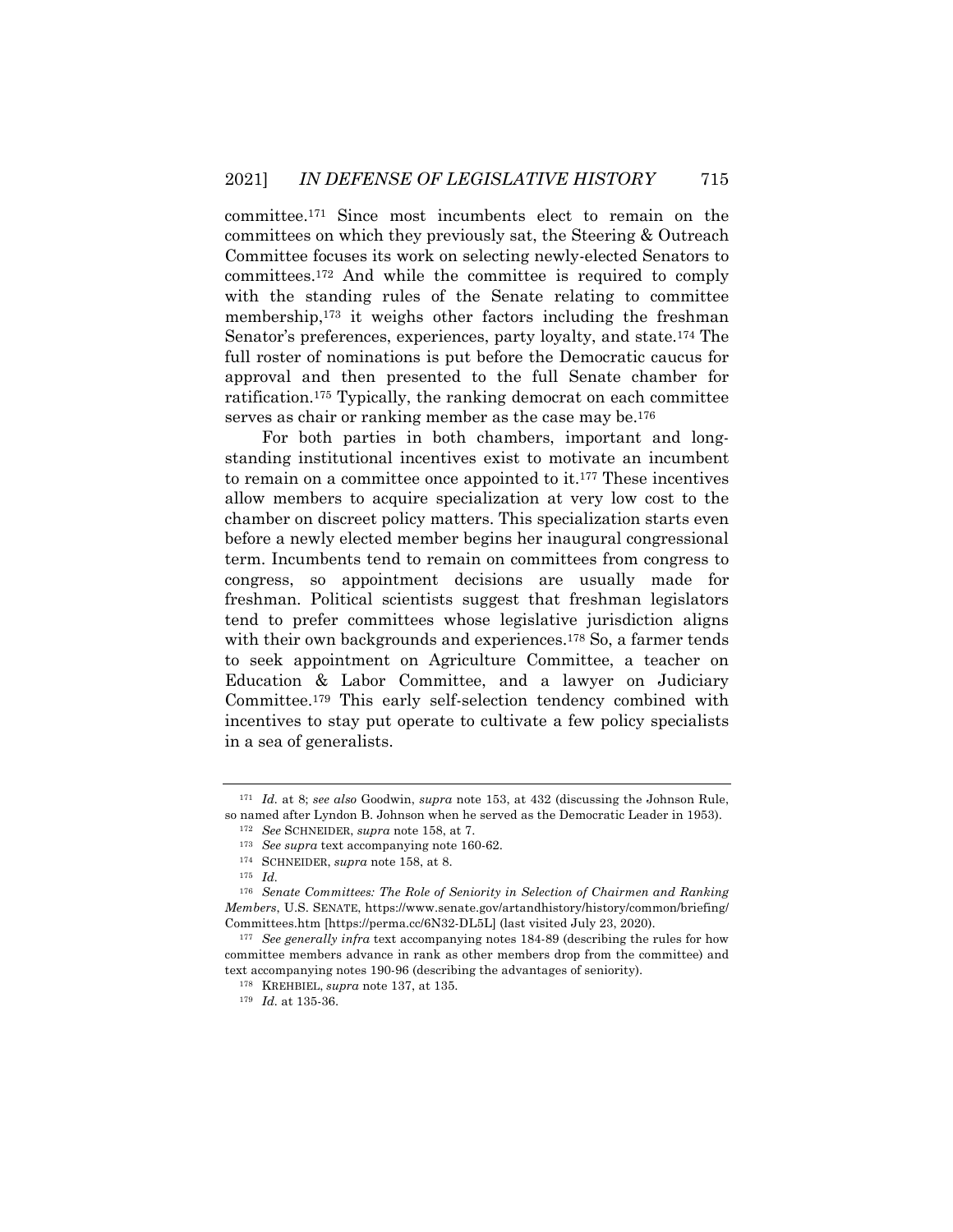Legislative expertise is a product of committee selection and committee tenure. Committee tenure is a product of the seniority system. Members of the United States Congress operate under a long-established and deeply rooted culture that motivates members to remain on legislative committees and in the process become policy specialists in discreet areas of law. Producing policy experts and specialists enables Congress to make law.

## 3. Seniority in the United States Congress

Seniority refers not to a member's chronological age or tenure in Congress, but a member's continuous service on a legislative committee.180 Neither the House's nor the Senate's standing rules regulate seniority; rather it is a norm or custom promulgated and reinforced by the party caucuses.181 Despite this, seniority is an integral part of Congress' committee architecture that has proven to be durable and quite robust.182 It is the "spirit pervading the total behavior of Congress."183

The traditional seniority rule specifies "that a member shall be ranked, by party, according to years of consecutive service on a

<sup>180</sup> Groseclose & King, *supra* note 136, at 197.

<sup>&</sup>lt;sup>181</sup> *Id.* While each chamber is required to vote on the committee rosters determined by the party caucuses, the votes are along strict party lines and rarely contested. *See id.*; *see also* Celler, *supra* note 150, at 160 (noting that while the seniority rule is a "long-standing congressional tradition," the rules are informal and not sacrosanct). One commentator explains that informal seniority practices likely first evolved in the Senate. *See* Goodwin, *supra* note 153, at 412-13 (explaining why seniority rules are not formal standing rules in Congress). Duly elected Senators were wary of conferring committee-appointment powers to the unelected presiding officer of the Senate, the Vice President of the United States. *Id.* at 417. In the House, members rose up against an unpopular Speaker of the House, took way the officer's appointment powers, and instituted the seniority system. *Id.*

This history belies a practical benefit of using informal practices to reward seniority instead of standing rules. If committee seniority was a standing rule, "incompetents or outliers would inevitably prevail on some committees in some Congresses." KREHBIEL, *supra* note 137, at 143. Cultural norms like seniority practices are malleable and allow the House or Senate to remove (or decline to appoint) a bad chair.

<sup>182</sup> *See* KREHBIEL, *supra* note 137, at 141 (discussing the seniority system and informational theory).

<sup>183</sup> Goodwin, *supra* note 153, at 412 (quoting ERNEST S. GRIFFITH, CONGRESS: ITS CONTEMPORARY ROLE 18 (1956)). Professor Goodwin notes that seniority in Congress determines far more than just committee and subcommittee membership or chairs. It also "affects the deference shown legislators on the floor, the assignment of office space, even invitations to dinners." *Id.*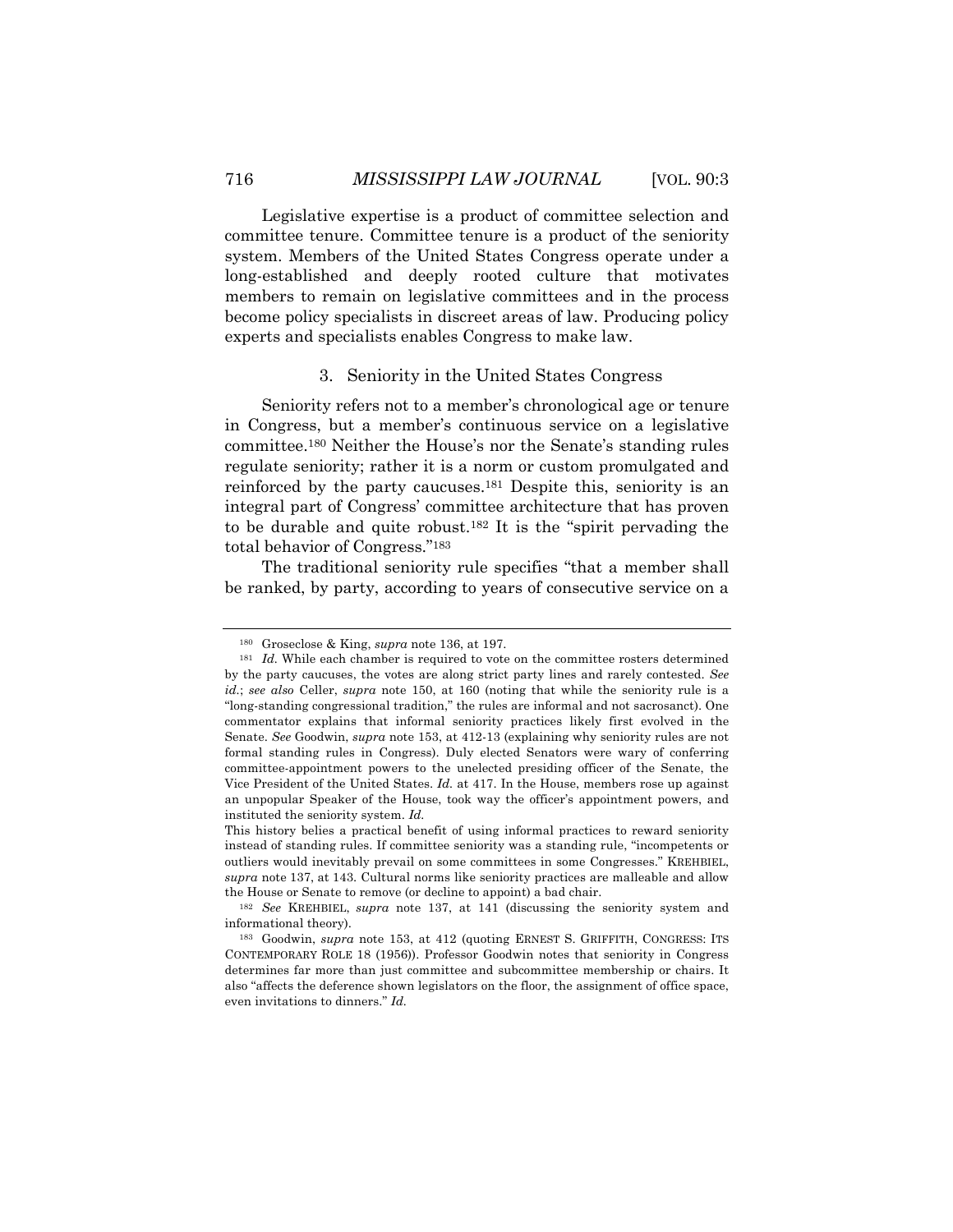specific committee."184 This so-called seniority ladder determines a committee member's rank on the committee and her succession to the position of chair or ranking member as the case may be.185 Rank on a committee generally is determined by a member's continuous service on that committee; a break in service, however short, could result in a forfeiture of all seniority on that committee.186 If two or more members are appointed to a committee for the first time, each caucus has complicated rules to distinguish the rank between them.187 When a member relinquishes her committee assignment (typically when she loses her seat), the next-ranked member of the same party moves up in rank.188 Ultimately, a legislator's objective is to persist continuously and longer than any other fellow party member in order to elevate to the chair (or ranking member) of the committee.189

The pull of seniority permeates the committee architecture in the House and Senate and advances the institutional need for specialization and expertise. The reward for a member's endurance is a committee chair (or ranking minority seat).190 The chairperson enjoys special perks and rewards not available to the rank-and-file and presents members with two irresistible enticements: public visibility and clout. Standing committee chairs form part of the party leadership in the House and Senate. More specifically, chairs have "great powers. They subdivide the work of the committees, arrange the agenda and the work schedule, control the staff, preside over committee meetings, manage floor debate . . . to mention only their more obvious activities."191

<sup>184</sup> Barbara Hinckley, *Seniority in the Committee Leadership Selection of Congress*, 13 MIDWEST J. POL. SCI. 613, 615 (1969).

<sup>185</sup> Celler, *supra* note 150, at 162.

<sup>186</sup> *See* Goodwin, *supra* note 153, at 413-14 (describing committee seniority protocols); *see also* SCHNEIDER, *supra* note 152, at 8.

<sup>187</sup> *See* SCHNEIDER, *supra* note 158, at 4, 8; *see also* Goodwin, *supra* note 153, at 413 (describing committee seniority protocols). For example, if a newly-elected Senator is appointed with an incumbent Senator, the incumbent is ranked ahead of the freshman. *Id.*

<sup>188</sup> Goodwin, *supra* note 153, at 413-14.

<sup>189</sup> *See id.* at 414.

<sup>190</sup> Hinckley, *supra* note 184, at 621.

<sup>191</sup> Goodwin, *supra* note 153, at 416.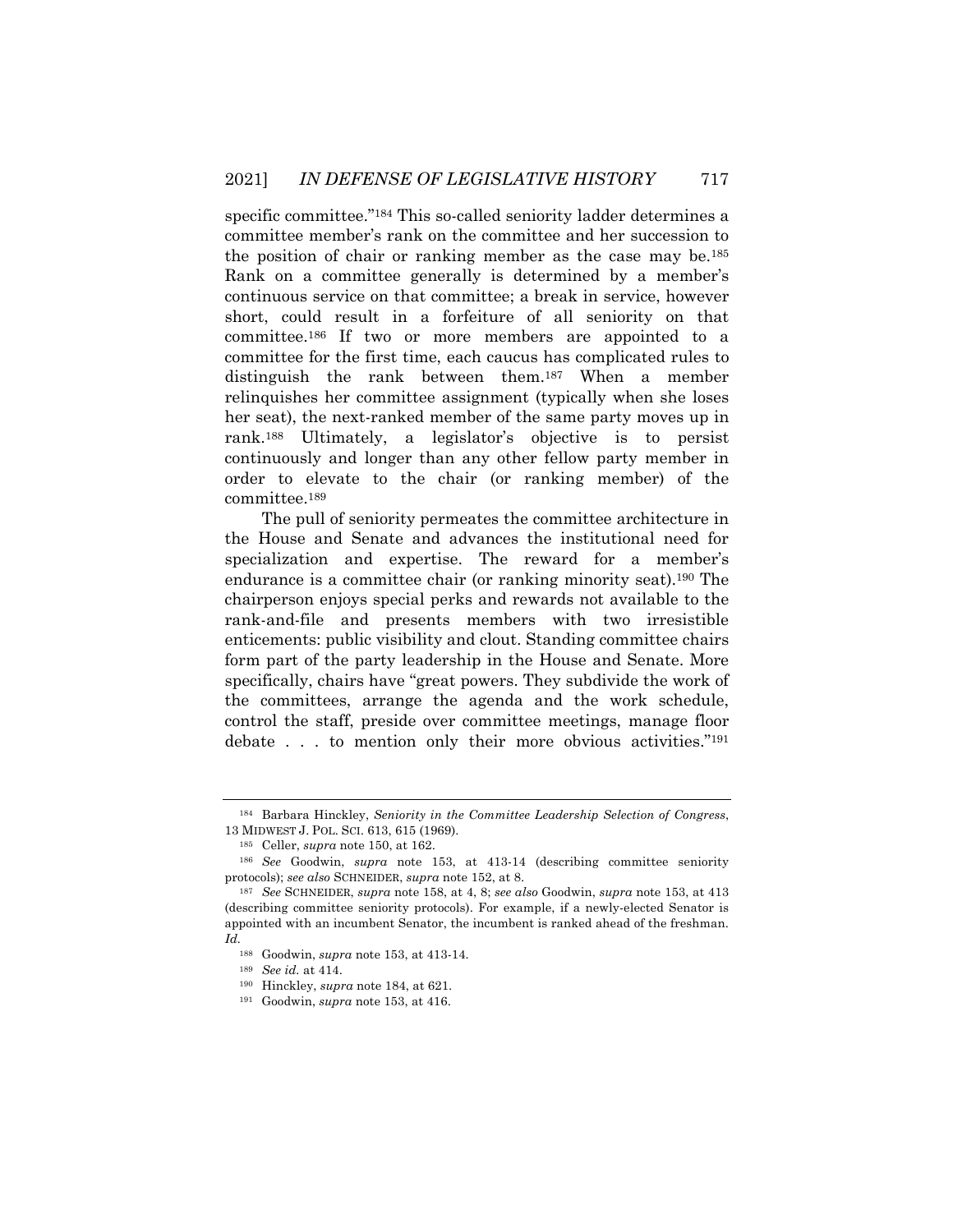Control over the committee (and its subcommittees) could afford the chair a power equivalent to a legislative veto.192

Many congressional scholars "regard committee and subcommittee chairs as gatekeepers of the highest order."193 If the chair acting as the leader of the majority party on the committee, refuses to schedule a hearing, or markup, or report out a bill to the floor, then the bill dies.194 Although the chair could be overruled by a majority of the committee and the committee could be overruled by the full House or Senate, chairs still exert considerably power and influence.195 The enduring lure of the chair is that a "committee's authority is centered in its chair."196

The seniority rules facilitate a number of key advantages in Congress. First, they promote subject-matter specialization among the rank-and-file by incentivizing members to pick and stick with committee assignments.197 Both the House and the Senate can bank on having a group of members with policy expertise developed at a very low cost to the chamber.198 Second, they facilitate expertise in the committee chair (and ranking member), who likely committed many years to serving on the committee, developing expertise in its subject matter.199 Most importantly, they enable Congress to be populated with mostly policy generalists to enact good policy.200 The House and Senate's committee architecture informed by seniority practices allows Congress to execute its Constitutional powers.

<sup>192</sup> *See* Groseclose & King, *supra* note 136, at 208 (discussing gatekeeping powers of chairs); *see also* Celler, *supra* note 150, at 166; SCHNEIDER, *supra* note 132, at 2.

<sup>193</sup> *See* Groseclose & King, *supra* note 136, at 210 (discussing the gatekeeper function of committees and chairs).

<sup>194</sup> *See id.* Professors Groseclose and King suggest that a chair's gatekeeper power is somewhat inflated, because the chair will usually consider the preferences of the majority before acting to kill a bill. *Id.* at 210-11.

<sup>195</sup> *See* SCHNEIDER, *supra* note 132, at 2 (describing the power of the chair).

<sup>196</sup> *Id.*

<sup>197</sup> *See* KREHBIEL, *supra* note 137, at 142 (explaining the informational benefits of seniority and specialization).

<sup>198</sup> *Id.*

<sup>199</sup> *Id.*

<sup>200</sup> *See id.* (explaining the informational benefits of seniority and specialization).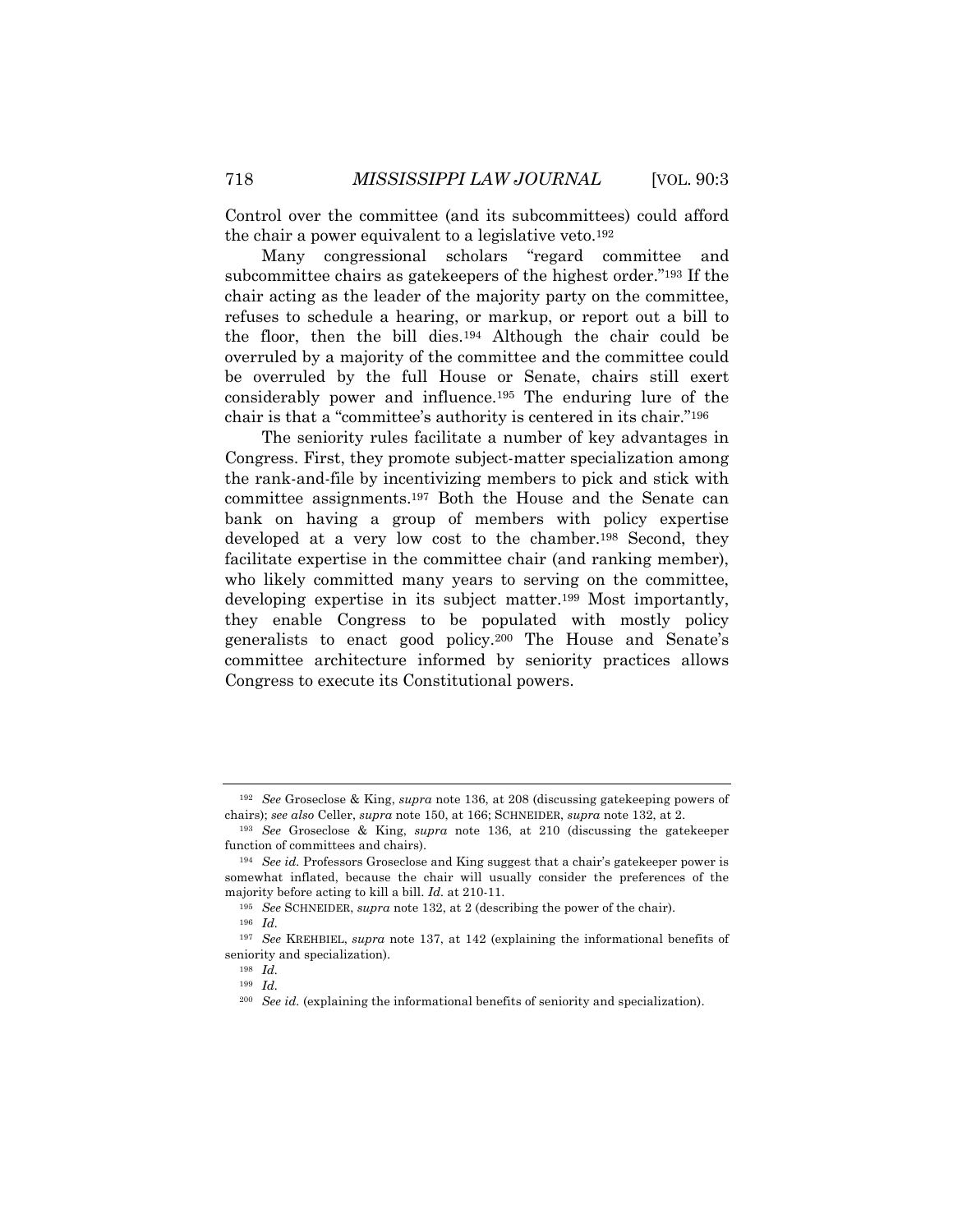#### 4. Legislators' Deference to Legislative Expertise

In *Bank One Chicago, N.A. v. Midwest Bank & Trust Co.*, Justices Scalia and Stevens famously squared off in competing concurrences debating the value of committee reports to resolve an ambiguity in a federal statute.201 Justice Scalia was unconvinced of the value of committee reports, noting "[t]he law *is* what the law says, and we should content ourselves with reading it rather than psychoanalyzing those who enact it."202 Justice Scalia argued that it was nonprobative and likely unconstitutional to allow a committee report to speak for the whole House or Senate.203 Justice Stevens disagreed.204 He understood better how Congress works when he noted that "[l]egislators . . . often depend on the judgment of trusted colleagues when discharging their official responsibilities."205 He continued:

If a statute . . . has been carefully considered by committees familiar with the subject matter, Representatives and Senators may appropriately rely on the views of the committee members in casting their votes. In such circumstances, since most Members are content to endorse the views of the responsible committees, the intent of those involved in the drafting process is properly regarded as the intent of the entire Congress.206

Perhaps inadvertently, Justice Stevens was describing the significance and necessity of member specialization required to enable Congress to make law.

Recent scholarship confirms that legislators rely on expert peers when they vote on proposed legislation.207 While political scientists had observational evidence that describes voting behaviors, one scholar designed an empirical study to test whether

<sup>201</sup> 516 U.S. 264, 277-78 (1996) (Stevens, J., concurring); *see also supra* Part III.A (discussing the United States Supreme Court's use of committee reports).

<sup>202</sup> *Bank One Chicago*, 516 U.S. at 279 (Scalia, J., concurring).

<sup>203</sup> *Id.* at 280.

<sup>204</sup> *Id.* at 276-79 (Stevens, J., concurring).

<sup>205</sup> *Id.* at 276.

<sup>206</sup> *Id.* at 276-77.

<sup>207</sup> *See generally* Christian Fong, *Expertise, Networks, and Interpersonal Influence in Congress*, 82 J. POL. 269 (2020) (examining how a legislator's expertise influences voting behavior).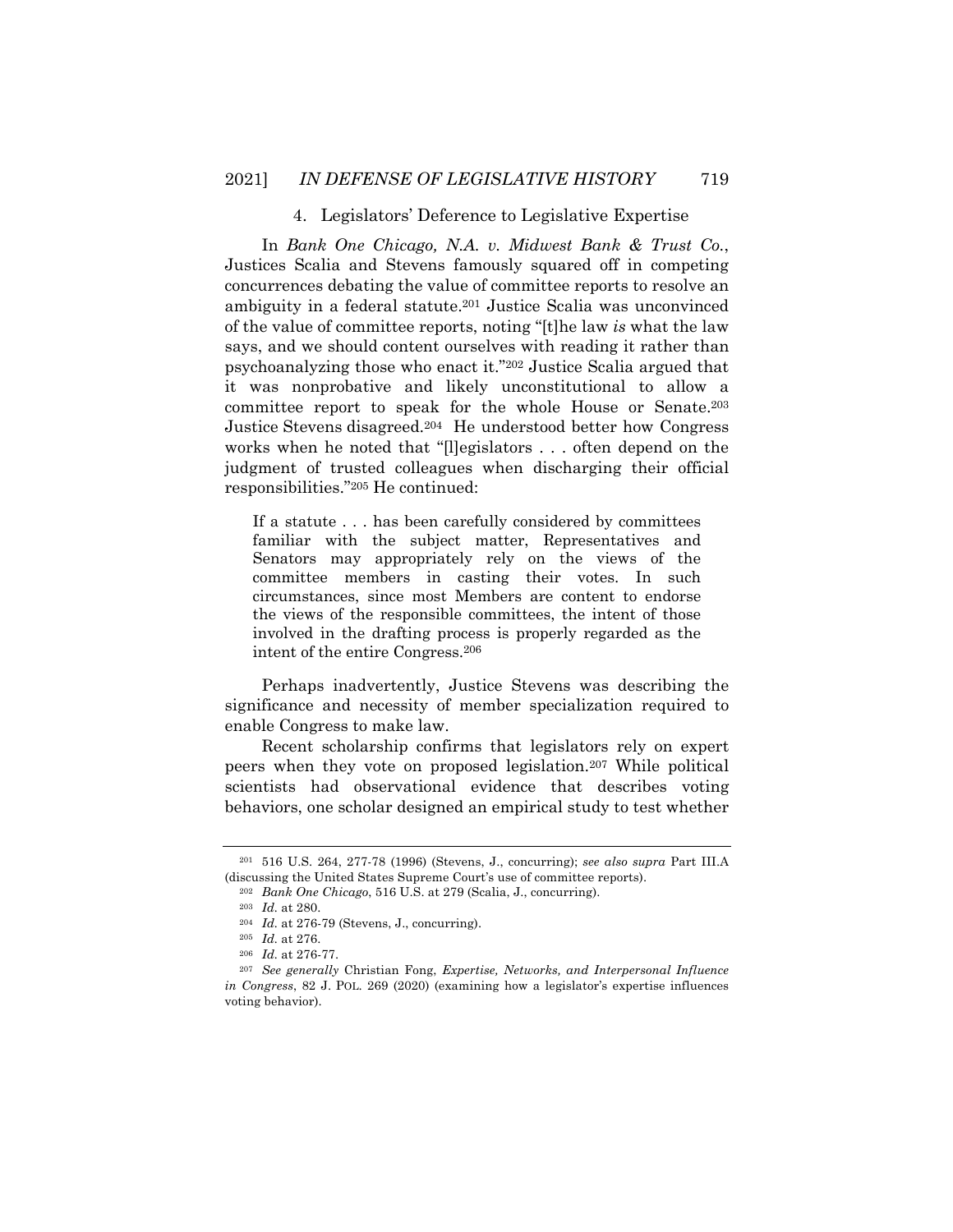members take voting cues from expert colleagues.208 Analyzing congressional voting records from 1975 through 2015, he concluded that they do, and that expert cue-taking is a "remarkably robust phenomenon."209 He noted that when "legislators are called upon to vote on a question that they do not understand, they take cues from experts"210 and that these cues allow "Congress to reach informed collective decisions even though individual legislators are uninformed on many issues."211 A generalist's reliance on a colleague's specialization and expertise "is a fundamental mechanism for coping with the pervasive problem of incomplete information."212 Cue-taking or relying on a trusted colleague's expertise enables Congress to make wellinformed collective decisions when most members are uninformed on a given question.

Justice Stevens, it appears, was not entirely wrong when he posited that the intent of the committee is properly regarded as the intent of Congress.213 Congress' committee apparatus, the committee appointment process, and the enduring culture of seniority are designed to produce policy experts with specialized knowledge and experience in discrete subject areas. The idea is to enable a legislative body populated with mostly uninformed generalists on any given issue to make good law in an increasing complex society.

#### III. JUDICIAL DEFERENCE TO *LEGISLATIVE* EXPERTISE

In 1944, the United States Supreme Court first introduced a test to measure the degree of deference afforded to administrative interpretations of federal statutes that lack the force of law— *Skidmore* deference.<sup>214</sup> The Court explained that while Congress

<sup>208</sup> *Id.* at 269. The scholar, Professor Christian Fong, compared how often like-party colleagues voted with a member who had been recently added to a legislative committee both before and after the assignment. *Id.* at 271. He observed that the colleagues voted with the newly assigned member more often after the assignment than they did before. *Id.*

<sup>209</sup> *Id.* at 270.

<sup>210</sup> *Id.*

<sup>211</sup> *Id.*

<sup>212</sup> *Id.*

<sup>213</sup> *See supra* text accompanying note 206.

<sup>214</sup> *See supra* Part II.A (discussing Skidmore v. Swift & Co., 323 U.S. 134 (1944)).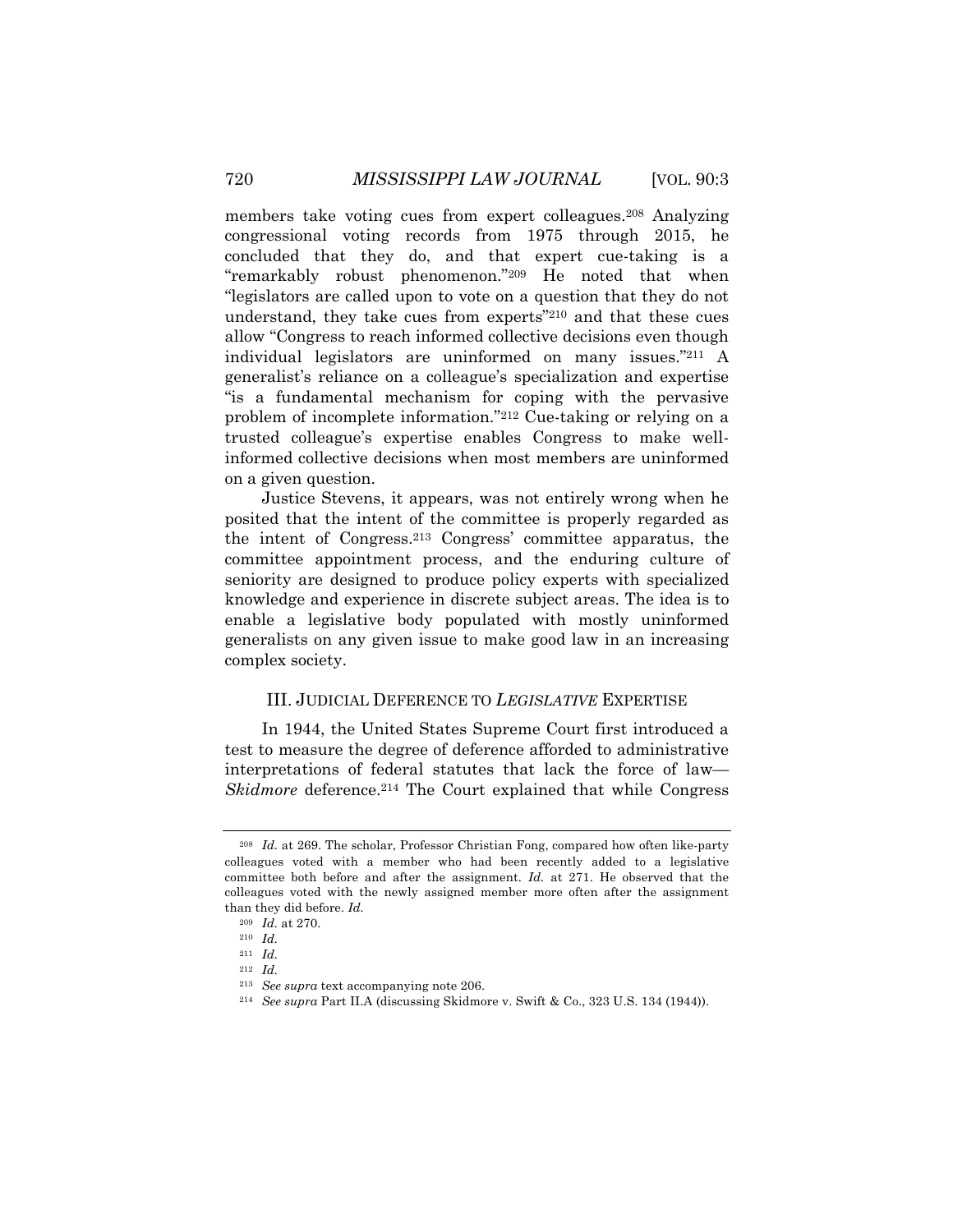did not delegate the power to make binding rules, the Administrator's specialized experience and expertise in the statute's subject matter entitled his opinions to some measure of respect.215 The *Skidmore* test for deference instructs a court to weigh the thoroughness of the administrator's judgment in rendering an opinion or interpretation, the validity of the reasoning, its consistency with other pronouncements, and any other factor which give it the power to persuade.216

Since *Skidmore*, the Court continues to apply a persuasiveness standard to nonbinding statutory interpretations when the agency is exercising its specialized knowledge in the statutory scheme administered.217 In *United States v. Mead Corp.*, an important post-*Chevron* opinion, the United States Supreme Court confirmed that *Skidmore* deference survives *Chevron*.218 The *Mead* Court opined that an administrative actor with specialized expertise ought to be afforded some respect when making nonbinding interpretations of authorizing statutes.219 Under *Mead*, the degree of deference rests on the pronouncement's thoroughness, logic, expertness, and other factors which give it the power to persuade.220 Thus, a court is obliged to consider an agency actor's accumulated experience and expertise when it is asked to the assess the persuasiveness of her or his nonbinding rulings, interpretations, or opinions resolving a statutory ambiguity.

A legislative committee may also clarify or define the meaning of a statutory term. That opinion is likely to be found in a committee report attached to a bill reported out of committee.221 As Justice Frankfurter observed:

Congress can be the glossator of the words it legislatively uses either by writing its desired meaning, however odd, into the text of its enactment, or by a contemporaneously

<sup>215</sup> *See generally Skidmore*, 323 U.S. at 139-40.

<sup>216</sup> *Id.* at 140.

<sup>217</sup> *See supra* Part II.B (discussing United States v. Mead Corp., 533 U.S. 218 (2001), and its progeny).

<sup>218</sup> *See generally Mead Corp*., 533 U.S. at 226-27.

<sup>219</sup> *Id.*

<sup>220</sup> *Id.* at 228-29.

<sup>221</sup> *See supra* text accompanying notes 80-84.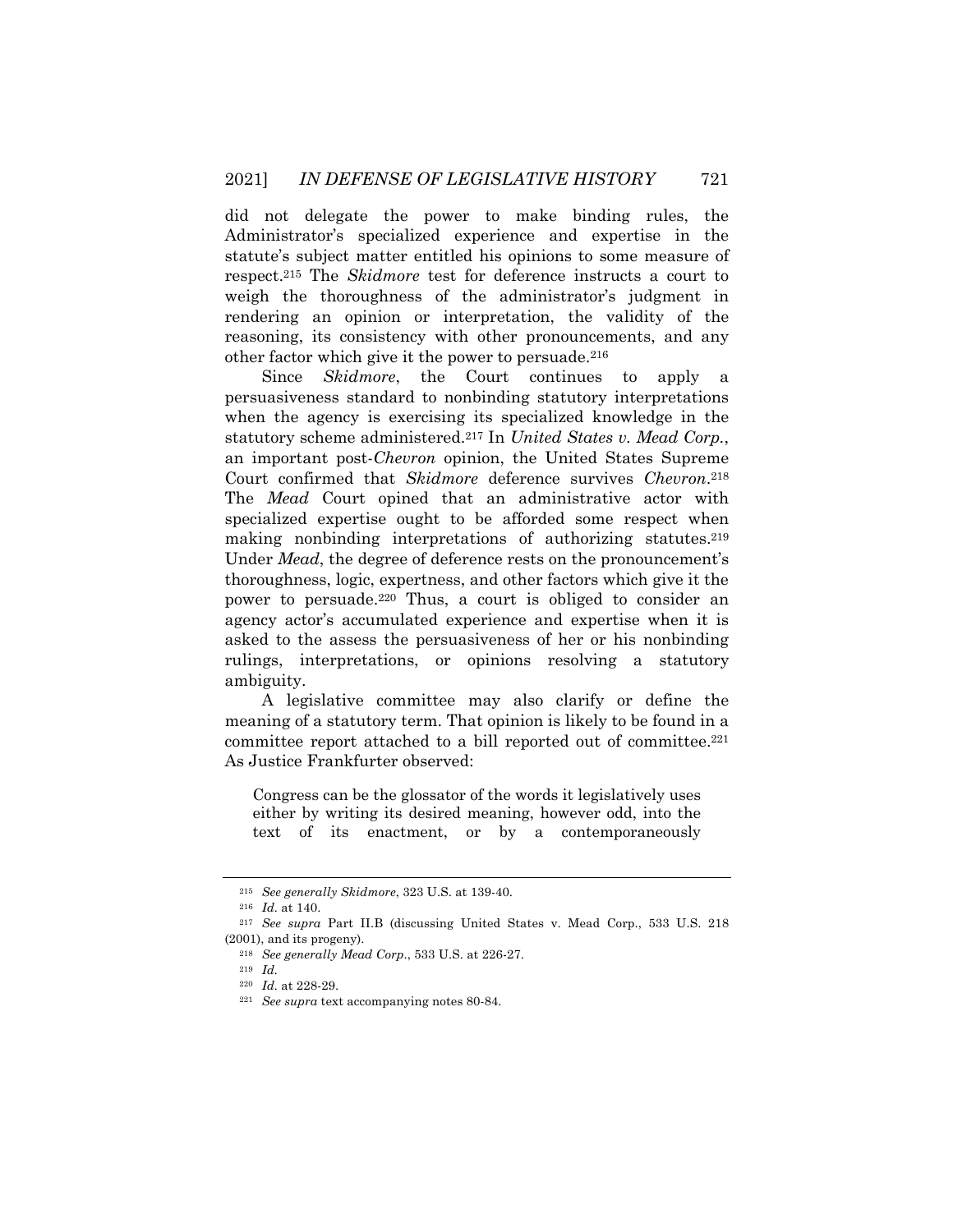authoritative explanation accompanying a statute. The most authoritative form of such explanation is a congressional report defining the scope and meaning of proposed legislation.222

Until relatively recently, the Court often used committee reports and other authoritative pieces of legislative history to help it glean the intent of the enacting Congress. That began to change, however, with the advent of textualist-leaning justices on the Supreme Court who were hostile to any extra-textual source of legislative intent.223 The gist of the textualists' position, as articulated by Justice Scalia in *Bank One Chicago*, is twofold.224 First, a court is supposed to glean the intent of the *whole* Congress when it resolves an ambiguity in a statute, and a committee report generated by a legislative subgroup fails in that regard.<sup>225</sup> Second, the Constitution likely forbids courts from using a committee report (or other drafting history), because Article I gives Congress—not legislative subgroups—legislative power.226 No doubt, Justice Scalia recognized that the intent of the whole Congress is impossible to know, thus the enacted text of a statute is the prudent source of meaning. Justice Scalia asserts that "Congress cannot leave the formation of [legislative] intent to *a small band of its number*, but must, as the Constitution says, form an intent of the *Congress*."227 Perhaps so, but Justice Scalia likely failed to appreciate how Congress works and the complexity and difficulty of lawmaking in a complicated world. Congress' decentralized design, its push for specialization, and its reliance on members' expertise all conspire to require most legislators to rely on a *small band of its number*.

Congress is obligated to delegate most of its work to an entrenched and deliberate committee structure designed to allow

<sup>222</sup> Comm'r v. Acker, 361 U.S. 87, 94 (1959) (Frankfurter, J., dissenting). *See also supra* text accompanying notes 85-86.

<sup>223</sup> *See supra* text accompanying 100-05.

<sup>224</sup> *See* Bank One Chicago, N.A. v. Midwest Bank & Tr. Co., 516 U.S. 264, 279-83 (1996) (Scalia, J., concurring).

<sup>225</sup> *Id.* at 280-81.

<sup>226</sup> *Id.*

<sup>227</sup> *Id.* at 280 (emphasis added). Justice Scalia questions whether "the House of Representatives would be content to endorse the views that its Agriculture Committee would come up with." *Id.* at 279-80 (internal quotation marks omitted).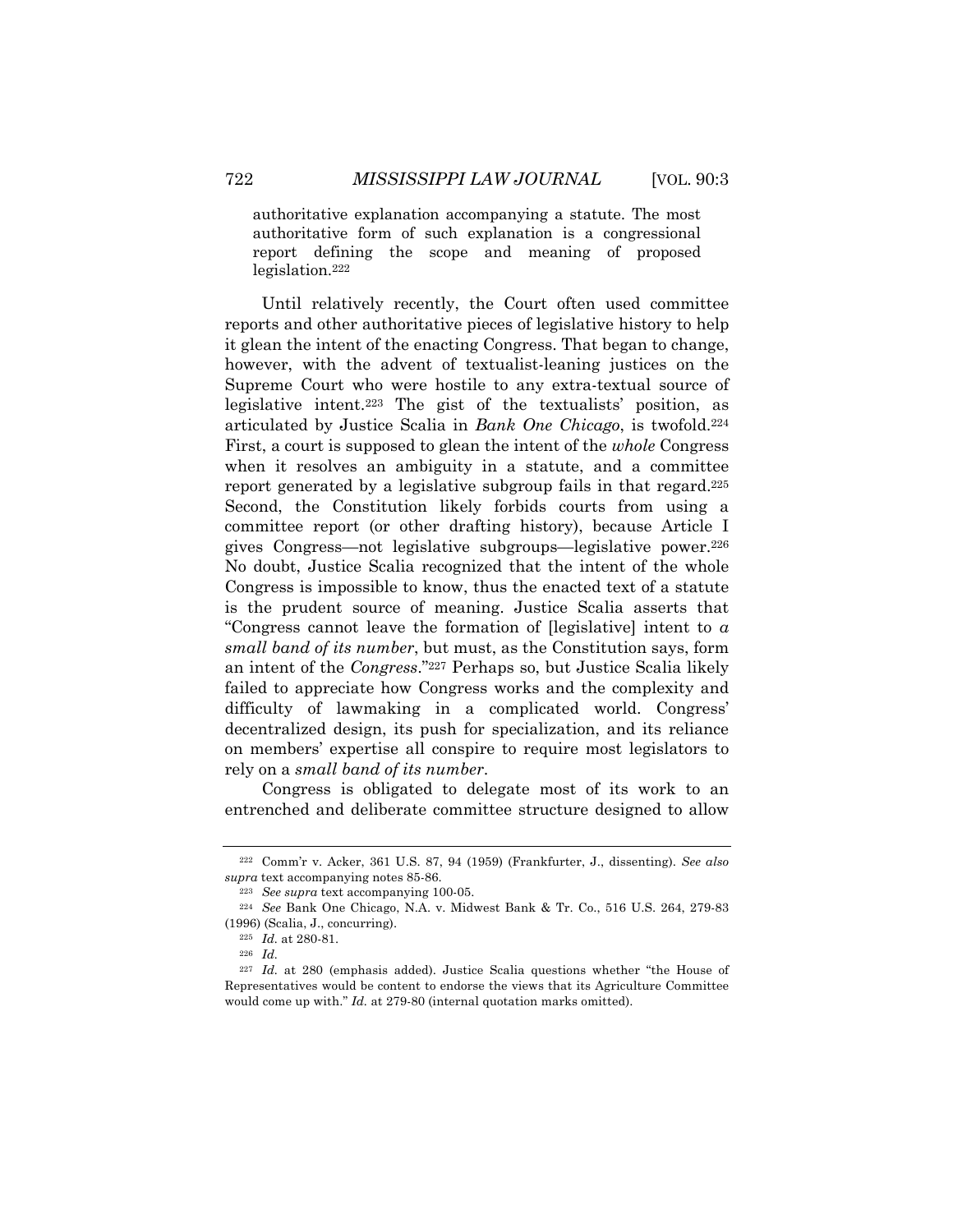Congress to make good law in a complicated world.228 As previously explained, the House and Senate are populated with policy generalists in most areas. So, Congress is required to distribute drafting and decision-making functions over dozens of jurisdiction-specific committees and subcommittees. The idea is to funnel policy initiatives away from the general population to legislative subgroups with specialized expertise and experience in a particular subject matter.229 Each chamber's ability to decisionmake is dependent on a committee system designed to foster legislative specialization.

A number of important institutional norms conspire to create, promote, and maintain legislative expertise on committees. First, newly-elected members are initially assigned to and tend to remain on a committee throughout their tenure in Congress.230 Typically, a member will keep her seat on a standing committee unless she resigns from Congress, she loses an election, her party loses the chamber (requiring a reshuffle of party ratios on the committee), or (less frequently) she requests a change. This stability is a byproduct of an entrenched seniority system present in both chambers.231 Seniority determines a committee member's rank on the committee. The higher the rank, the closer the member is to a leadership post. Rank on a committee generally is determined by a member's continuous service on that committee. As more senior co-party members leave, the remaining co-party members move up the seniority ladder. The perks, privileges, and power of rank and leadership serve to induce the rank-and-file to persist and remain—and accumulate valuable expertise and experience in discreet policy matters along the way.232 This specialization is intended to allow Congress to make law.

The United States Supreme Court recognized the value of specialization and subject-matter expertise when it decided *Skidmore*.233 There, the Court announced a persuasiveness test to

<sup>228</sup> *See supra* Part III.B.1 (discussing Congress' committee structure).

<sup>229</sup> *Id.*

<sup>230</sup> *See supra* Part III.B.2 (describing the committee assignment process in both the House and Senate).

<sup>231</sup> *See supra* Part III.B.3 (discussing the seniority system in the House and the Senate).

<sup>232</sup> *Id.*

<sup>233</sup> *See supra* Part II.A (discussing *Skidmore* deference).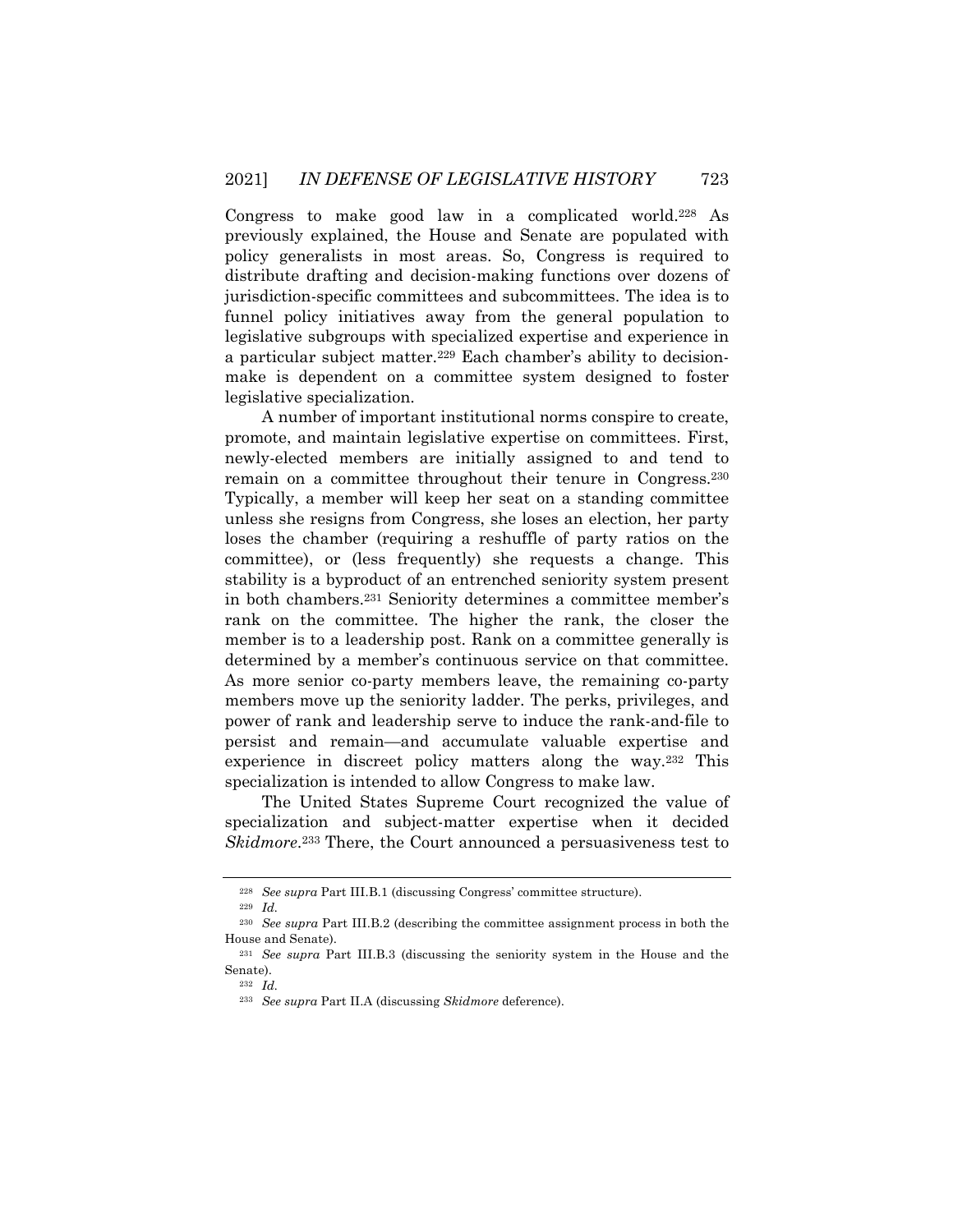measure the weight of deference afforded to administrative actors who interpret the meaning of ambiguous text in a statute.<sup>234</sup> *Skidmore* requires courts to defer to a persuasive administrative ruling, interpretation, or opinion even when it lacks the force of law and thus fails to trigger *Chevron* deference.235 Under *Skidmore* and its progeny, courts are obliged to defer to persuasive administrative interpretations, not to respect Article I values, but to respect the agency actor's expertise and experience in the area.236

Curiously, judicial hostility to legislative history in general and committee reports in particular rests in part on Justice Scalia's suggestion in *Bank One Chicago* that deference to legislative committees is unconstitutional.237 The intent of a legislative subgroup—like a standing committee—is not the intent of Congress. Justice Scalia wrote, "the very first provision of the Constitution forbids it. Article I, § 1, provides that [a]ll legislative Powers herein granted shall be vested in a Congress . . . . It has always been assumed that these powers are nondelegable [to a committee] . . . ."238 Maybe so, but the Court freely defers to nonbinding *administrative* interpretations of ambiguous statutory text.239 The reason for deference is not to respect Article I values but to respect the agency actor's expertise in the administrative area. It makes little sense to distinguish constitutionally between

<sup>234</sup> *Id.* Justice Breyer referred to *Skidmore* as a persuasiveness test of deference as opposed to *Auer*'s reasonableness test. *See supra* Part II.B (discussing contemporary application of *Skidmore*).

<sup>235</sup> *See generally* Chevron U.S.A. Inc. v. Nat. Res. Def. Council, Inc., 467 U.S. 837 (1984). Justice Stevens' landmark opinion ties deference to administrative interpretations of statutory ambiguity to Congress' delegation of that authority to the agency. *Id.* at 851. Simply put, if an agency is exercising its statutory authority to make binding law when it interprets a statutory term, a court may not second-guess a reasonable interpretation without offending Article I of the United States Constitution, which grants exclusive law-making powers to Congress and not the courts. *Id.* at 851, 866.

<sup>236</sup> *See supra* Part II.A-B (describing *Skidmore* and *Mead*).

<sup>237</sup> *See supra* text accompanying notes 93, 223-27 (discussing *Bank One Chicago* and Justice Scalia concurring opinion).

<sup>238</sup> Bank One Chicago, N.A. v. Midwest Bank & Tr. Co., 516 U.S. 264, 279 (1996) (Scalia, J. concurring) (examining the constitutional basis for textualism) (internal quotation marks omitted).

<sup>239</sup> *See supra* Part II.A-B (discussing *Skidmore* and *Mead* deference).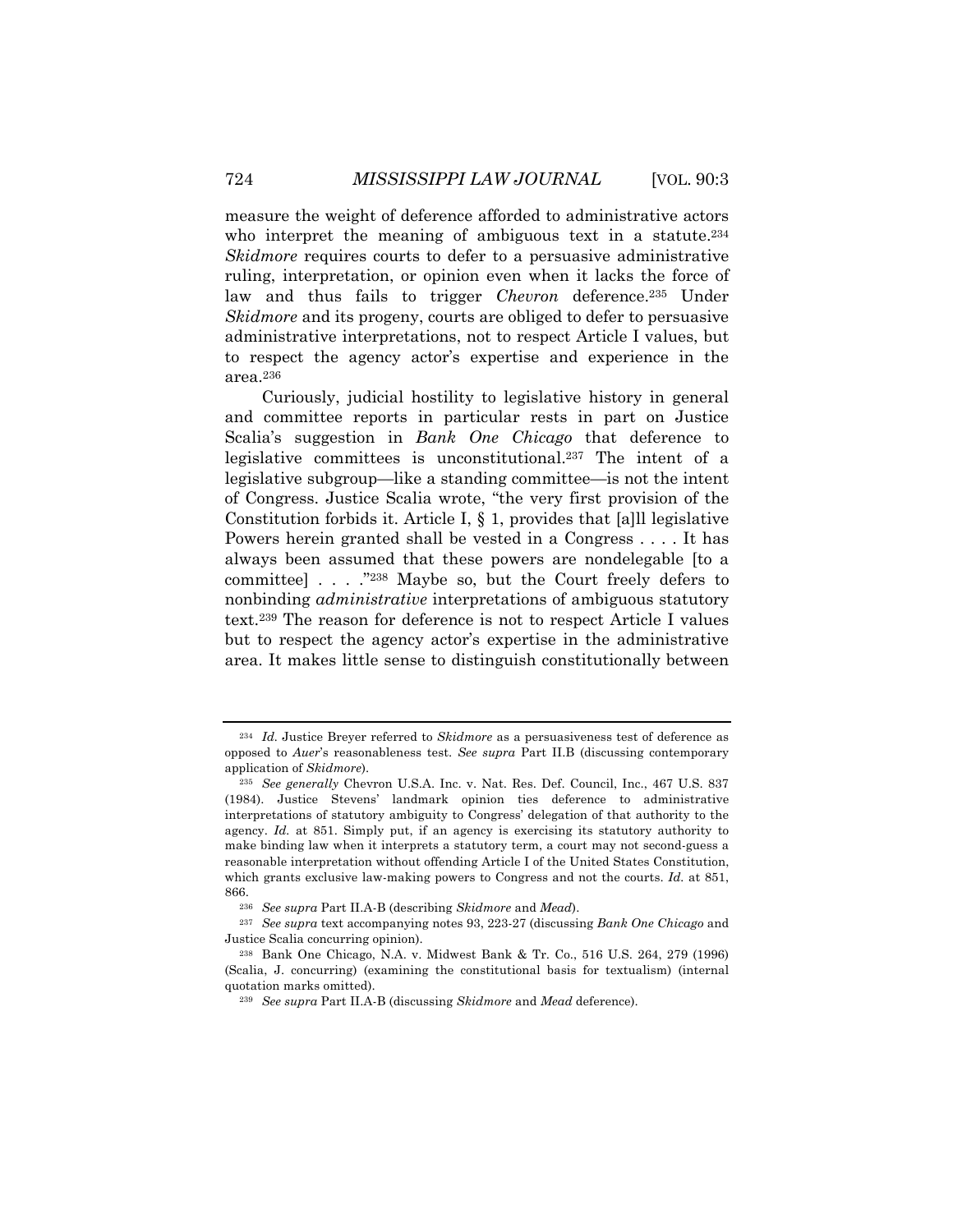an agency expert and a legislative expert when both actors issue nonbinding interpretations of ambiguous statutory text.

At a lecture at Harvard Law School in the fall of 2015, Justice Elena Kagan famously admitted that "we're all textualists now."240 Justice Kagan's public affirmation of textualism confirmed its ascendancy on the Supreme Court and the relegation of legislative history to an interpretative afterthought and historical curiosity.241 Yet, even Justice Scalia would have recognized the obvious logical fallacy of treating legislative expertise differently from administrative expertise. For a court resolving statutory ambiguity, the only significant difference between a legislative actor and an administrative actor is that the former is elected. As Justice Jackson observed in *Skidmore v. Swift*, "the Administrator's policies are made in pursuance of official duty, based upon more specialized experience and broader investigations and information than is likely to come to a judge in a particular case" is entitled to respect.242 A legislative actor is also pursuing her official duty based on specialized expertise and experience. The product of that expertise—formalized in a committee report—is entitled to some measure of deference.

The degree of judicial deference owed to legislative experts opining on statutory meaning ought to be similar to *Skidmore*'s deference to administrative experts because in both cases deference is a consequence of the actors' experience and expertise in a specialized area operating in an official capacity. Thus, the scope of deference owed to a legislative expert ought to be evaluated using the Supreme Court's persuasiveness standard first developed in *Skidmore v. Swift*. The degree of deference would depend on the *thoroughness* evident in its consideration, the *validity* of its reasoning, its *logic*, and all those factors which may give it the power to *persuade*. A House or Senate committee populated with experts on the subject of the statute that generates

<sup>240</sup> Justice Elena Kagan, *supra* note 3, at 8:28 (explaining Justice Scalia's legacy on the Supreme Court); *see also supra* text accompanying notes 100-05 (discussing Justice Kagan's views on statutory interpretation).

<sup>241</sup> *See supra* text accompanying note 103 (discussing Justice Kagan's use of legislative history).

<sup>242</sup> Skidmore v. Swift & Co., 323 U.S. 134, 139 (1944).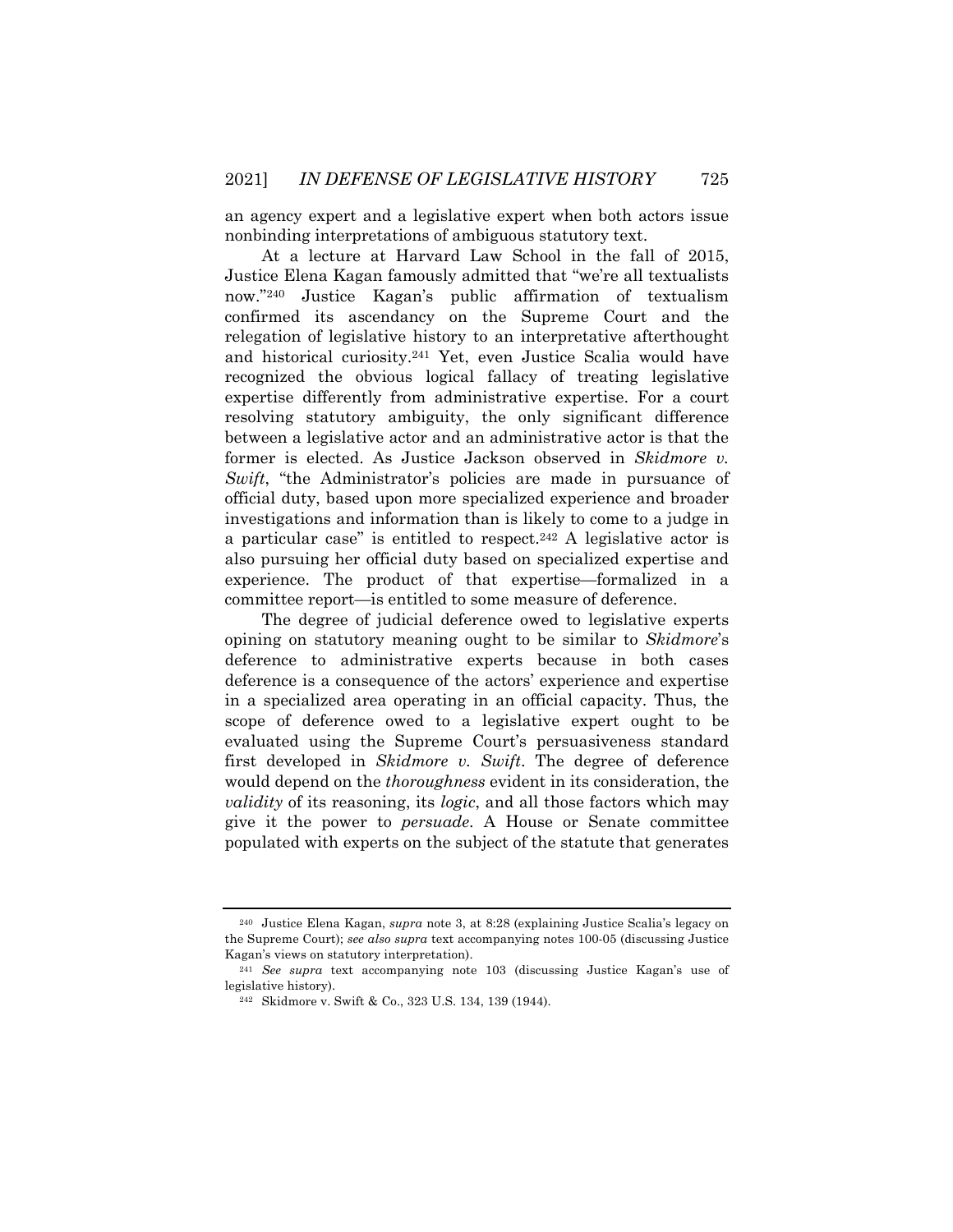a formal report opining on statutory meaning is entitled to some respect.

#### **CONCLUSION**

To preserve the separation of powers, courts are expected to glean the intent of the enacting congress when construing the meaning of ambiguous or opaque statutory language. But divining the intent of a large institution like the Congress of the United States that is composed of hundreds of moving parts—sometimes working at odds with itself—is a hopeless if not impossible task. Recognizing this truth, the Supreme Court has settled on the idea that Congress only manifests an intent when it enacts law.243 Thus, the intent of Congress should only be revealed by examining the text of the statute. This idea, however, grossly simplifies the enactment process and fails to understand how Congress actually works to make law.244

Each chamber of Congress operates under an elaborate and sophisticated committee structure that delegates to a few policy specialists the lion's share of its legislative work.245 Subjectmatter specialization is the product of a committee apparatus and rules and customs calculated to promote a member's experience and expertise in a discrete area of law. The full chamber's collective decision as recorded in the final vote to enact a bill into law is dependent upon those few policy specialists toiling on committees and subcommittees. When a court fails to recognize legislative expertise, it fails to appreciate how Congress is able to exercise its Article I power.

The United States Supreme Court recognizes the value of administrative expertise and is ready to defer to persuasive administrative interpretations of ambiguous statutes even when they lack the force of law.246 It stands to reason that if a court is

<sup>243</sup> *See supra* Part IV (discussing broadly the basis of textualists resistance to legislative history).

<sup>244</sup> *See supra* note 95 (noting Justice Breyer's opinion that the Court may not fully understanding how Congress works).

<sup>245</sup> *See supra* Part III.B (discussing how Congress establishes legislative experts through its committee architecture).

<sup>246</sup> *See supra* Part II (discussing administrative deference to nonbinding interpretation of statutory ambiguity).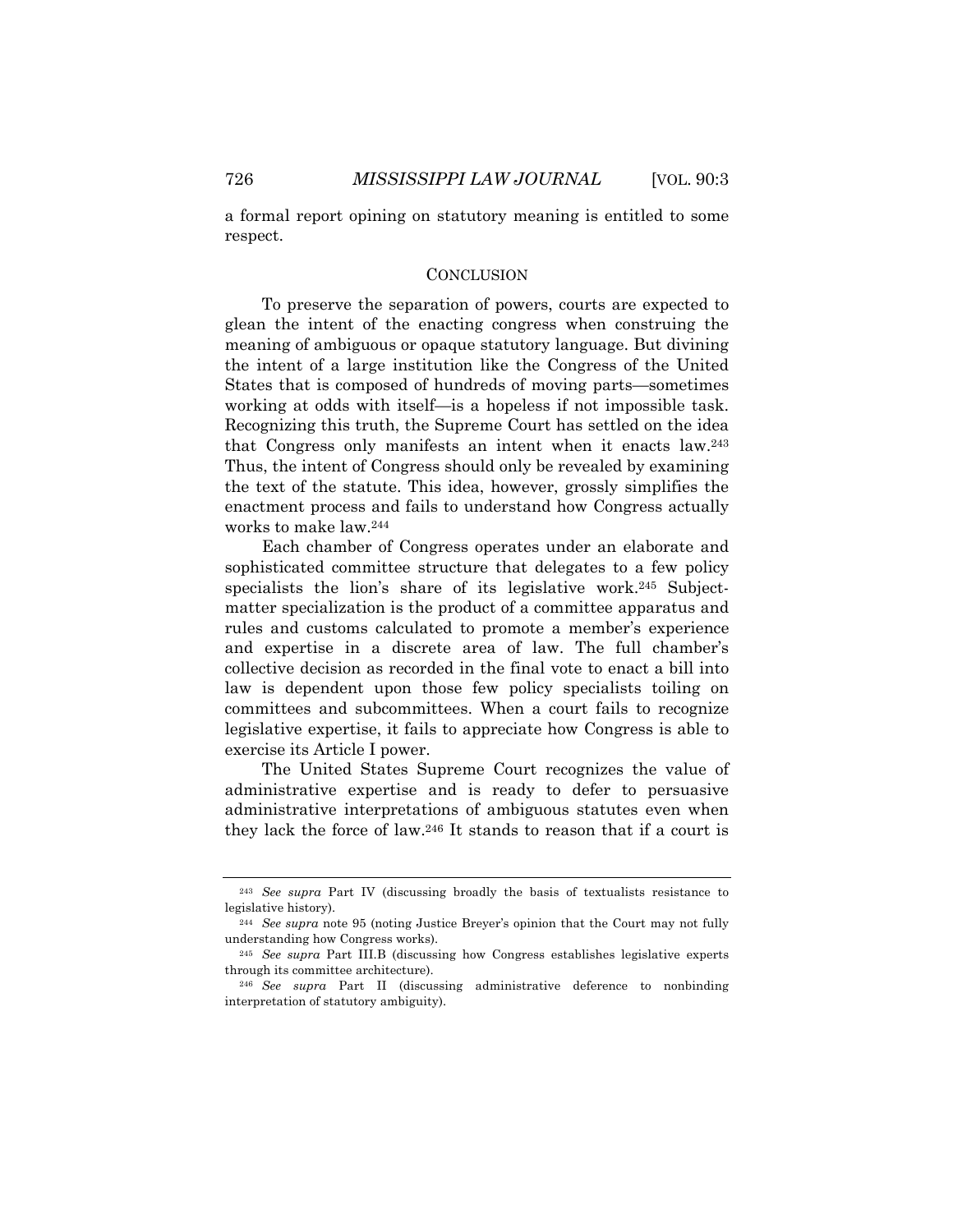willing to defer to administrative expertise, it should be willing to defer to legislative expertise when it bears on the meaning of ambiguous statutory language. If the interpretation is the product of Congress—or its subparts—acting in its official capacity and if it is a persuasive opinion on statutory meaning, then it is owed some respect. Legislative expertise is real; and it warrants a measure of deference from courts at least akin to *Skidmore*'s persuasiveness standard.